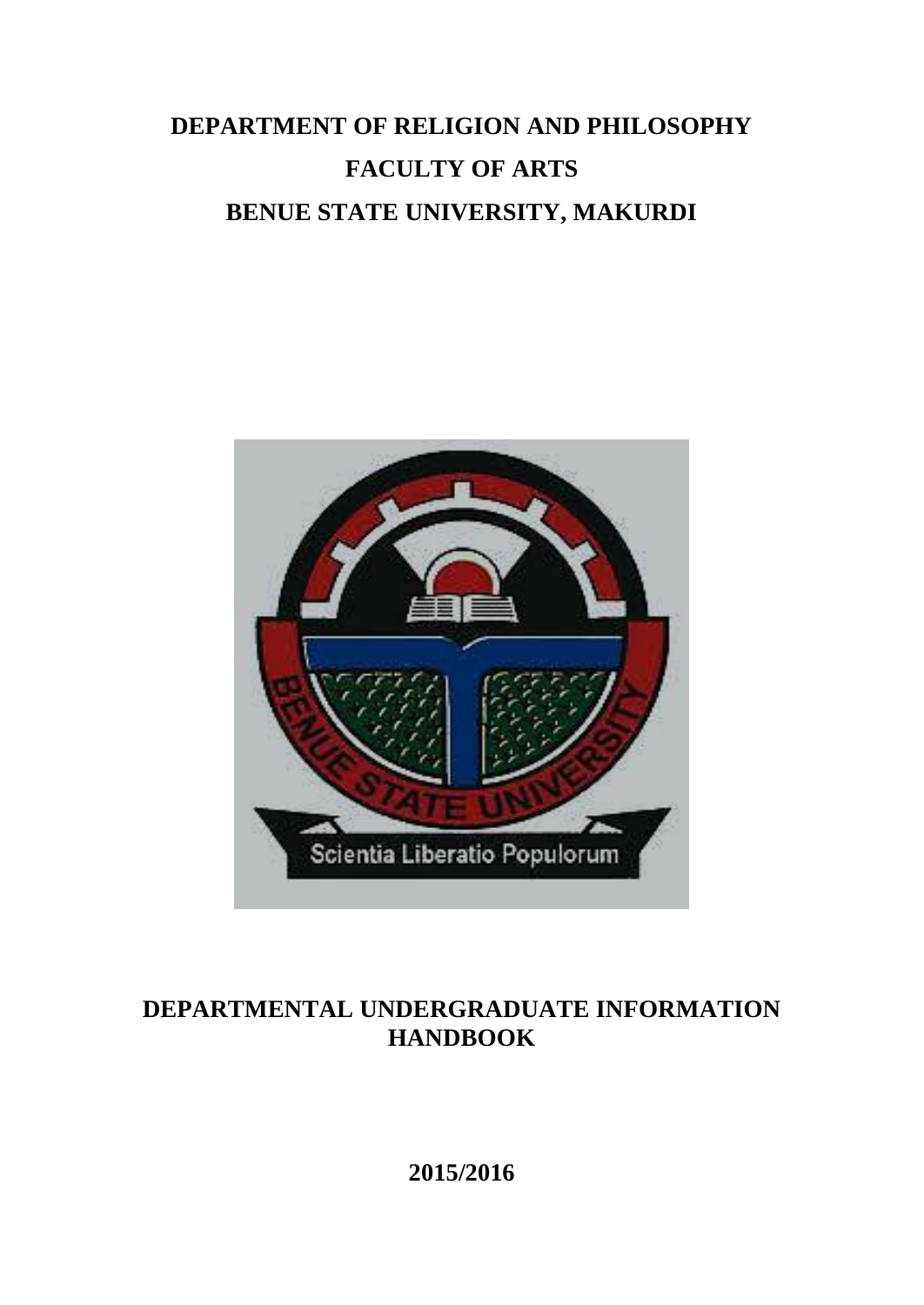#### **FOREWORD**

This is the first edition of a separate Departmental Undergraduate Information Handbook. Previously, there was a single Departmental Information Handbook for both undergraduate and postgraduate students but the growth of the academic programmes in the Department necessitated for the production of two separate Information Handbooks, one for the Undergraduate Students and the other for the Postgraduate Students. However, it must be acknowledged that the Maiden edition was produced by the first Head of Department, late Dr. (Rev. Fr.) James Shagbaor Moti in 1993 from which subsequent editions were made. This current Departmental Undergraduate Information Handbook provides information about admission, entry, registration, examination and graduation requirements as well as information on probation, withdrawal and expulsion of students from the University.

The Handbook is to be used side by side with the general University Students' handbook. This is because information provided here centres more on the Department of Religion and Philosophy. Efforts are made not to duplicate the general information about the University which has been provided in the University handbook and that of the Faculty of Arts. Information is thus provided about the staff, organization and management of the Department and the Undergraduate academic programmes offered by the Department.

Undergraduate students of the Department of Religion and Philosophy will find this Handbook very useful. Both staff and all interested persons will find this handbook very helpful as it provides the basic information about the Department of Religion and Philosophy. This information can be used for planning and making decisions on academic matters by all who use it. I urge all staff and students, particularly new undergraduate students, to quickly settle down for teaching and learning activities, using this handbook as a guide.

FOAtonk ol March 1st, 2016

**Prof. Emmanuel Ordue Usue** *Head of Department*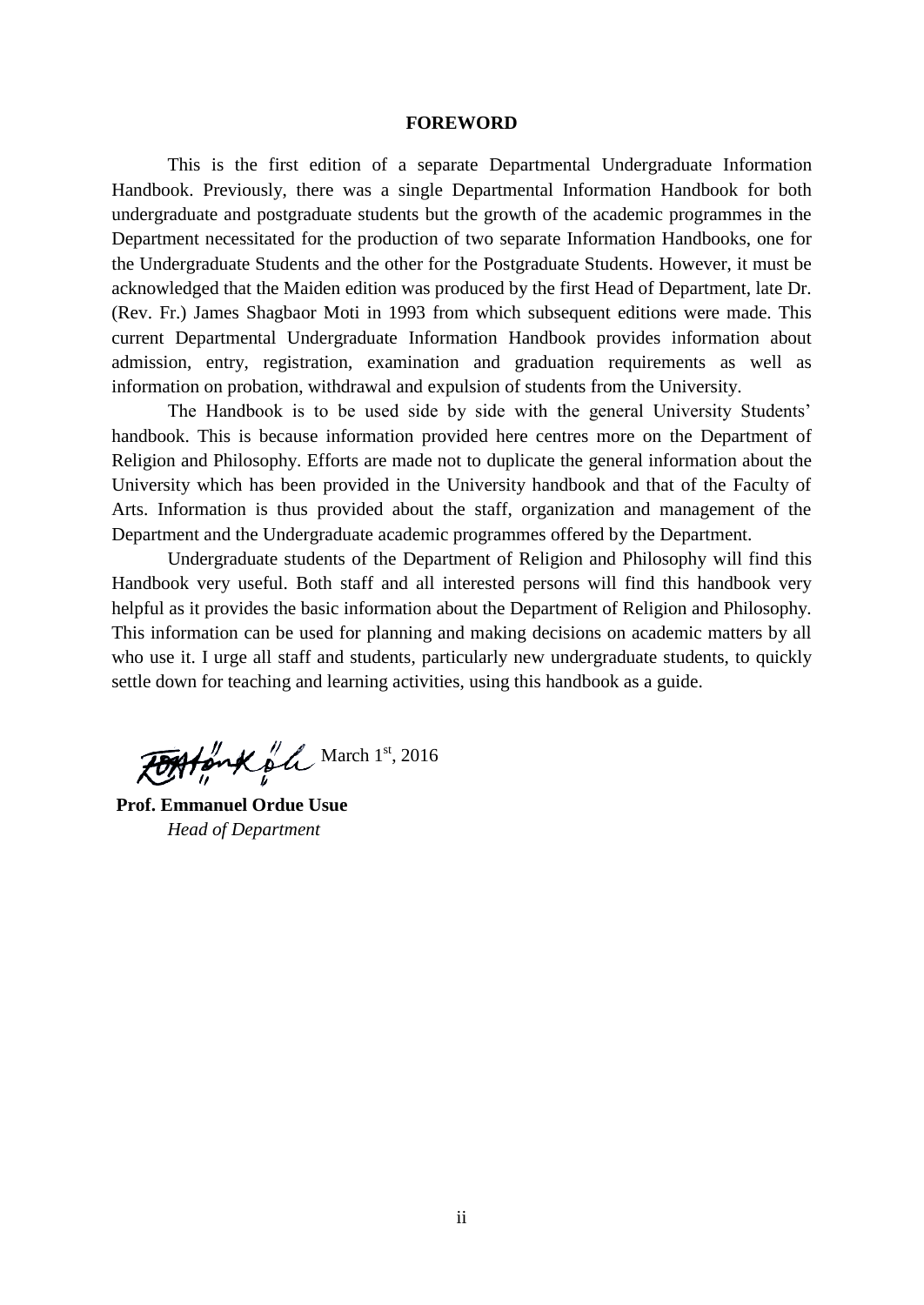# **TABLE OF CONTENTS**

|       | <b>CONTENTS</b>                                                |  |                                                                                     |                          |                          |  |  | <b>PAGE</b> |                         |
|-------|----------------------------------------------------------------|--|-------------------------------------------------------------------------------------|--------------------------|--------------------------|--|--|-------------|-------------------------|
|       | <b>TITLE PAGE</b>                                              |  |                                                                                     |                          |                          |  |  |             | i                       |
|       | <b>FOREWORD</b>                                                |  |                                                                                     |                          |                          |  |  |             | ii                      |
|       | <b>TABLE OF CONTENTS</b>                                       |  |                                                                                     |                          |                          |  |  |             | iii                     |
|       | <b>CHAPTER ONE: GENERAL INFORMATION -</b>                      |  |                                                                                     |                          |                          |  |  |             | $\mathbf{1}$            |
| 1.1   | HISTORY OF THE DEPARTMENT OF RELIGION AND PHILOSOPHY-          |  |                                                                                     |                          |                          |  |  |             | $\overline{1}$          |
| 1.2   | STAFF OF THE DEPARTMENT                                        |  |                                                                                     | $\sim$ $-$               |                          |  |  |             | $\overline{1}$          |
| 1.2.1 | Academic Staff/Lecturers: Religious Studies Unit - - - -       |  |                                                                                     |                          |                          |  |  |             | $\overline{1}$          |
| 1.2.2 | Academic Staff/Lecturers: Philosophy Unit -                    |  |                                                                                     |                          |                          |  |  |             | $\overline{\mathbf{3}}$ |
| 1.2.3 | Non-Academic Staff --                                          |  |                                                                                     |                          |                          |  |  |             | $\overline{4}$          |
| 1.3   | DEPARTMENTAL MANAGEMENT OFFICIALS AND THEIR FUNCTIONS          |  |                                                                                     |                          |                          |  |  |             | 5                       |
| 1.3.1 | Head, Department of Religion and Philosophy-                   |  |                                                                                     |                          |                          |  |  |             | - 5                     |
| 1.3.2 | Departmental Board -                                           |  | $\blacksquare$                                                                      |                          |                          |  |  |             | $\overline{5}$          |
| 1.3.3 | Advisory Board - - - - - - -                                   |  |                                                                                     |                          |                          |  |  |             | $-5$                    |
| 1.3.4 | Departmental Secretaries - - - - - -                           |  |                                                                                     |                          |                          |  |  |             | 5                       |
| 1.3.5 | Undergraduate Examination Officers -                           |  |                                                                                     | $\sim 10^{11}$ m $^{-1}$ |                          |  |  |             | 6                       |
|       | 1.3.6 Coordinators of Undergraduate Programmes and Projects -  |  |                                                                                     |                          |                          |  |  |             | $-6$                    |
| 1.3.7 | Coordinators, Sandwich Programme -                             |  |                                                                                     |                          |                          |  |  |             | 6                       |
| 1.3.8 | Coordinators, GST 112: Logic, Philosophy and Human Existence - |  |                                                                                     |                          |                          |  |  |             | 6                       |
| 1.3.9 | Coordinators, Departmental Library and Assets                  |  |                                                                                     |                          |                          |  |  |             | $-6$                    |
|       | 1.3.10 Coordinators, Research and Seminars                     |  |                                                                                     |                          |                          |  |  |             | $\overline{7}$          |
|       | 1.3.11 Departmental Welfare Officers -                         |  |                                                                                     |                          | $\overline{\phantom{a}}$ |  |  |             | $-7$                    |
|       | 1.3.12 Directors of Linkages -                                 |  | $\frac{1}{2} \left( \frac{1}{2} \right)$ , $\frac{1}{2} \left( \frac{1}{2} \right)$ |                          |                          |  |  |             | $\overline{7}$          |
|       | 1.3.13 Departmental Journals                                   |  |                                                                                     |                          |                          |  |  |             | 7                       |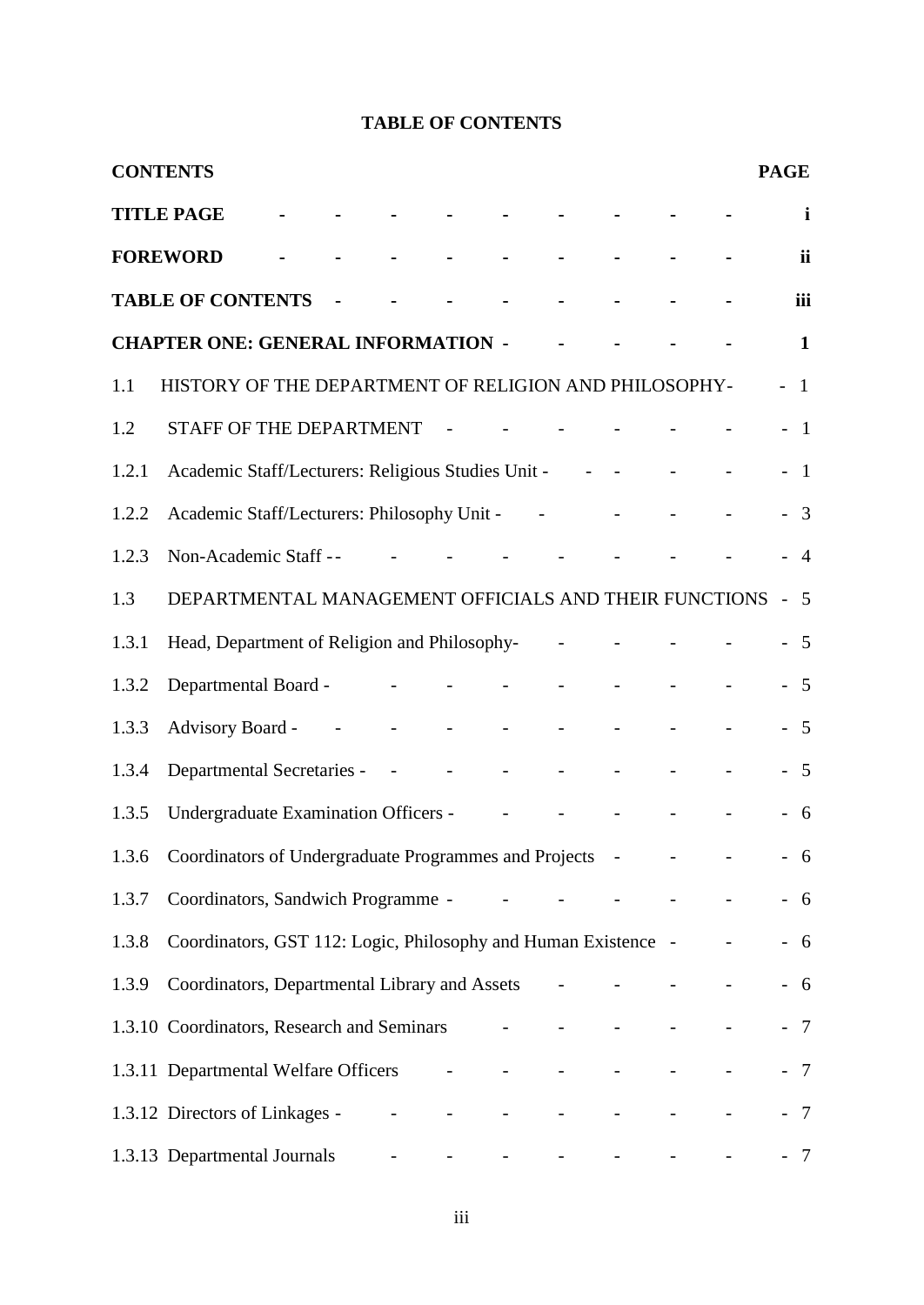| 1.4   | STUDENTS' ASSOCIATION: NASORP                                                                                 |                                             |                                    |        |  | $\overline{7}$ |
|-------|---------------------------------------------------------------------------------------------------------------|---------------------------------------------|------------------------------------|--------|--|----------------|
|       | <b>CHAPTER TWO: GENERAL REQUIREMENTS FOR ADMISSION AND</b><br><b>GUIDELINES FOR CONDUCT OF EXAMINATIONS -</b> |                                             |                                    |        |  | $-8$           |
| 2.1   | PREAMBLE -                                                                                                    |                                             |                                    |        |  | $-8$           |
| 2.2   | <b>GENERAL AIMS AND OBJECTIVES</b>                                                                            |                                             |                                    |        |  | $-8$           |
| 2.3   | GENERAL ADMISSION REQUIREMENTS                                                                                |                                             |                                    |        |  | $-8$           |
| 2.4   | ORGANIZATION OF COURSES<br>$\overline{\phantom{a}}$                                                           | $\overline{\phantom{a}}$                    |                                    |        |  | $-8$           |
| 2.5   | RETURNING STUDENTS -                                                                                          |                                             |                                    |        |  | $-8$           |
| 2.6   | <b>EXAMINATION</b>                                                                                            |                                             |                                    |        |  | $-9$           |
| 2.7   | <b>EXAMINATION REGULATIONS -</b>                                                                              |                                             |                                    |        |  | $-9$           |
| 2.7.1 | Requirements for taking Examinations                                                                          |                                             |                                    |        |  | $-9$           |
| 2.7.2 | Requirements for admission into the examination halls                                                         |                                             |                                    |        |  | $-9$           |
| 2.7.3 | Examination irregularities, misconducts and malpractices                                                      |                                             |                                    | $\sim$ |  | $-10$          |
| 2.7.4 | Procedures for Reporting and handling cases of Examination irregularity,<br>Misconduct and malpractice -      | $\omega_{\rm{max}}$ and $\omega_{\rm{max}}$ |                                    |        |  | $-11$          |
| 2.8   | CUMULATIVE GRADE POINT AVERAGE (CGPA)                                                                         |                                             |                                    |        |  | $-12$          |
| 2.8.1 | Scoring and Grading -                                                                                         |                                             |                                    |        |  | $-13$          |
| 2.9   | <b>EXAMINATION RESULTS -</b>                                                                                  |                                             |                                    |        |  | $-13$          |
| 2.9.1 | Publication of Examination Results - - - - -                                                                  |                                             |                                    |        |  | $-13$          |
| 2.10  |                                                                                                               |                                             |                                    |        |  | $-13$          |
|       | <b>CHAPTER THREE: THE ACADEMIC PROGRAMME FOR BACHELOR</b><br>OF ARTS (B.A. HONS) DEGREE IN PHILOSOPHY -       |                                             |                                    |        |  | $-14$          |
| 3.1   | TITLE OF DEGREE -                                                                                             |                                             |                                    |        |  | $-14$          |
| 3.2   | PROGRAMME - - - - -                                                                                           |                                             |                                    |        |  | $-14$          |
| 3.3   | AIM AND OBJECTIVES - - -                                                                                      | $\Delta \sim 10^{11}$ km s $^{-1}$          | $\omega$ and $\omega$ and $\omega$ |        |  | $-14$          |
| 3.4   | ADMISSION REQUIREMENTS -                                                                                      | $\omega_{\rm{max}}$ and $\omega_{\rm{max}}$ | $\overline{\phantom{a}}$           |        |  | $-14$          |
| 3.4.1 | Four-Year Degree Programme                                                                                    |                                             |                                    |        |  | $-14$          |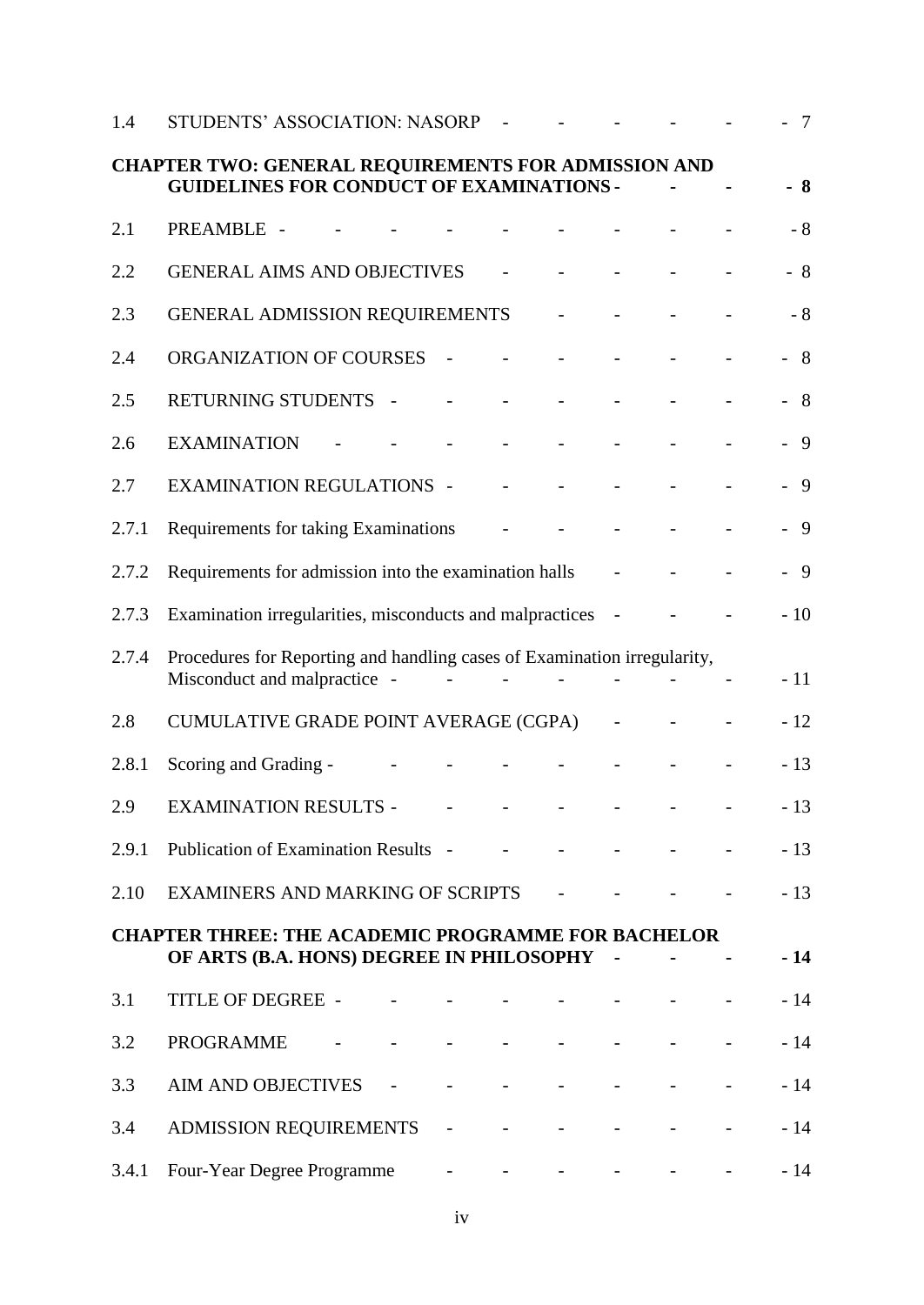| 3.4.2 | Three-Year Degree Programme                                                                                  |                | <b>All Control</b> |  |                                                                     | $-14$ |
|-------|--------------------------------------------------------------------------------------------------------------|----------------|--------------------|--|---------------------------------------------------------------------|-------|
| 3.5   | <b>GRADUATION REQUIREMENTS -</b>                                                                             |                |                    |  |                                                                     | $-14$ |
| 3.6   | B.A. (HONS) PHILOSOPHY COURSE-CODES AND TITLES                                                               |                |                    |  |                                                                     | $-15$ |
| 3.7   | B.A. (HONS) PHILOSOPHY COURSE DESCRIPTION                                                                    |                |                    |  |                                                                     | $-18$ |
|       | <b>CHAPTER FOUR: THE ACADEMIC PROGRAMME FOR BACHELOR</b><br>OF ARTS (B.A HONS) DEGREE IN RELIGIOUS STUDIES - |                |                    |  |                                                                     | $-24$ |
| 4.1   | TITLE OF DEGREE -                                                                                            |                |                    |  |                                                                     | $-24$ |
| 4.2   | <b>PROGRAMME</b>                                                                                             |                |                    |  |                                                                     | $-24$ |
| 4.3   | <b>AIM AND OBJECTIVES</b>                                                                                    | $\blacksquare$ | $\Delta \sim 100$  |  |                                                                     | $-24$ |
| 4.4   | <b>ADMISSION REQUIREMENTS</b>                                                                                |                |                    |  |                                                                     | $-24$ |
| 4.4.1 | Four-Year Degree Programme                                                                                   |                |                    |  |                                                                     | $-24$ |
| 4.4.2 | Three-Year Degree Programme                                                                                  |                | $\Delta \sim 100$  |  |                                                                     | $-24$ |
| 4.5   | <b>GRADUATION REQUIREMENTS -</b>                                                                             |                |                    |  |                                                                     | $-24$ |
| 4.6   | B.A. (HONS) RELIGIOUS STUDIES: COURSE CODES AND TITLES -                                                     |                |                    |  |                                                                     | $-25$ |
| 4.7   | B.A. (HONS) RELIGIOUS STUDIES COURSE DESCRIPTION -                                                           |                |                    |  |                                                                     | $-28$ |
|       | <b>CHAPTER FIVE: GUIDELINES FOR THE SUBMISSION OF PROJECT</b><br><b>REPORT</b>                               |                |                    |  |                                                                     | $-33$ |
| 5.1   | <b>INTRODUCTION</b>                                                                                          |                |                    |  |                                                                     | 33    |
|       | 5.2 AN OUTLINE FOR THE CONTENT OF A PROJECT REPORT (B.A HONS) - 33                                           |                |                    |  |                                                                     |       |
| 5.2.1 | Preliminary Pages - - - - - - -                                                                              |                |                    |  |                                                                     | $-33$ |
| 5.2.2 | Main Body - - - - - - - - - -                                                                                |                |                    |  |                                                                     | $-33$ |
| 5.3   | PAPER QUALITY AND SIZE - - - - - - - - - -                                                                   |                |                    |  |                                                                     | $-33$ |
| 5.4   | TYPING FORMAT $\sim$ - - - - - - - - -                                                                       |                |                    |  |                                                                     | $-34$ |
| 5.5   | PAGINATION - - - - - - -                                                                                     |                |                    |  | $\omega_{\rm{max}}$ and $\omega_{\rm{max}}$ and $\omega_{\rm{max}}$ | $-34$ |
| 5.6   | CONTENTS OF THE VARIOUS PARTS OF THE PROJECT REPORT -                                                        |                |                    |  |                                                                     | $-34$ |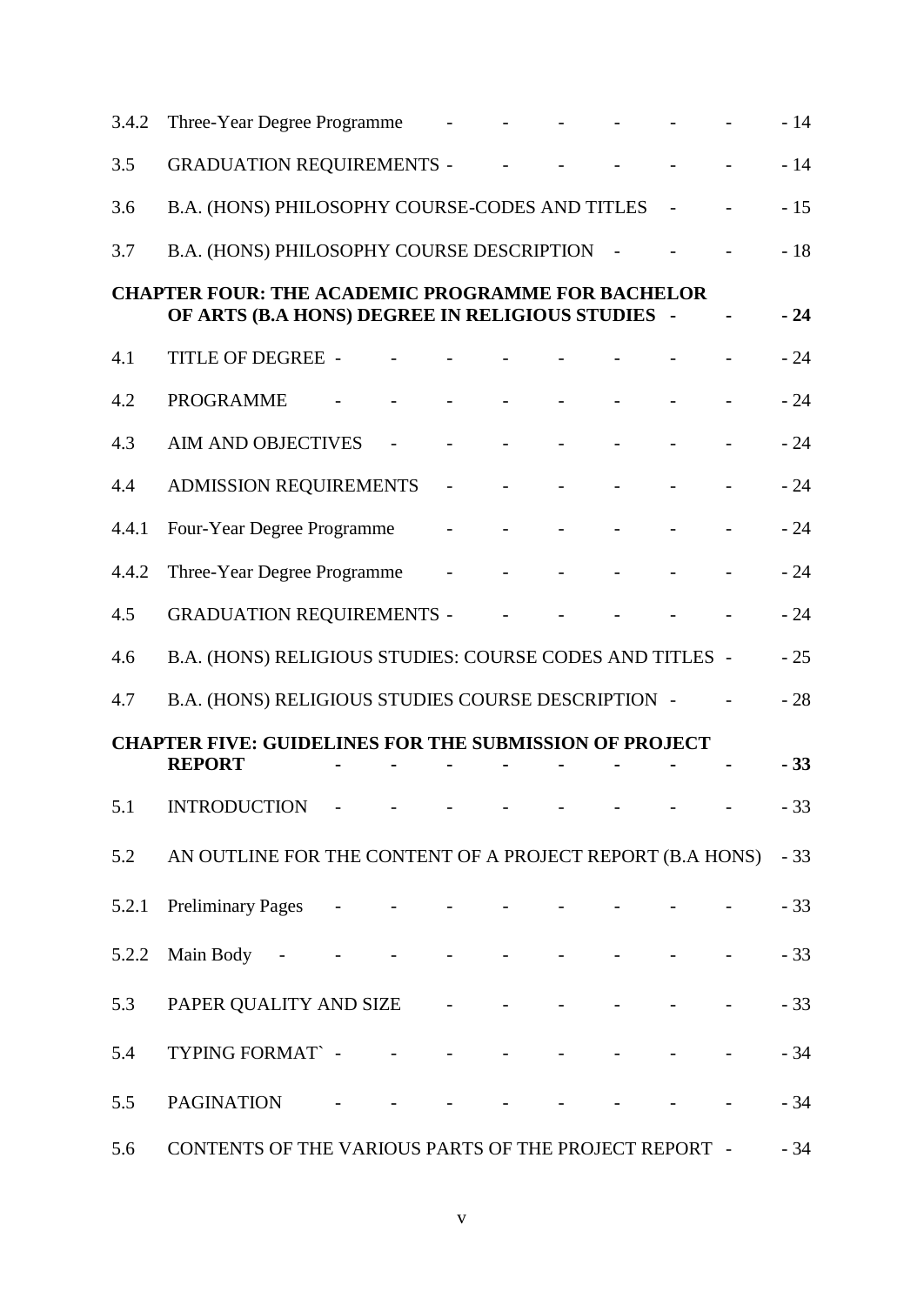|     | 5.6.1 Preliminary Pages -                                             |                    |                          |  |  |  | $-34$ |
|-----|-----------------------------------------------------------------------|--------------------|--------------------------|--|--|--|-------|
|     | $5.6.2$ Main Body -                                                   |                    | $\overline{\phantom{a}}$ |  |  |  | $-36$ |
| 5.7 | <b>BINDING</b>                                                        |                    |                          |  |  |  | $-37$ |
| 5.8 | <b>SUBMISSION</b>                                                     |                    |                          |  |  |  | $-37$ |
|     | APPENDIX A: MODERN LANGUAGE ASSOCIATION (MLA) 7 <sup>TH</sup> EDITION |                    |                          |  |  |  |       |
|     |                                                                       | <b>STYLE GUIDE</b> |                          |  |  |  | - 38  |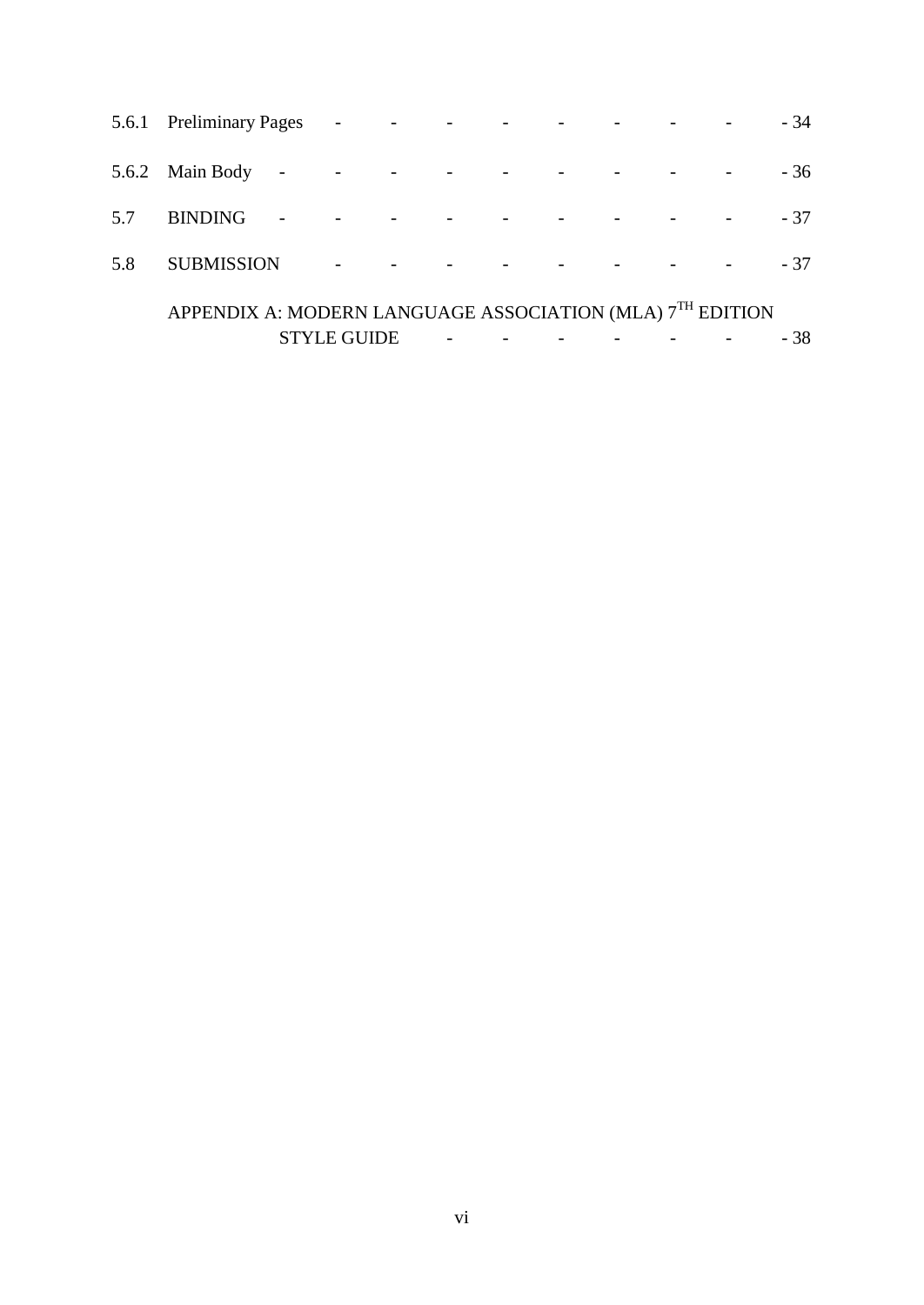# **CHAPTER ONE GENERAL INFORMATION**

### **1.1 HISTORY OF THE DEPARTMENT OF RELIGION AND PHILOSOPHY**

 The idea of establishing Benue State University was first conceived by the first civilian Governor of Benue State, His Excellency, late Mr. Apollos Aper Aku in the early 1980s. The idea was translated into a feasible project during the regime of Governor Fidelis A. Makkah. The University was made real by the second civilian Executive governor, His Excellency, Rev. Fr. Moses O. Adasu who on  $8<sup>th</sup>$  August, 1992 inaugurated a 13 member steering committee and charged it to (1) plan for and (2) seek for and obtain approval from the Federal Government for Benue State to have its own university. The approval was granted and on Monday,  $15<sup>th</sup>$  February, 1993, Benue State University started her academic activities with an inaugural orientation commissioned by the visitor to the university, the Governor of Benue State his Excellency, Rev. Fr. Moses Orshio Adasu.

 The Department of Religion and Philosophy is one of the pioneer Departments that took off at the beginning of the University in 1992 with a pioneer Academic staff of four lecturers with Dr. J. S. Moti as the first Head of Department from 1993 to 1997. The other academic staff included: S.D. Shishima, J. T. Kerker and A.S. Ihuah. At this humble beginning, the Department mounted two academic programmers: B.A. Religious Studies and B.A. Philosophy.

However the Department was later merged with History Department and it became known as the Department of History, Religion and Philosophy from 1997 to 2001 with Dr. Yakubu Ochefu as Head of the enlarged Department. At this time, the B.A. Philosophy programme was shelved due to poor staffing. Subsequently, the department was demerged in 2002 and S.D. Shishima was made its Head from that year till 2004. J.T. Kerker was appointed as the Head of Department 2004 to 2007. Dr. James Moti was again appointed as the Head of Department from 2007 to 2010. Between January and October 2011, S.D. Shishima was appointed for the second time as the Head of Department. At the expiration of that tenure, late Professor Joseph Sarwuan Gbenda was appointed in October 2011. He ran the office until his passage in January 2016. In view of his sudden death, Dr Victor Terna Igbum stood in for the late Head of Department from January to February 2016. Prof. Emmanuel Ordue Usue was appointed as the Acting Head of Department for the month of March 2016 and became the substantive Head from March  $31<sup>st</sup>$ , 2016 to date.

 The Department is currently offering two undergraduate programmes which include, B.A. Religious Studies and B.A. Philosophy. Efforts are on the way to introduce part-time undergraduate degree programmes in Religious studies and in Philosophy. The Department which took off with less than 20 students and four Academic staff in 1993 has more than 1000 students and 31 Academic staff as of March  $1<sup>st</sup>$ , 2016.

### **1.2 STAFF OF THE DEPARTMENT**

### **1.2.1 Academic Staff/Lecturers: Religious Studies Unit**

| S/N | <b>NAME</b>    | <b>QUALIFICATION</b>     | <b>RANK</b> | <b>STATUS</b> | <b>AREA OF SPE-</b>     |
|-----|----------------|--------------------------|-------------|---------------|-------------------------|
|     |                |                          |             |               | <b>CIALIZATION</b>      |
|     | Prof. Emmanuel | Dip. Theo. Theological   | Professor   | Tenured       | Old Testament           |
|     | Ordue USUE     | Studies, (Mkar) 1989;    |             |               | Studies; Marriage       |
|     | (Rev)          | ThM; DMin, Marriage      |             |               | and Family              |
|     |                | and Family Counselling   |             |               | Counselling             |
|     |                | (Louisville, USA)1998    |             |               |                         |
|     |                | & 2001; MTh; PhD, Old    |             |               |                         |
|     |                | <b>Testament Studies</b> |             |               |                         |
|     |                | (Pretoria, South Africa) |             |               |                         |
|     |                | 2004 & 2005              |             |               |                         |
| 2   | Prof.          | B.A. (Hons) Religion     | Professor   | Contract      | Sociology of            |
|     | Akpenpuun      | (UNN) 1974; M.A.T.S.     |             |               | Religion                |
|     | <b>DZURGBA</b> | (Chicago) 1978; Ph.D     |             |               | <b>Christian Ethics</b> |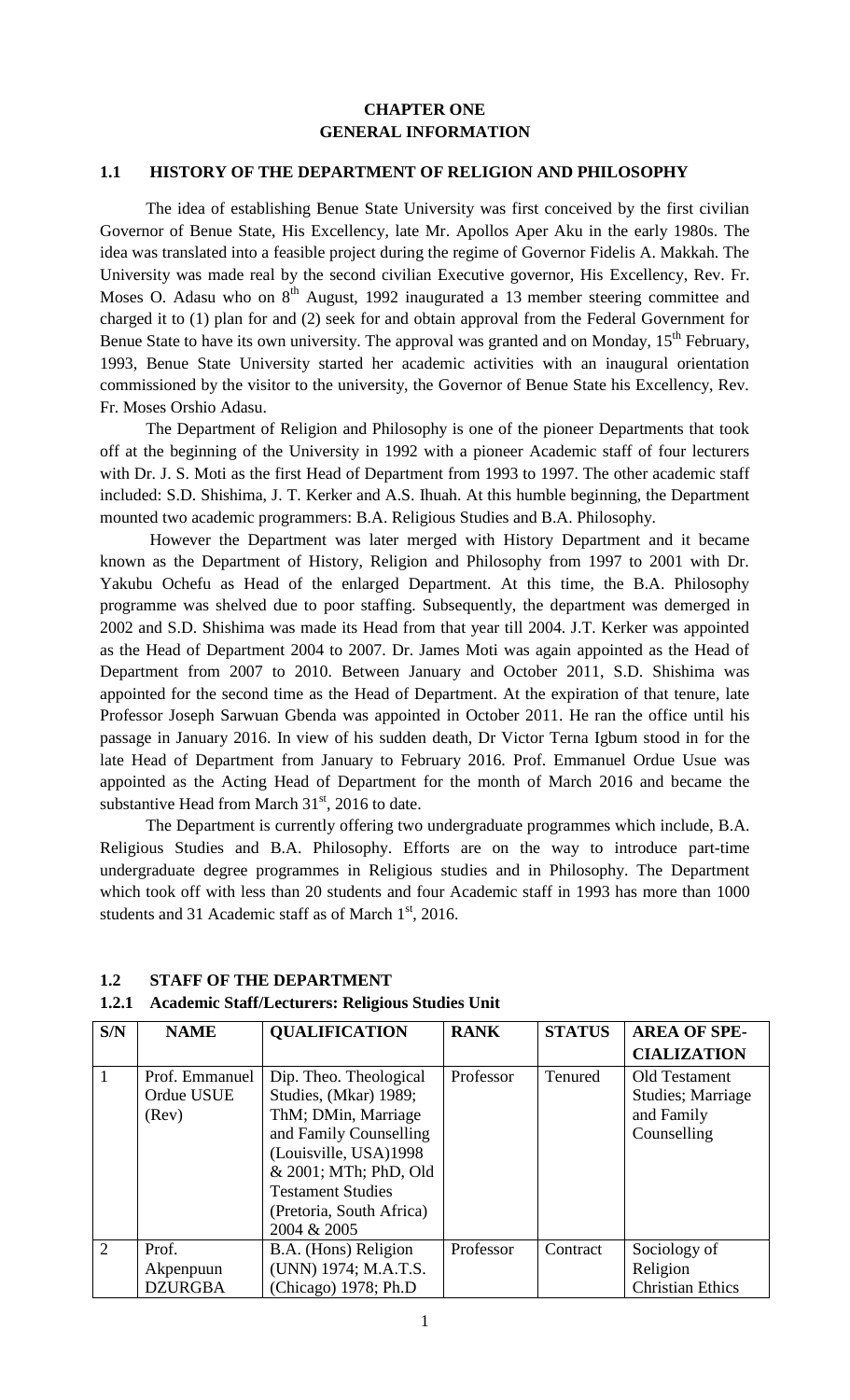|                |                                                    | Religion (UNN) 1984                                                                                                                                                                                                                                               |                        |         |                                                                            |
|----------------|----------------------------------------------------|-------------------------------------------------------------------------------------------------------------------------------------------------------------------------------------------------------------------------------------------------------------------|------------------------|---------|----------------------------------------------------------------------------|
| 3              | Prof. Sarwuan<br>Daniel<br><b>SHISHIMA</b>         | <b>B.A. Religious Studies</b><br>(Jos) 1987; M.A.<br>Religious Studies (Jos)<br>1992; Ph.D Religious<br>(Jos) 2004                                                                                                                                                | Professor              | Tenured | African<br>Traditional<br>Religion ; Ethics<br>(Religion)                  |
| $\overline{4}$ | Prof. Joseph<br>Terwase<br><b>KERKER</b>           | Dip. Religious Studies<br>(Ibadan); B.D. Religious<br>Studies (Rome); M.A.<br><b>Religious Studies</b> (Ethics<br>and Philosophy) Jos;<br>Ph.D Ethics and<br>Philosophy (Jos)                                                                                     | Professor              | Tenured | Ethics (Religion)                                                          |
| 5              | Dr. (Rev)<br>Godwin<br>Nyijime<br><b>TORYOUGH</b>  | B.A. (Hons) Religious<br>Studies (Ibadan) 1995;<br>M.A. Religious Studies<br>(Ibadan) 2000; Ph.D<br><b>Religious Studies</b><br>(Ibadan) 2005                                                                                                                     | Associate<br>Professor | Tenured | <b>New Testament</b>                                                       |
| 6              | Dr. Anthony<br>Zaayem.<br><b>APENDA</b>            | <b>B.A. Religious Studies</b><br>(BSU) 1997; M.A.<br>Religious Studies (BSU)<br>2000; Ph.D African<br>Religion (Jos) 2012                                                                                                                                         | Associate<br>Professor | Tenured | African<br>Traditional<br>Religion;<br>Comparative<br>Religion & Islam     |
| $\overline{7}$ | Dr. Victor<br>Terna IGBUM                          | B.ST, (Rome) 1995;<br>M.A. Religious Studies<br>(BSU) 2000; Ph.D<br>Religious Studies (BSU)<br>2012                                                                                                                                                               | Associate<br>Professor | Tenured | <b>Theology Biblical</b><br><b>Studies</b> (New<br>Testament)              |
| 8              | Dr. (Rev Fr)<br>Pius Terwase<br><b>Titus AJIKI</b> | Dip. Religious Studies<br>(Ibadan) 1982; B.A.<br>Theology (Rome) 1984;<br>M.A. Theology (Rome)<br>1989; D. Min.<br>Religion/Ethics (D.C.<br><b>USA</b> ) 2004                                                                                                     | Senior<br>Lecturer     | Tenured | Theology and<br><b>World Religions</b>                                     |
| 9              | Dr. Nina<br>Perpetua<br><b>WAAPELA</b>             | N.C.E.; B.A.; M.A;<br>Ph.D                                                                                                                                                                                                                                        | Senior<br>Lecturer     | Tenured | African-Christian<br>Studies;<br>African<br>Traditional<br>Religion        |
| 10             | Dr. (Rev)<br>Igbakua<br><b>IORJAAH</b>             | B.Th (RTS, Mkar) 1988;<br>M.Th (Bukuru) 1997;<br>M.A. Religious Studies<br>(Calabar) 2006; Ph.D<br>New Testament (BSU)<br>2012                                                                                                                                    | Senior<br>Lecturer     | Tenured | Theology;<br><b>Biblical Studies</b><br>(New Testament)                    |
| 11             | Dr. (Rev Fr)<br>Ambrose Ameh<br><b>EJEH</b>        | Dip. Religious Studies<br>(Ibadan) 1986; B.D.<br>(Rome) 1990; M.A.<br>Religious Education<br>(Fordham Uni) 1997;<br>M.A. Theo (St John's<br>Uni) 1998; M.A.<br>Philosophy (Carnegie<br>Uni) Pittsburgh; Ph.D<br><b>Systematic Theology</b><br>(Duquesne Uni) 2007 | Lecturer I             | Tenured | Systematic<br>Theology,<br>Religious<br><b>Education</b> and<br>Philosophy |
| 12             | Dr. Terna<br><b>AFELLA</b>                         | B.A. (Hons) Religious<br>Studies (Jos) 2000;<br>M.A. Religious Studies<br>(BSU) 2005; Ph.D                                                                                                                                                                        | Lecturer I             | Tenured | African-Christian<br><b>Studies</b> ; African<br>Traditional<br>Religion   |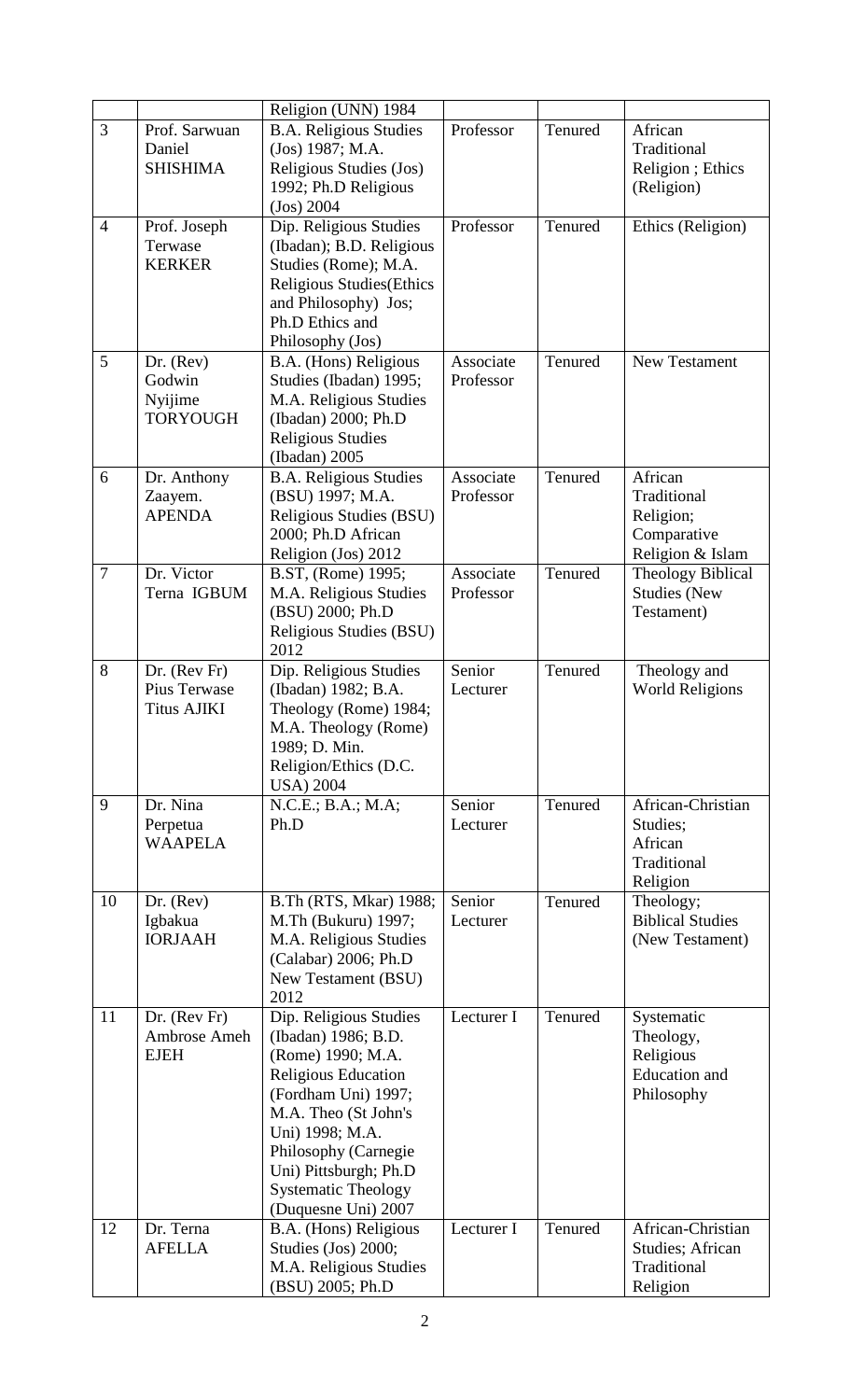|    |                                          | African Religion and<br>Culture (BSU) 2012                                                                                        |             |         |                                                        |
|----|------------------------------------------|-----------------------------------------------------------------------------------------------------------------------------------|-------------|---------|--------------------------------------------------------|
| 13 | Dr. Franca<br>Shimenenge<br><b>JANDO</b> | B.A.; M.A. PhD Rel<br><b>UNN 2014</b>                                                                                             | Lecturer I  | Tenured | African-Christian<br>Studies;<br><b>Church History</b> |
| 14 | Dr. Andrew<br>Philips ADEGA              | B.A. (Hons) Religion<br>and Philosophy (BSU)<br>2001; M.A. Religious<br>Studies (BSU) 2005.<br>PhD Jos, 2015                      | Lecturer I  | Tenured | African-Christian<br>Studies;<br>African Religion      |
| 15 | Mrs. Dorathy<br>Nguemo<br><b>AFAOR</b>   | N.C.E. English/CRS<br>(Katsina Ala) 1991;<br>B.A. (Hons) Religious<br>Studies (BSU) 2000;<br>M.A. Religious Studies<br>(BSU) 2004 | Lecturer II | Tenured | African-Christian<br><b>Studies</b>                    |
| 16 | Mrs. Comfort<br>Kamimi<br><b>GEMADE</b>  | B.A. (Hons) Religious<br>Studies (Jos) 1986;<br>PGDE (Jos) 1992; M.A.<br>Church History (Jos)<br>1995                             | Lecturer II | Tenured | <b>Church History</b>                                  |
| 17 | Ms. Patricia<br>Mwuese<br><b>SALUUN</b>  | B.A. (Hons) Religion<br>and Philosophy (BSU)<br>2001; M.A. Religious<br>Studies (BSU) 2008                                        | Lecturer II | Tenured | African-Christian<br>Studies;<br>Ethics (Religion)     |

# **1.2.2 Academic Staff/Lecturers: Philosophy Unit**

| S/N            | <b>NAME</b>                                                | <b>QUALIFICATION</b>                                                                                                                                                                     | <b>RANK</b>        | <b>STATUS</b> | <b>AREA OF SPE-</b>                                             |
|----------------|------------------------------------------------------------|------------------------------------------------------------------------------------------------------------------------------------------------------------------------------------------|--------------------|---------------|-----------------------------------------------------------------|
|                |                                                            |                                                                                                                                                                                          |                    |               | <b>CIALIZATION</b>                                              |
| $\mathbf{1}$   | Prof. Alloysius<br>Shaagee<br><b>IHUAH</b>                 | <b>B.A. Religious Studies</b><br>(Jos) 1986; M.A.<br>Religious Studies (Jos)<br>1992; PGD<br>Management (Jos) 1994;<br>Ph.D Philosophy<br>(Lagos) 2007                                   | Professor          | Tenured       | Ethics,<br>Philosophy &<br>Language                             |
| $\overline{2}$ | $Dr.$ (Rev Fr)<br>Thomas<br>Targema<br><b>AKPEN</b>        | Dip. Philosophy (Isienu,<br>Nsukka) 1987; B.A.<br>Philosophy (Duquesne)<br>1988; M.A. Theo<br>(Duquesne) 1993; M.A.<br>Philosophy (Duquesne)<br>2002; Ph.D Philosophy<br>(Duquesne) 2006 | Senior<br>Lecturer | Tenured       | Philosophy<br>(Metaphysics)                                     |
| $\overline{3}$ | $Dr.$ (Rev Fr)<br><b>Joseph Penlong</b><br><b>NIETLONG</b> | B.A. Theology<br>(Divinity) (Rome) 1985;<br>M.A. Philosophy<br>(Duquesne) 1999; Ph.D<br>Philosophy (Duquesne)<br>2004                                                                    | Senior<br>Lecturer | Tenured       | Epistemology                                                    |
| $\overline{4}$ | Dr. Damian<br>Tersoo<br><b>ANYAM</b>                       | <b>B.A. Religious Studies</b><br>(BSU) 1999; M.A.<br>Religious Studies (BSU)<br>2004; M.A. Philosophy<br>(Ethics) (UNN) 2013;<br>Ph.D Religious Studies<br>(Ethics) 2012                 | Senior<br>Lecturer | Tenured       | <b>Applied Ethics;</b><br>Social and<br>Political<br>Philosophy |
| 5              | Dr. Terfa<br>Kahaga ANJOV                                  | <b>B.Phil (STAMS,</b><br>Makurdi)1998; M.A.<br>Religious Studies (BSU)                                                                                                                   | Senior<br>Lecturer | Tenured       | Ethics;<br>Metaphysics                                          |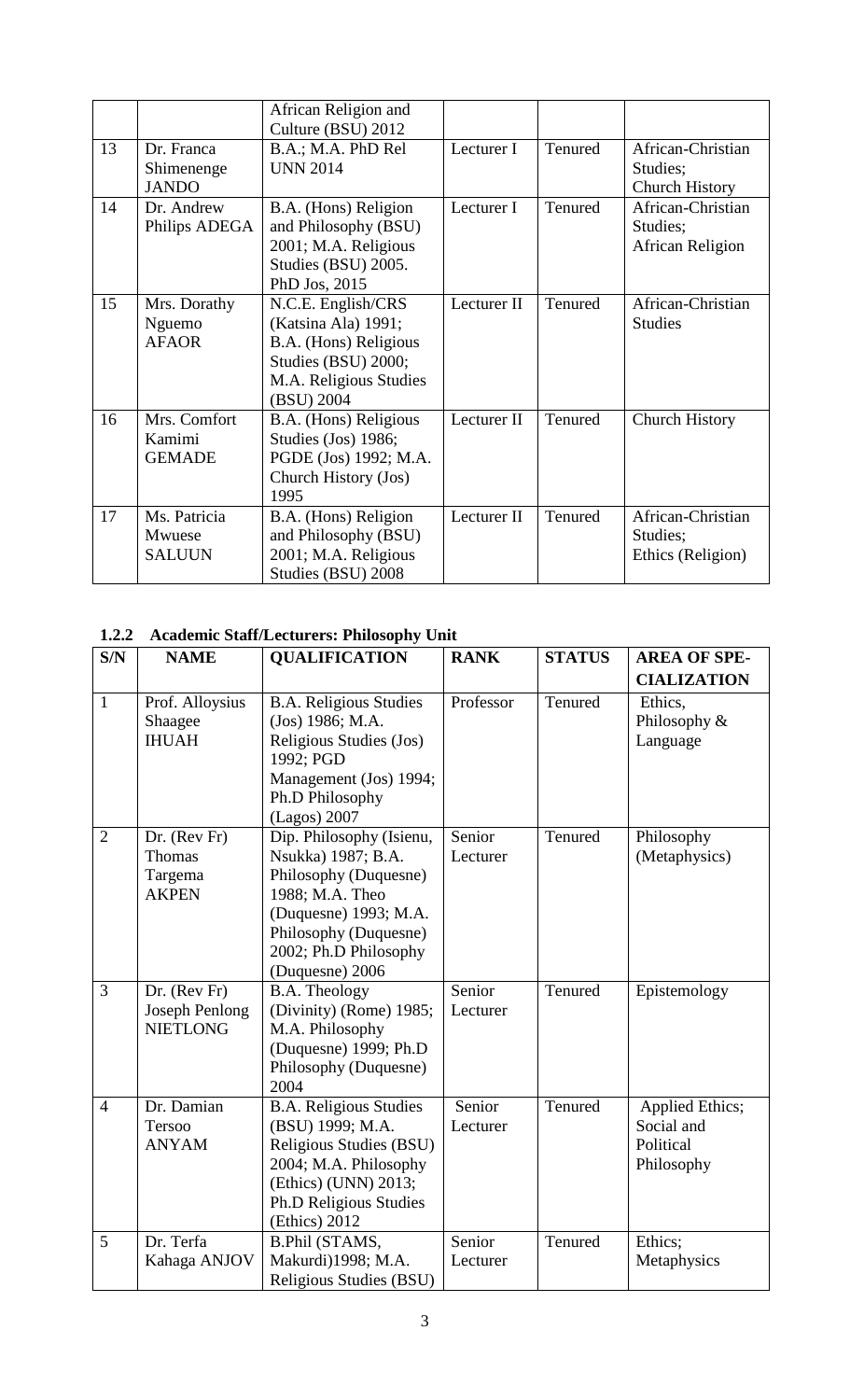| 6              | Mr. Benedict                             | 2004; Ph.D Ethics and<br>Philosophy (Jos) 2012;<br>M.A. Philosophy (UNN)<br>2014<br>B.A. (Hons) Philosophy                                                                                                                                                           | Lecturer I            | Tenured | Philosophy                                                                                          |
|----------------|------------------------------------------|----------------------------------------------------------------------------------------------------------------------------------------------------------------------------------------------------------------------------------------------------------------------|-----------------------|---------|-----------------------------------------------------------------------------------------------------|
|                | <b>MICHAEL</b><br>Shamija                | (Ibadan) 1998; M.A.<br>Philosophy (Ibadan)<br>2003; M.Phil<br>Philosophy (Ibadan)<br>2014                                                                                                                                                                            |                       |         | (Epistemology)                                                                                      |
| $\overline{7}$ | Dr. Zaato<br>Mathew NOR                  | B.A. (Hons) Philosophy<br>(Lagos) 1997; M.A.<br>Philosophy (Lagos)<br>2001; PhD (Awka) 2016                                                                                                                                                                          | Lecturer I            | Tenured | Philosophy<br>(Metaphysics)                                                                         |
| 8              | Mr. Robert<br>Iornenge<br><b>KATSINA</b> | B.A. (Hons) Religion<br>and Philosophy (BSU)<br>2001; M.A. Religious<br>Studies (BSU); M.A.<br>Contemporary<br>Philosophy (UNN) 2009                                                                                                                                 | Lecturer I            | Tenured | Contemporary<br>Philosophy                                                                          |
| 9              | Dr. Oliver<br>Tersoo<br><b>AGUNDU</b>    | B.Phl (Hons)<br>Philosophy (Rome)<br>2003; M.A. African-<br>Christian Studies 2008;<br>M.A. Philosophy (UNN)<br>2010; Ph.D Philosophy<br>(UNN) 2014                                                                                                                  | Lecturer I            | Tenured | Social & Political<br>Philosophy                                                                    |
| 10             | Dr Kenneth<br>Angwe<br><b>AGEDE</b>      | Dip (OND) Religious<br>Studies (Ibadan)1986;<br><b>B.Th Theology (Rome)</b><br>1988; M.A. Social and<br><b>Public Policy</b><br>(Duquesne, Pittsburgh)<br>2000; M.A. Philosophy<br>(Duquesne, Pittsburgh)<br>2002; Ph.D Philosophy<br>(Duquesne, Pittsburgh)<br>2008 | Lecturer II           | Tenured | Continental<br>European<br>Philosophy<br>(German<br>Idealism);<br>German Idealism;<br>Phenomenology |
| 11             | Mr. Mark<br>Imoter<br><b>SHENGE</b>      | B.A.; M.A.; B.A. (Hons)<br>Religion and Philosophy<br>(BSU) 2007; M.A.<br>Philosophy (Lagos)<br>2011                                                                                                                                                                 | Lecturer II           | Tenured | Philosophy<br>(Epistemology)                                                                        |
| 12             | Mr. Terzungwe<br><b>INJA</b>             | Dip. Law (BSU) 1997;<br>B.A. (Hons) Religion<br>and Philosophy (BSU)<br>2009                                                                                                                                                                                         | Graduate<br>Assistant | Tenured | Moral Philosophy<br>(Environmental<br>Ethics)                                                       |

### **1.2.3 Non Academic Staff**

| ----           | 1 von Treauenne Diam |                              |             |               |                     |
|----------------|----------------------|------------------------------|-------------|---------------|---------------------|
| S/N            | <b>NAME</b>          | <b>QUALIFICATION</b>         | <b>RANK</b> | <b>STATUS</b> | <b>AREA OF SPE-</b> |
|                |                      |                              |             |               | <b>CIALIZATION</b>  |
|                | Mr. Edwin            | <b>Basic Clerical Cert.;</b> | Senior      | Tenured       | Senior Typist I     |
|                | <b>ADEZWA</b>        | Certificate in               | Typist I    |               |                     |
|                |                      | <b>Computer Science</b>      |             |               |                     |
| $\overline{2}$ | Samuel Terfa         | <b>WAEC/SSCE</b>             | Senior      | Tenured       | Clerical            |
|                | <b>HEMBAOR</b>       |                              | Clerical    |               |                     |
|                |                      |                              | Officer     |               |                     |
| 3              | Terhemba             | W.A.E.C/SSCE                 | Caretaker   | Tenured       | Messenger/Cleaner   |
|                | <b>TAMEN</b>         |                              | Office      |               |                     |
|                |                      |                              | Assistant   |               |                     |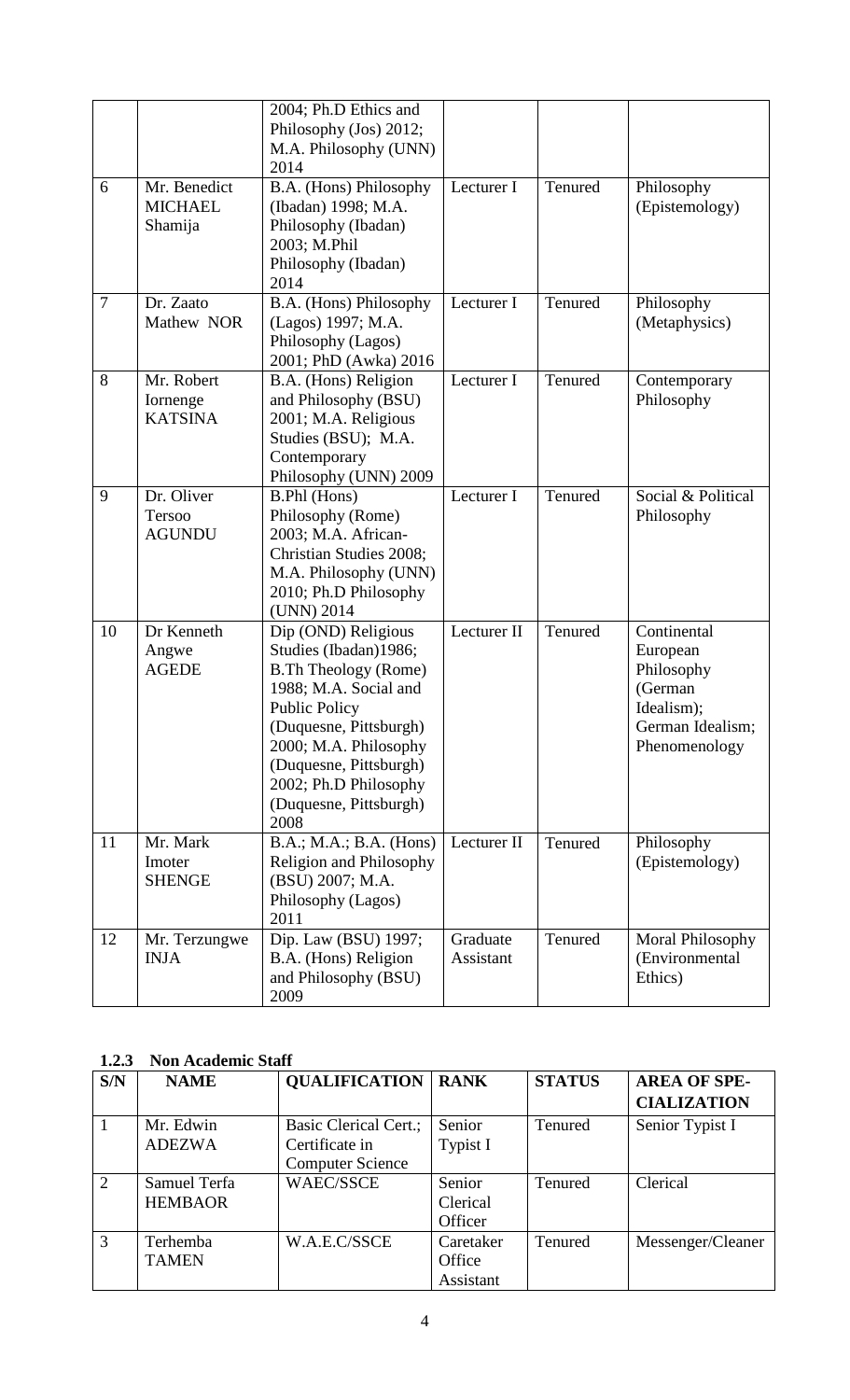# **1.3 DEPARTMENTAL MANAGEMENT OFFICIALS AND THEIR FUNCTIONS**

For the smooth running of the Department, functions are assigned to members of the academic staff for a specific period. Staff and Students are advised to be familiar with these functions and with those who are saddled with such in order to seek necessary assistance.

### **1.3. 1 HEAD, DEPARTMENT OF RELIGION AND PHILOSOPHY**

#### **Prof. Emmanuel Ordue Usue**

The Acting Head of Department is appointed by the Vice-Chancellor to manage all the affairs of the Department for the University. His specific duties are as follows: First, he shall ensure the academic growth of the Department by initiating and conducting research and by lecturing actively; Second, he shall ensure that academic staff in the Department teach, engage in research and maintain academic standards; Third, He shall be responsible for advising on curriculum development; Fourth, he shall assist the Dean in respect of daily monitoring and maintenance of discipline of students in the Department. Matters of staff discipline shall be handled in accordance with the Regulations Governing the Conditions of Service; Fifth, he shall be assigning responsibilities to the members of the Department and supervising and coordinating their work. He shall send Course allocations for each semester to the Office of the DVC (Academic) at the beginning of each semester; Sixth, he shall be advising on the evaluation or qualifications/experience of prospective members of staff of the Department; Seventh, he shall be rendering account of all Departmental properties; Eighth, he shall be serving on the Committee of Heads of Department and other Appropriate/Award Committees/Board Meetings, etc as required by the Dean in the interest of the Faculty/University; Ninth, he shall ensure that the mandatory monthly Departmental meetings are held. Notice for such meetings must be extended to the DVC (Administration). He shall send a copy of the minutes of each Departmental Meeting to the Vice-Chancellor.

#### **1.3.2 DEPARTMENTAL BOARD**

There is the Departmental Board which comprises of all academic staff of the Department headed by the HOD as its Chairman. The Secretary to the Departmental Board is appointed by the Head of Department. The Board meets at least once a month to carry out certain university functions. These functions include but not limited to the reviewing of academic programmes at that level, moderation of examination questions, results and deliberation on all important academic and non-academic matters for the over-all interest and progress of the Department. Other functions may be carried out by the Departmental Board as may be directed from time to time by the University Management, the Senate and the Faculty Board.

#### **1.3. 3 ADVISORY BOARD**

Members of the Advisory Board include all the Professors in the department, the Head of Department shall be the chairman and the PG Coordinator as a member while one person who must be a senior Clergy shall serve as the Secretary to the Advisory Board. The board is to advise the department on unresolved contentious matters amongst staff and between staff and students of the Department. The board shall also consider other matters which may be referred to it by the Departmental Board and or Head of Department. The current members of the Advisory Board are as follows:

i. Head of Department – **Prof. Emmanuel Ordue Usue** - Chairman

ii. **Prof. Akpenpuun Dzurgba** – Member

iii. **Prof. S. D. Shishima** –Member

iv. **Prof. J. T. Kerker** – Member

v. **Prof. S. A. Ihuah** – Member

vi. Postgraduate Coordinator – **Rev. Godwin Nyijime Toryough**, PhD – Member vii. A Senior Clergy /Secretary – **Rev. Fr. Dr P. T. T. Ajiki**

### **1.3. 4 DEPARTMENTAL SECRETARIES**

i. Departmental Secretary – **Mr. Robert I. Katsina**

ii. Departmental Secretary – **Rev. Fr. Keneth A. Agede**,PhD

Departmental Secretaries are appointed by the Head of Department. They call the Departmental meetings, take and keep records of the Departmental meetings, keep track of Departmental activities and events. They also perform other activities and functions as may be assigned to them by the Departmental Board and or Head of the Department. All these duties are to be carried out in consultation with the Head of Department.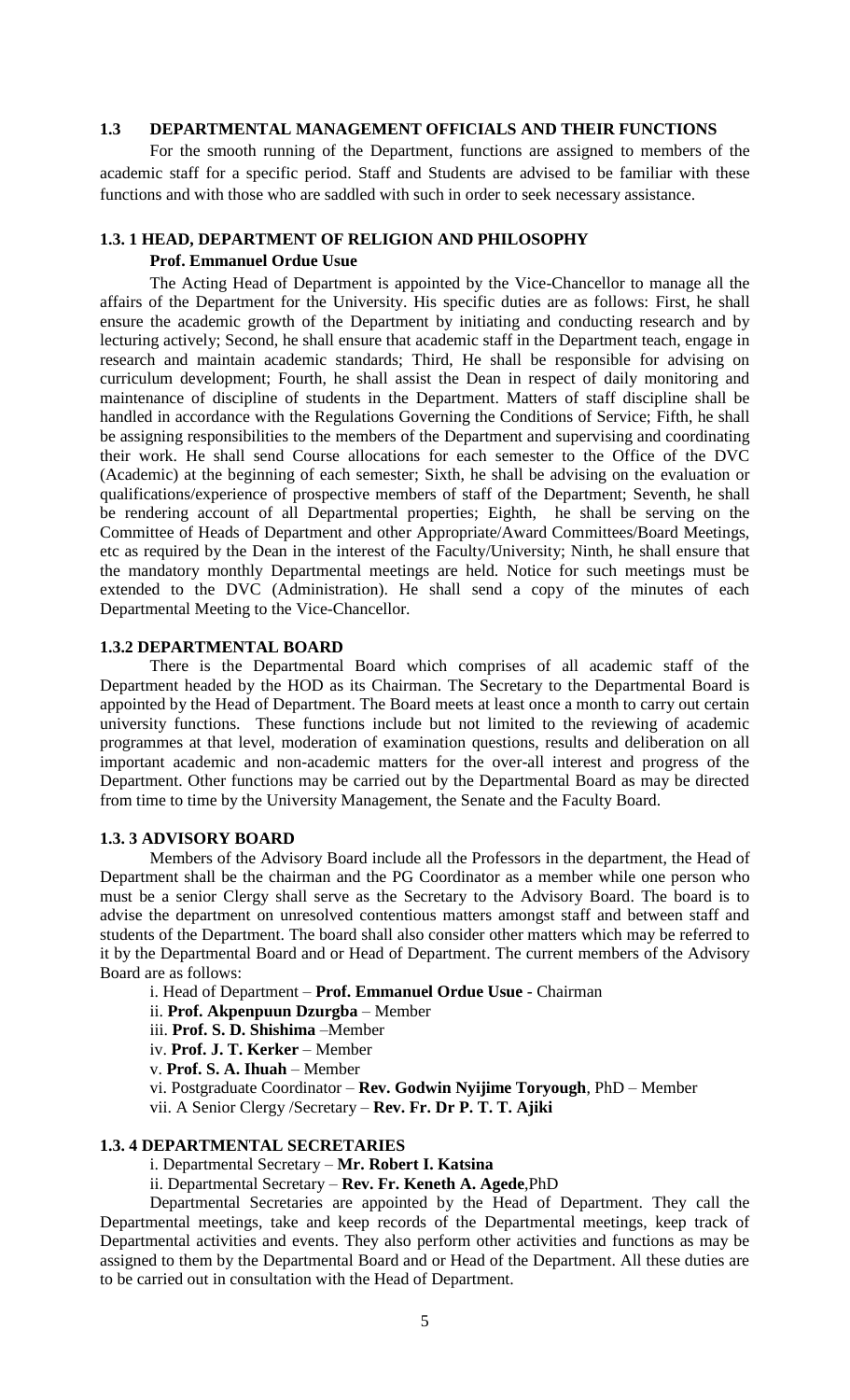### **1.3. 5 UNDERGRADUATE EXAMINATION OFFICERS**

i. Undergraduate Examination Officer, Religious Studies – **A. P. Adega**, PhD

ii. Undergraduate Examination Officer, Philosophy – **Mr. M. I. Shenge** (Asst)

The Undergraduate Examination Officers are appointed by the Head of Department to be in charge of registration at the undergraduate level; they draw undergraduate examination timetable; they also compile student's results and compute same for the Departmental Board. They carry out certain other examination functions as may be assigned to them by the Departmental Board and or the Head of Department. All these duties are to be carried out in consultation with the Head of Department.

### **1.3. 6 COORDINATORS OF UNDERGRADUATE PROGRAMMES AND PROJECTS**

i. Coordinator, Philosophy Programme & Projects – **Oliver Tersoo Agundu,** PhD

ii. Coordinator, Religious Studies' Programme and Projects – **Franca S. Jando**, PhD (Asst)

The Coordinators of Undergraduate Programmes and Projects are appointed by the Head of Department to take charge of the Undergraduate Programmes and Research Projects. They shall collect research topics from undergraduate students, moderate them and allocate academic staff to supervise the students' projects according to their areas of specialization and competence. They also collect completed projects and submit them to the Undergraduate Examination Officers for onward forwarding to the Head of Department for consideration by the External Examiner. They shall also perform certain other functions relating to the Undergraduate Programmes and Projects as may be assigned to them by the Head of Department. All these duties are to be carried out in consultation with the Head of Department.

#### **1.3. 7 COORDINATORS, SANDWHICH PROGRAMME**

i. Coordinator, Sandwich Programme – **Mr Benedict Michael Shamija**

ii. Coordinator, Sandwich Programme – **Patricia Mwuese Saluun** (Asst)

Coordinators of Sandwich Programme are appointed by the Head of Department. They are in charge of Sandwich programme in the Department. They liaise with the management of the University Sandwich programme on behalf of the department and are responsible for course allocation, over-all supervision of the teaching and the examination in the sandwich programme. They prepare remuneration for each contact session for academic staff that teach and examine students in the sandwich programme. They also perform certain other functions relating to the sandwich programme as may be assigned to them by the Head of the Department. All these duties are to be carried out in consultation with the Head of Department.

# **1.3. 8 COORDINATORS, GST 112: LOGIC, PHILOSOPHY AND HUMAN EXISTENCE**

i. Coordinator, GST 112 – **Demian Tersoo Anyam**, PhD

ii. Coordinator, GST 112 – **Nina Perpetua Waapela** (Asst)

Coordinators of the GST 112 are appointed by the Head of the Department. They are in charge of GST 112: Logic, Philosophy and Human Existence. They appoint lecturers to teach various topics, prepare lecture time-table and moderate examination questions for the course. All these duties are to be carried out in consultation with the Head of Department and the University Coordinator of GST Courses.

#### **1.3. 9 COORDINATORS, DEPARTMENTAL LIBRARY, ASSETS AND ICT**

i. Coordinator, Library and Assets – **Mr Robert Iornenge Katsina**

ii. Coordinator, Library and Assets – **Mr Terzungwe Inja** (Asst)

Coordinators of the Departmental Library, Assets and Information Communication Technology (ICT) are appointed by the Head of Department to take or keep stock of and oversee the affairs of the departmental library, assets and ICT. They take/keep stock of all the University assets which are in the custody of the Department in all Lecture Halls, Staff Offices and Store of the Department. They recommend relevant replacements of broken assets with new ones and purchases of additional assets where such are lacking for conducive teaching and learning conditions of staff and students to the Head of Department. They also recommend relevant scholarly books, journals and ICT facilities to the Departmental Board for purchase and or procurement for the Departmental Library, Lecture halls and staff offices. They also perform certain other functions as may be assigned to them by the Departmental Board and or the Head of Department. All these duties are to be carried out in consultation with the Head of Department.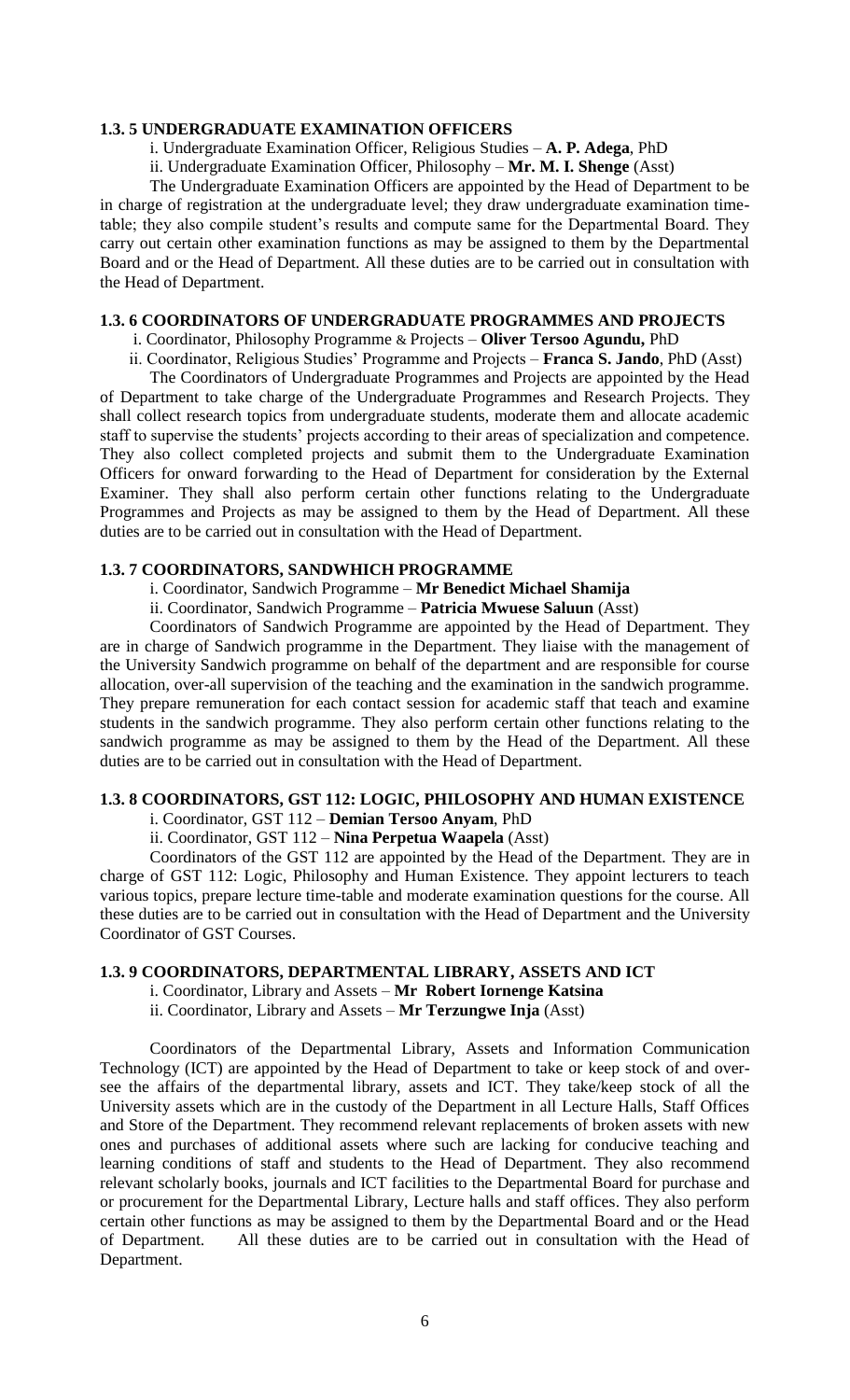### **1.3. 10 COORDINATORS, RESEARCH AND SEMINARS**

### i. Coordinator, Research and Seminars – **Rev. Igbakua Iorjaah**, PhD

ii. Coordinator, Research and Seminars – **Rev. Fr. Joseph Penlong Nietlong**, PhD (Asst)

Coordinators of Research and Seminars are appointed by the Head of Department. They are in charge of the coordination of Research, Seminars and workshops in the department. They are to organize a yearly seminar to enable staff and postgraduate students familiarize themselves with new and current research areas, topics and sources of research funding. During such Seminars, they will assign selected speakers to present papers on various subjects which may include but not limited to the MLA referencing style and other Formats such as APA and Harvard etc. They are also to organize at least one national conference every other year and one International conference every four years. They shall perform certain other functions as may be assigned to them by the Departmental Board and or Head of Department. All these duties are to be carried out in consultation with the Head of Department.

#### **1.3. 11 DEPARTMENTAL WELFARE OFFICERS**

#### i. Departmental Welfare Officer – **Mrs. Comfort Kamimi Gemade**

ii. Departmental Welfare Officer – **Mrs. Dorathy Nguemo Afaor** (Asst)

Departmental Welfare Officers are appointed by the Head of Department to be responsible for staff welfare in the Department; they keep members of staff abreast of issues affecting individual staff of the department such as illnesses, loss of relations and positive happenings that need celebrations; they also represent the Department in the Faculty welfare scheme. They shall perform certain other functions as may be assigned to them by the Departmental Board and or Head of Department. All these duties are to be carried out in consultation with the Head of Department.

#### **1.3. 12 COMMITTEE ON LINKAGES**

i. **Anthony Zaayem Apenda**, PhD - Chairman

ii. **Victor Terna Igbum**, PhD - Secretary

iii. **Rev. Fr. Ambrose Ameh Ejeh**, PhD - Member

The Committee on Linkages is responsible for initiating, organizing, establishing and running inter-departmental partnerships for the promotion of scholarly research through exchange of scholarly ideas, resources, staff, students and related corroborative activities within and outside the University confines. They are to liaise with the office of the Director of Linkages in the University especially in their corroborative efforts with academic departments in other universities. They are to inform the Departmental Board on a regular basis for opportunities which may be available for academic research and related scholarly activities including but not limited to research funding. In this regard, they will also liaise with the Director of Research Management of the University. They shall perform certain other functions as may be assigned to them by the Departmental Board and or Head of Department. All these duties are to be carried out in consultation with the Head of Department.

# **1.3.13 DEPARTMENTAL JOURNALS**

The Department has four journals which are published annually. The journals publish high scholarly research articles in the areas of religion, culture and philosophy as these relate to the social, economic, political, and philosophical currents in traditional African society. These journals include: *SWEM: Journal of Religion and Philosophy*, *ATE: Journal of African Religion and Culture, LOSI: African Journal of Local Societies Initiatives* and *Orche-Uma*. The Head of Department is the Editor in Chief of these Departmental Journals.

### **1.4 STUDENTS' ASSOCIATION: NASORP**

NASORP is an acronym which stands for the NATIONAL ASSOCIATION OF STUDENTS OF RELIGION AND PHILOSOPHY. This is a body of student union in the Department of Religion and Philosophy. Its membership is open to all categories of students in the Department and its functions and operations are governed by its constitution within the general framework of the university rules. The association seeks to promote the study of Religion and Philosophy in the African context among students as well as promote moral and ethical values in the society in general. It is also a forum for communication between students and the authorities of the department. The affairs of the union are managed by an elected executive comprising of the President, Vice-President, Secretary General, Assistant Secretary General, Financial Secretary, Treasurer, Public Relations Officer (PRO), Director of Socials and the Provost Chief Whip; all in line with the constitution. The union is guided by the departmental staff Advisor.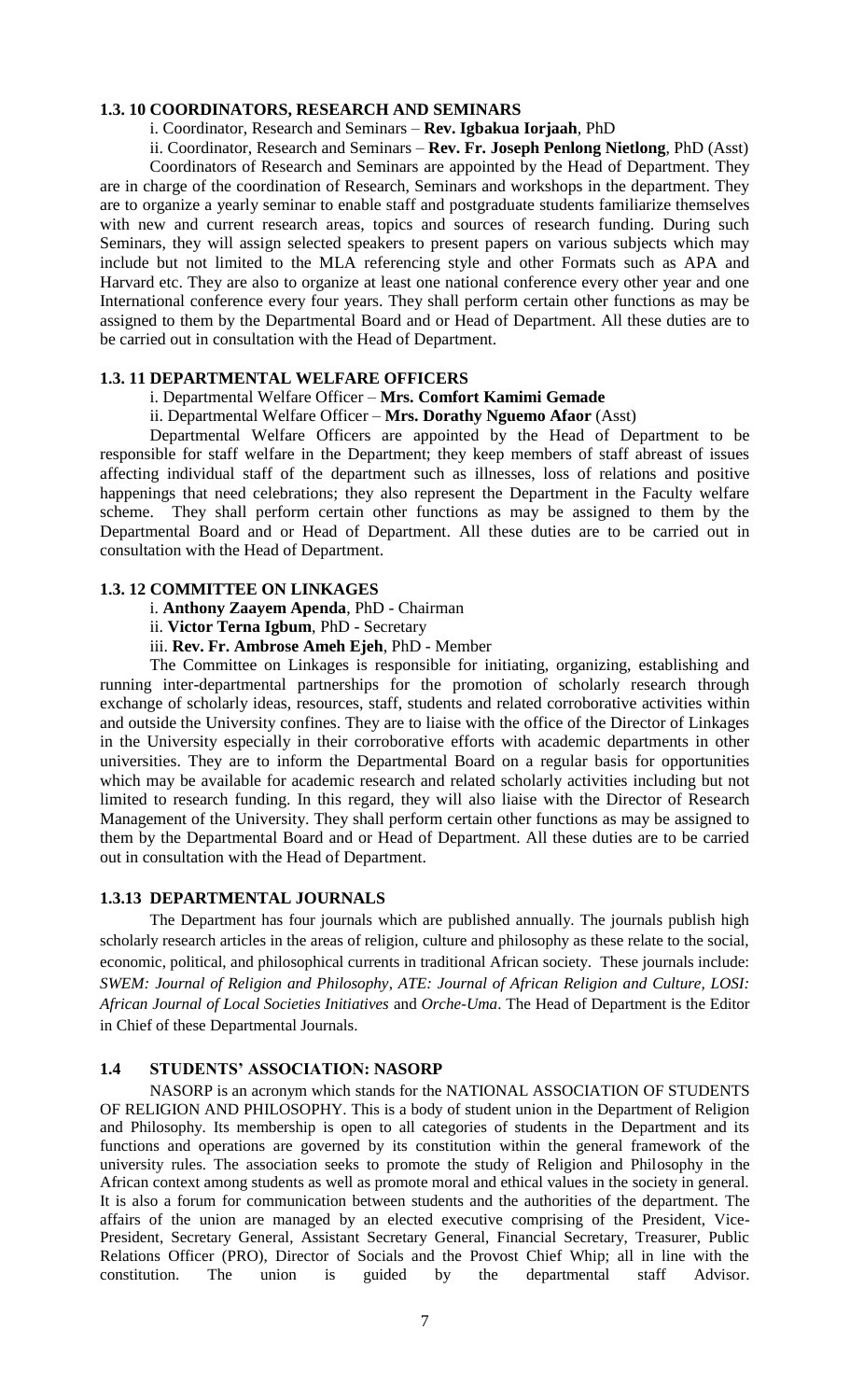### **CHAPTER TWO**

# **GENERAL REQUIREMENTS FOR ADMISSION AND GUIDELINES FOR CONDUCT OF EXAMINATIONS**

### **2.1 PREAMBLE**

The Department of Religion and Philosophy offers two Bachelor of Arts Degrees; these are: B.A. (Hons) Philosophy and B.A. (Hons) Religious Studies. The Bachelor of Arts Degree in Religious Studies places emphasis on the academic and moral content of Religion and Philosophy with a view to producing minds of a broad based spectrum conducive for a pluralistic society such as Nigeria. The stress is on the content of major religious traditions in Nigeria, namely Christianity, Islam and African Religion. The programme does not represent any particular religion as sui-generic exclusivist system.

The Bachelor of Arts Degree in Philosophy is meant to serve as a foundation for those who want to do professional and or academic philosophy. Apart from the formation of critical minds, the programme also serves as the basis to all learning, thus providing courses that will be of interest to other departments and disciplines as a way of encouraging an inter-disciplinary approach to studies. In fact, through the Philosophy programme the Department hosts some General Studies (GST) courses for the rest of other Departments in the University – like GST 112: Logic, Philosophy and Human Existence which is coordinated for the School of General Studies through the Departmental Coordinator.

### **2.2 GENERAL AIMS AND OBJECTIVES**

As a Department of Religion and Philosophy of a university in a religious pluralistic society, it is the main objective of the Department to expose students to the various religions of the world, their origin, development, teaching and place in human development and their impact on the Nigerian society in particular. The Department also provides a solid foundation in philosophy, aimed at formation of a critical mind in readiness to grapple with reality in all facets of life. The programme has in view products that go into teaching, administration and social work. It may also be a stepping-stone to further training for entry in ministry of the church.

### **2.3 GENERAL ADMISSION REQUIREMENTS**

Admission requirements into the study programmes of the Department are generally the same as for the entry into the Faculty of Arts, Benue State University. The Department admits two categories of students; those for a **Four-year** degree programme and those for a **Three**-year Degree Programme. Specific details of these requirements are contained in the subsequent chapters dedicated to the various programmes offered in the Department.

#### **2.4 ORGANIZATION OF COURSES**

The Academic programme of the Department is spread out over a period of different levels of study depending on the nature of the programmes and mode of admission. For instance, the four-year undergraduate degree programme has a provision for students to join in the second year. Such students are then considered as three-year degree undergraduates.

Generally, students who complete a four- year degree programme must have scored a minimum of 144 credit units or a maximum of 199 credit units. Students who join in the second year (who complete the three–year programme) must have scored a minimum of 108 credit units or a maximum of 144 credit units. Students must register their core courses and elective courses (within and outside the department) in order to fulfil the minimum credit requirements. See full details in subsequent chapters.

### **2.5 RETURNING STUDENTS**

To be accepted as a *bona fide* student, eligible to attend lectures and take examinations, a student must duly register with the Faculty Officer and the Department within the stipulated period for all prescribed courses at the beginning of each semester. Any student who fails to register within the specified time period will pay a late registration fee.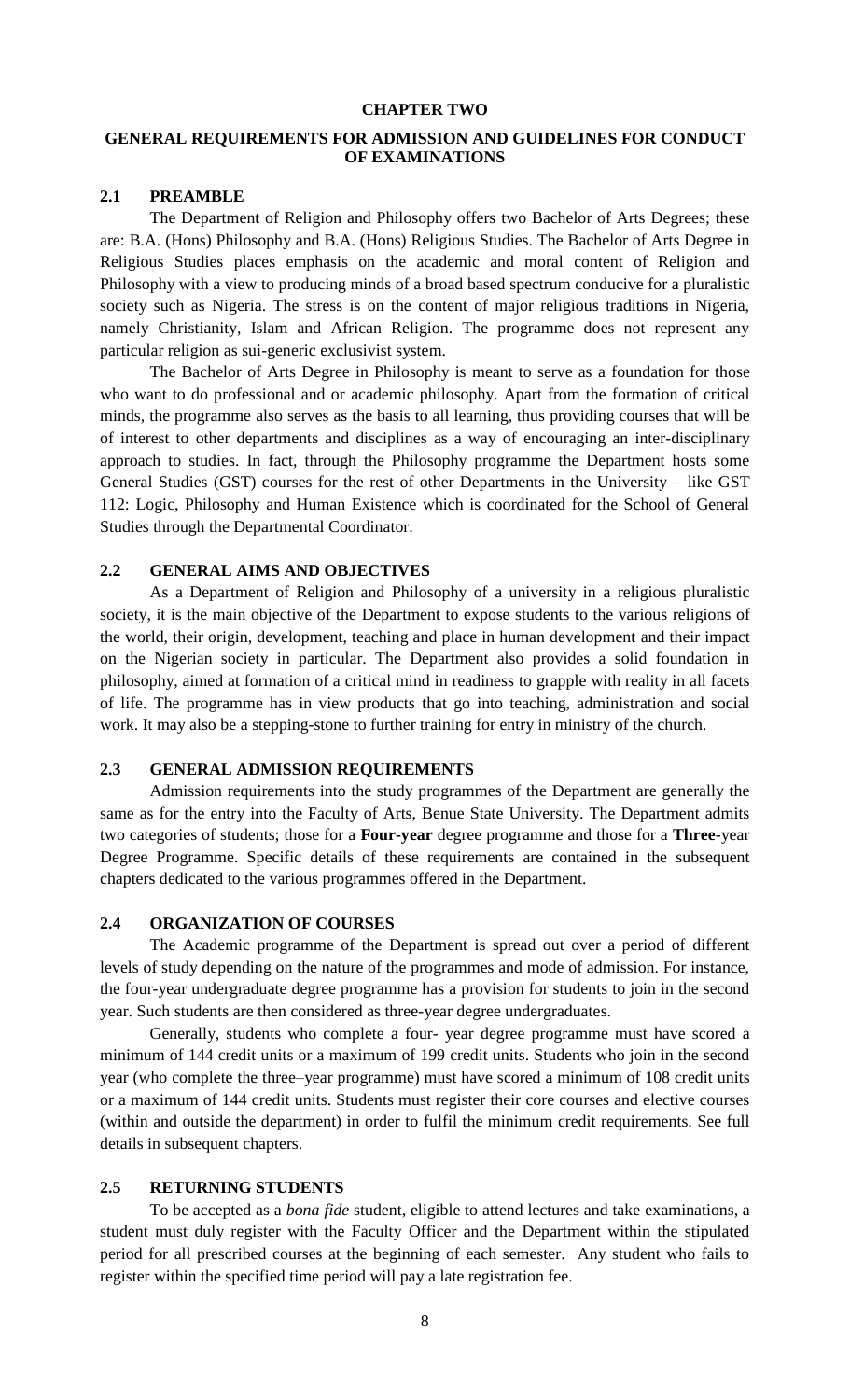For every semester, students must pay all prescribed fees and collect appropriate registration forms from the Faculty Officer.

The choice of courses should be made in consultation with the student's Departmental registration officer. Carry over courses must be registered before the student can be allowed to register for the next higher courses.

Any changes or alteration in the students' course registration form after it has been duly signed cannot be accepted without the consent of the Head of Department. Such changes (whether an addition, reduction or substitution) must be effected only at the stipulated time at the beginning of the semester.

Any student who takes an examination in a course he has not registered for will have the result of such an examination cancelled.

# **2.6 EXAMINATION**

The examination of a course shall be administered at the end of the course, which is usually at the end of the semester. Only 60% of the aggregate score on each shall be earned through examination and 40% through a continuous assessment of the course. A student shall be deemed to have passed a course when he/she has earned 40% of its aggregate score. Any courses not passed by the student may be repeated in the next available semester when they will be taught, after which such courses are due to be examined again. This is with the provision that the student during his/her registration does not exceed the maximum of 24 credit units for the semester including the carried over courses.

### **2.7 EXAMINATION REGULATIONS**

### **2.7.1 Requirements for Taking Examinations**:-

- a) At least 75% attendance is required in all classes and tutorials for a student to qualify to sit for the semester examination in any course unit.
- b) Continuous Assessment (C.A.) shall account for between (30-60%) of the final grade. A minimum of two C.A. tests must be given per course per semester and the graded scripts returned to the student in good time.
- c) Semester grades are calculated as grade point averages (GPA) on the basis of letter grades scored as follows:-

| A | 5 points  |
|---|-----------|
| B | 4 points  |
| C | 3 points  |
| D | 2 points  |
| E | 1 point   |
| F | $0$ point |

- d) The minimum pass mark is 40%, which is equivalent to E grade and 1 point.
- e) Each student is required to maintain a Cumulative Grade Point Average (CGPA) of at least 1.50 in order to be in good academic standing. A student, whose CGPA falls below 1.50 at the end of any session shall be placed on probation.
- f) A student who remains on probation for two consecutive semesters and fails to attain the status of good academic standing shall be asked to withdraw from the programme.
- g) Failure in any course shall be recorded as such. If such a course is a core, the student must carry it over, re-register for it and pass it before graduation. If, on the other hand, the failed course is an elective, the student has an option to retake or abandon it.

### **2.7.2 Requirements for Admission into the Examinations Halls**

 In order to be admitted into the University Examination Halls within the department, a candidate must have:

(a) Been duly registered for the course.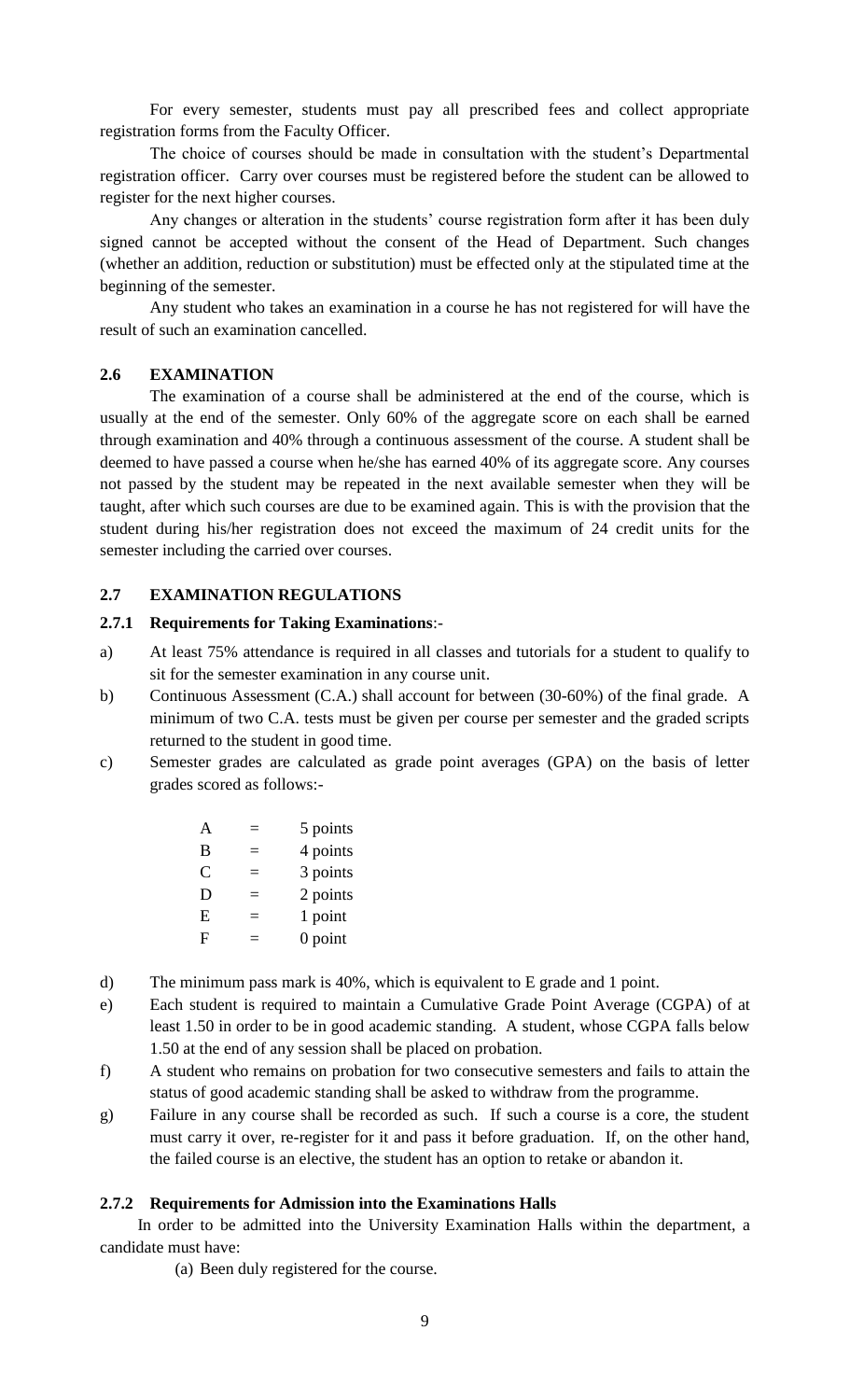- (b) Followed the approved course of study for the prescribed period.
- (c) Satisfied the attendance requirement of the Faculty of Arts (i.e. 75% attendance).
- (d) Complied with any other additional requirements that the Faculty of Arts may prescribe.

# **2.7.3 Examination Irregularities, Misconducts and Malpractices**

Any of the following shall prima facie constitute examination irregularity, misconduct or malpractice:-

- **Irregularity:** Irregularity shall be deemed to have occurred if the candidate sits for an examination for which he/she is not eligible, as may occur when the candidate:
	- i) Does not register for the approved course;
	- ii) Does not satisfy the attendance requirement of 75%.
	- iii) Has not complied with any other requirement(s) prescribed by the Senate, Faculty, or Department.
- **Sanctions:** Candidates whose positions are irregular as identified under this heading shall not be allowed to sit for the examination. Where the irregularity is discovered after the candidate might have sat for the examination, such paper(s) done under irregular conditions shall be nullified.

**Misconduct:** Misconduct shall be deemed to have occurred under the following instances:-

- i) Failure to observe silence. The only permissible way for attracting the attention of the invigilator is by the candidate raising of hand.
- ii) Smoking in the Examination hall or rooms when an examination is in progress.
- iii) Act(s) of insubordination or insolence to the invigilator(s).
- i) Fighting in the examination hall.
- ii) Use of GSM/Handsets in the examination hall
- vii) Any act(s) of commission or omission that may negatively affect the smooth conduct of the examination.
- **Sanction:** All cases of misconduct shall attract a written warning issued by the Dean and copied the Registrar. Except that candidates guilty of (iv) shall in addition have their cases referred to Students' Disciplinary committee.
- **Malpractice:** Examination malpractice shall be deemed to have occurred under the following conditions:-
- a) Any act of omission, which contravenes any of the provisions of section 3 (2) of the Miscellaneous Offences Decree of 1984.
- b) Any unlawful attempts, acts, omissions, successful or unsuccessful, directed at obtaining pre-knowledge of examination question(s) or influencing the marking scripts or award of marks by the University or External Examiner.
- c) Any attempt, successful or unsuccessful, to impersonate a candidate in any University examination. The following shall constitute impersonation:
	- i) Writing examination for another candidate;
	- ii) The exchange of examination numbers or names or answer scripts/sheets;
	- iii) The intentional use of someone else's examination number or identity.
- d) Introduction of relevant foreign materials and cheat notes into the examination hall, whether used (copied from, consulted) or not. Relevant materials shall be taken to be examined irrespective of whether such is relevant to the specific examination questions of the subject matter/course or not.
- e) Exchange of relevant materials in the examination hall while the examination is in progress. These materials may involve any of the following:
	- i) Question paper containing relevant jottings and materials.
	- ii) Collaborated copying.
	- iii) Exchange of answer scripts.
- f) Any unlawful attempt, whether successful or unsuccessful, to:
	- i) Remove submitted examination answer script(s) or materials;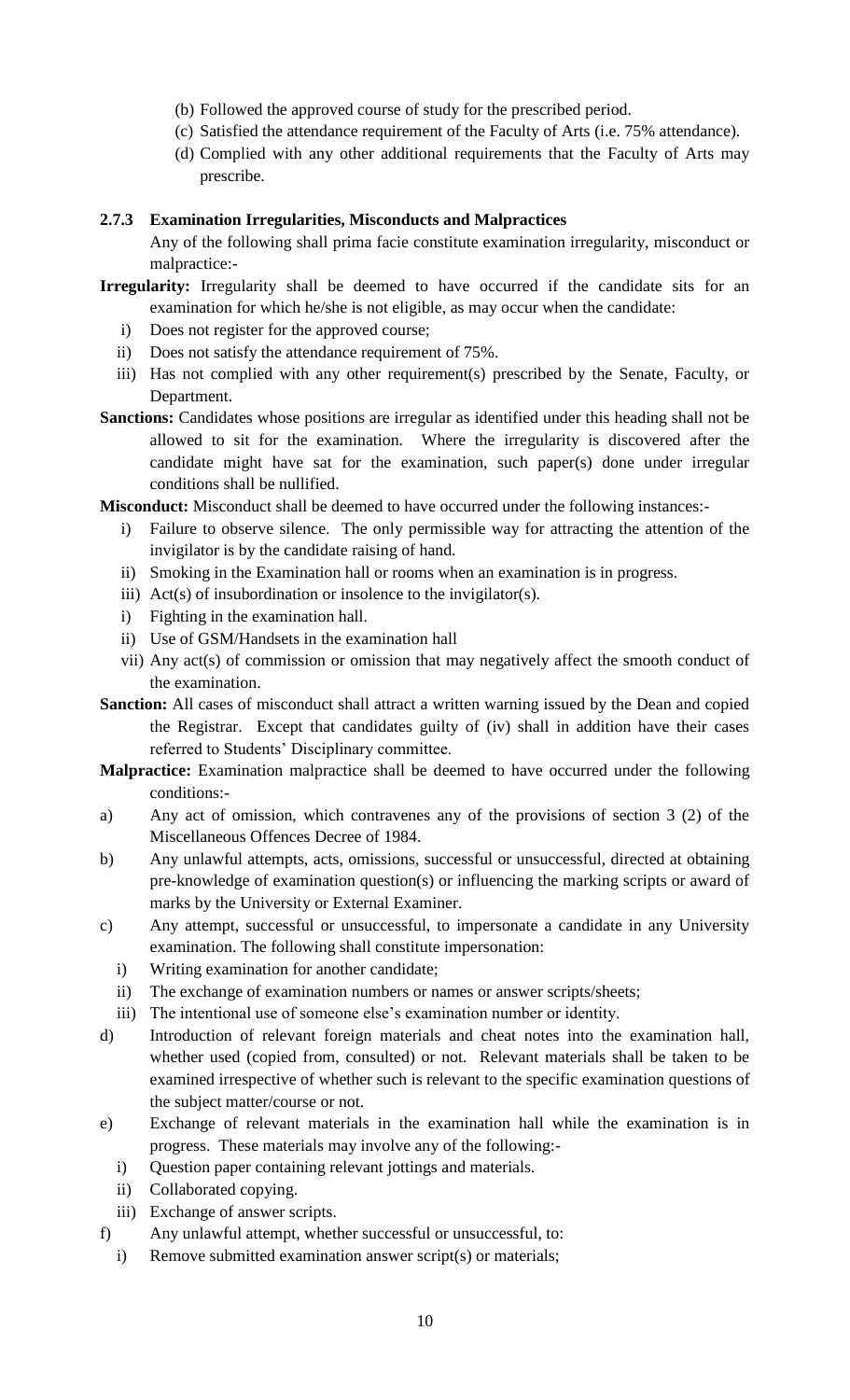Alter, add or delete any written materials in the submitted answer script(s) after the examination;

- ii) Replace submitted examination script(s) with extraneous one after the examination, either in part or in whole;
- iii) Submit manuscript not written under supervision in the examination hall during or after the examination;
- iv) Destroy submitted examination scripts or materials by fire or any other method.
- g) Theft/removal of examination scripts/materials, whether used or not.
- h) Consulting notes and other relevant materials outside the examination hall when such a candidate has not yet submitted his/her script(s).
- i) Assisting, facilitating, aiding or abetting cheating.
- j) Leaving the examination room without permission, and later returning to continue with the examination.
- k) Receiving or giving irregular assistance.
- l) Non-submission or incomplete submission of answer scripts.
- m) Uncollaborated copying ("giraffing").
- n) Writing on question papers. Candidates are not permitted to write on any material other than the examination booklet and sheets supplied by the University
- o) Speaking/conversation during examination in spite of a warning.

### **Sanctions:**

- i) Expulsion: A candidate found guilty of any examination malpractice (a) to (h) above shall be punishable by expulsion.
- ii) Rustication: A candidate found guilty of any examination malpractice (i) to (k) above shall be punishable by rustication for a minimum period of one academic year. A student who is so suspended shall, upon his/her return, continue with the academic programme where he/she stopped.
- iii) Cancellation of Relevant Examination paper(s): A candidate found guilty of any examination malpractice (i) to (o) above shall be punishable by cancellation of the relevant examination paper(s). Any candidate whose paper is to cancelled shall be required to carry over the affected course(s).

# **2.7.4 Procedure for Reporting and Handling Cases of Examination Irregularity,**

### **Misconduct and Malpractice:**

- Any alleged examination malpractice, misconduct and irregularity shall be disposed of in accordance with the procedure herein outlined.
	- i) Where the alleged offence was discovered before the examination, the staff or any other person who made the finding shall be required to make a report to the Head of Department who shall forward this along with his comments to the Dean of the Faculty without delay. Where there are reports of leakage before the examination, the submission to Head of Department shall include the leakage questions. Where the Head of Department confirms the leakages, he may advise the Dean accordingly.
	- ii) When the alleged offence occurred during an examination, the invigilator shall make a report of the matter in writing. The student(s) concerned or suspected of examination malpractice, together with other witnessing students immediately around the suspect(s), shall make signed statements concerning the incident. The report, together with a covering memorandum, the answer script(s) of the student(s) concerned and any other relevant documents or materials shall be passed to the Head of Department, who shall forward the same with his comments to the Dean without delay.
	- iii) Where the alleged offence was discovered or notified after the examination, as when marking examination scripts, the lecturer or examiner who made the finding shall forward a written report giving details of the offence, together with script(s) of the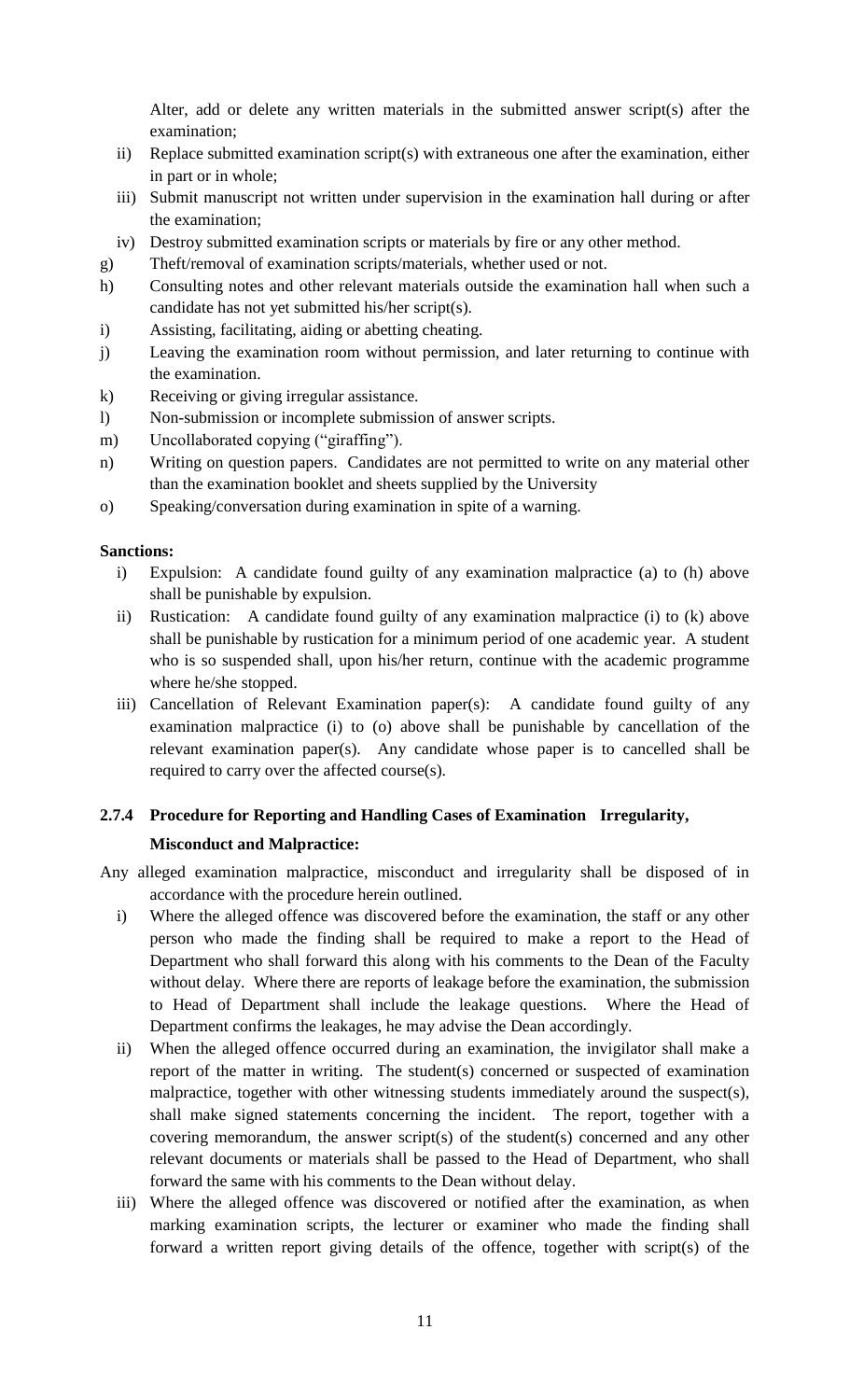affected candidate(s) and any other relevant documents or materials to the Head of Department who shall forward same with his/her comments to the Dean without delay.

- iv) The Dean shall, on receipt of the report, memorandum, and any other relevant document or material, immediately refer the matter to the relevant Faculty Committee for investigation and report. The Dean shall deliver to the Committee all the relevant documents and materials relating to the matter as deposited with him.
- v) The Faculty Committee shall without delay examine all the relevant documents and materials and shall in that regard have power to call for further documents, or oral statements if need be from any students, staff or other persons who are concerned in the report.
- vi) The Faculty Committee shall consider each case on its own merit and where a prima facie case of examination malpractice, misconduct or irregularity has been established toward the report through the Dean to the Vice-Chancellor.
- vii) The Vice-Chancellor shall, on receipt of the report and other supporting documents and materials, further refer the matter to the Senate Committee on Examination Regulations and Irregularities. The Committee shall carefully examine and may, if considered necessary, take oral evidence from all concerned (students, staff or outsiders).
- viii) The Senate Committee shall, after fully considering the matter, recommend to the Senate for appropriate penalty if it finds a student guilty. If not, it shall recommend a discharge.
- ix) The Committee's report, decision and recommendation shall be tabled before the full meeting of the Senate as early as possible. The full Senate shall have the power to adopt, reject, modify or amend the decision and/or recommendation of the Committee.
- x) The Registrar shall convey in writing to a student whose guilt has been confirmed by the Senate, the offence committed together with the punishment imposed. The student shall however have the right to appeal to the University Council within fourteen (14) days.
- xi) Where a prima facie case has not been established, the affected student(s) or staff shall be discharged save that the Vice-Chancellor may re-open the case by referring the matter to the Senate Committee on Examination Regulation and Irregularities, if he is in possession of further evidence or information or has other reason(s) so to do.
- xii) Where a staff of the University has been found guilty of examination malpractice, misconduct or irregularity, his case shall be referred to the appropriate Staff Disciplinary Committee for appropriate penalty.
- xiii) Where a person who is neither a student nor a staff of the University has been found guilty of examination malpractice, misconduct or irregularity, his case shall be reported to the appropriate police authority.
- xiv)All organs or committees dealing with matters relating to examination malpractice, misconduct or irregularity shall act with dispatch on such matters referred to them, on the basis that all such matters in any particular academic year MUST be disposed of before the commencement of a new session.

### **2.8 THE CUMULATIVE GRADE POINT AVERAGE (C.G.P.A.)**

The grade point is derived from the actual percentage, that is, the raw score by a student in a given course is converted into a letter grade and a grade point. The minimum pass of 40% is equivalent to grade 'E' and the grade point 1. The grade point average (G.P.A) is the average of all weighted grade points earned in all the courses taken and passed during any particular semester. It indicates the performance of a student in a given semester.

The Cumulative Grade Point Average (C.G.P.A) is the up-to-date mean (average of all the Grade Points GP) hitherto earned by a student in the programme of studies. A student whose CGPA is below 1.50 shall be placed on probation. There after the student will be advised to withdraw from the programme if his/her CGPA is still below 1.50.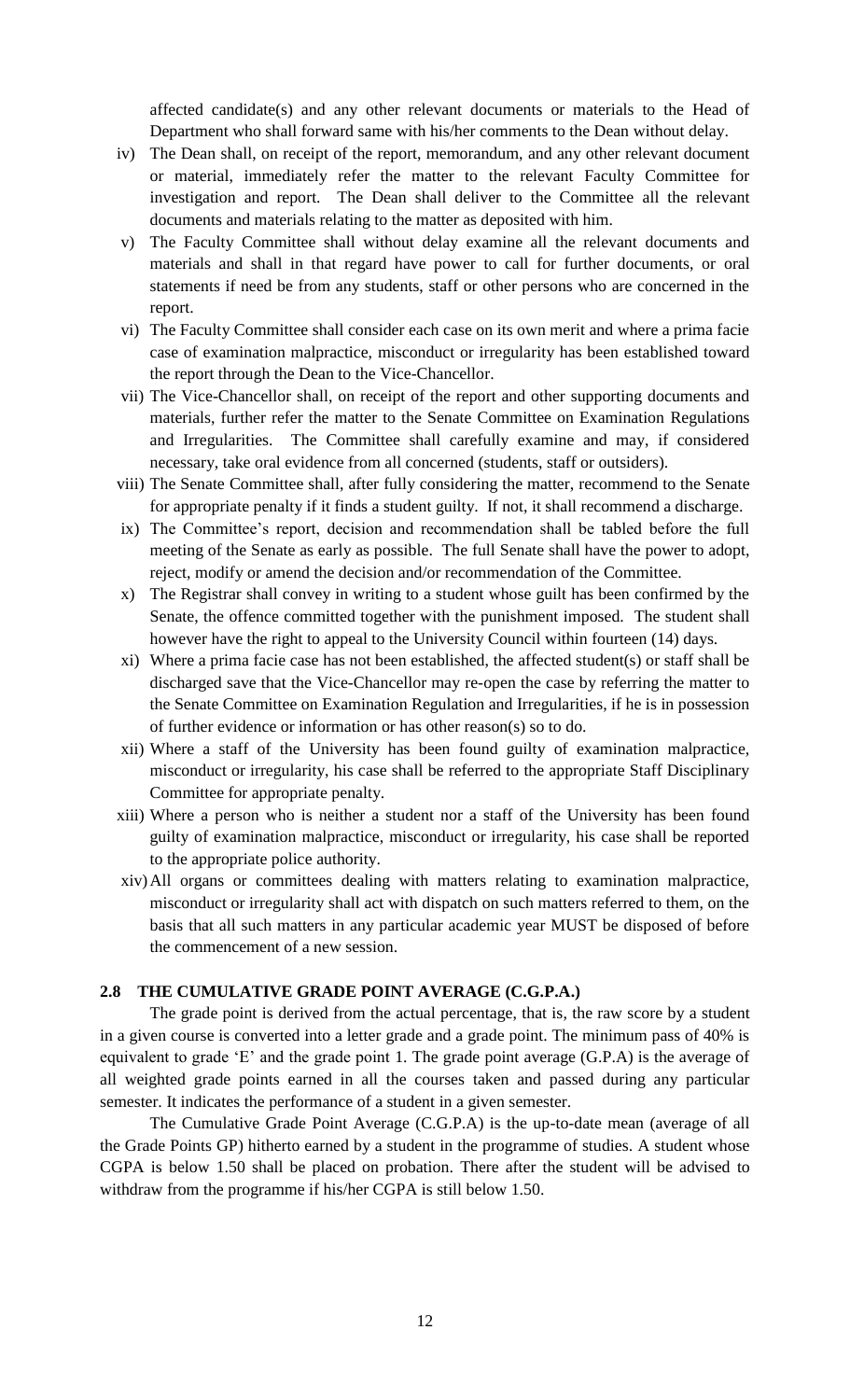# **2.8.1 SCORING AND GRADING**

The letter grade and rating of examination results and degrees shall be determined as follows:

|               | $\overline{2}$ | 3             | $\overline{\mathbf{4}}$ | 5                | 6                   | 7                     |
|---------------|----------------|---------------|-------------------------|------------------|---------------------|-----------------------|
| <b>Credit</b> | Percentage     | Letter        | <b>Grade</b>            | Grade            | <b>Cumulative</b>   | <b>Class of</b>       |
| Unit $(s)$    | <b>Score</b>   | <b>Points</b> | <b>Points</b>           | <b>Points</b>    | <b>Grade Point</b>  | <b>Degree</b>         |
|               |                |               |                         | Average          | Average             |                       |
|               |                |               |                         | (GPA)            | (CGPA)              |                       |
| Varies        | $70 - 100$     | A             | 5                       | Derived by       | 4.50-5.00           | <b>First Class</b>    |
| according to  | $60 - 69$      | B             | $\overline{4}$          | multiplying      | 3.50-4.49           | 2 <sup>nd</sup> Class |
| contact       |                |               |                         | $(i)$ and $(iv)$ |                     | Upper                 |
| hours         | $50 - 59$      | $\mathcal{C}$ | 3                       | and              | 2.40-3.49           | 2 <sup>nd</sup> Class |
| assigned to   |                |               |                         | dividing by      |                     | Lower                 |
| each course   | $45 - 49$      | D             | $\overline{2}$          | total credit     | 1.50-2.39           | <b>Third Class</b>    |
| semester      | $40 - 44$      | E             |                         | units            | $-1.49$<br>$\Omega$ | Fail                  |
|               | $00 - 39$      | $\mathbf{F}$  | $\Omega$                |                  |                     |                       |

# **2.9 EXAMINATION RESULTS**

- a) Individual examinations shall be graded by the course lecturer and the Departmental Examination Board shall submit such result in terms of percentage, letter grade and grade point score, to the Head of Department for, consideration.
- b) The Head of Department shall submit the considered results to the Dean of Arts for the consideration and approval of the Faculty Board of Arts.
- c) The Faculty Board shall through the Dean of Arts, submit such results to the University Senate for final approval.

### **2.9.1 Publication of Examination Results**

- a) The results shall be published to the students only after the University Senate has given its approval.
- b) Students may however be advised of their results in confidence after the same have been approved by the Faculty Board, provided that it shall be emphasized that such a result is strictly provisional and subject to the approval of the Senate.

### **2.10 EXAMINERS AND MARKING OF SCRIPTS**

The setting of examination questions and the marking of examination papers shall be the duty of the Chief Examiner, internal examiners, as well as the external examiners, in case of Final year examinations. The result of the students who took the course shall be entered on prescribed forms and submitted to the Chief Examiner, together with all marked scripts in an envelope, the marking scheme and at least one copy of the question paper. The marking scheme, containing allocation of marks at various stages of the answer, shall be detailed enough to guarantee peer review or marking.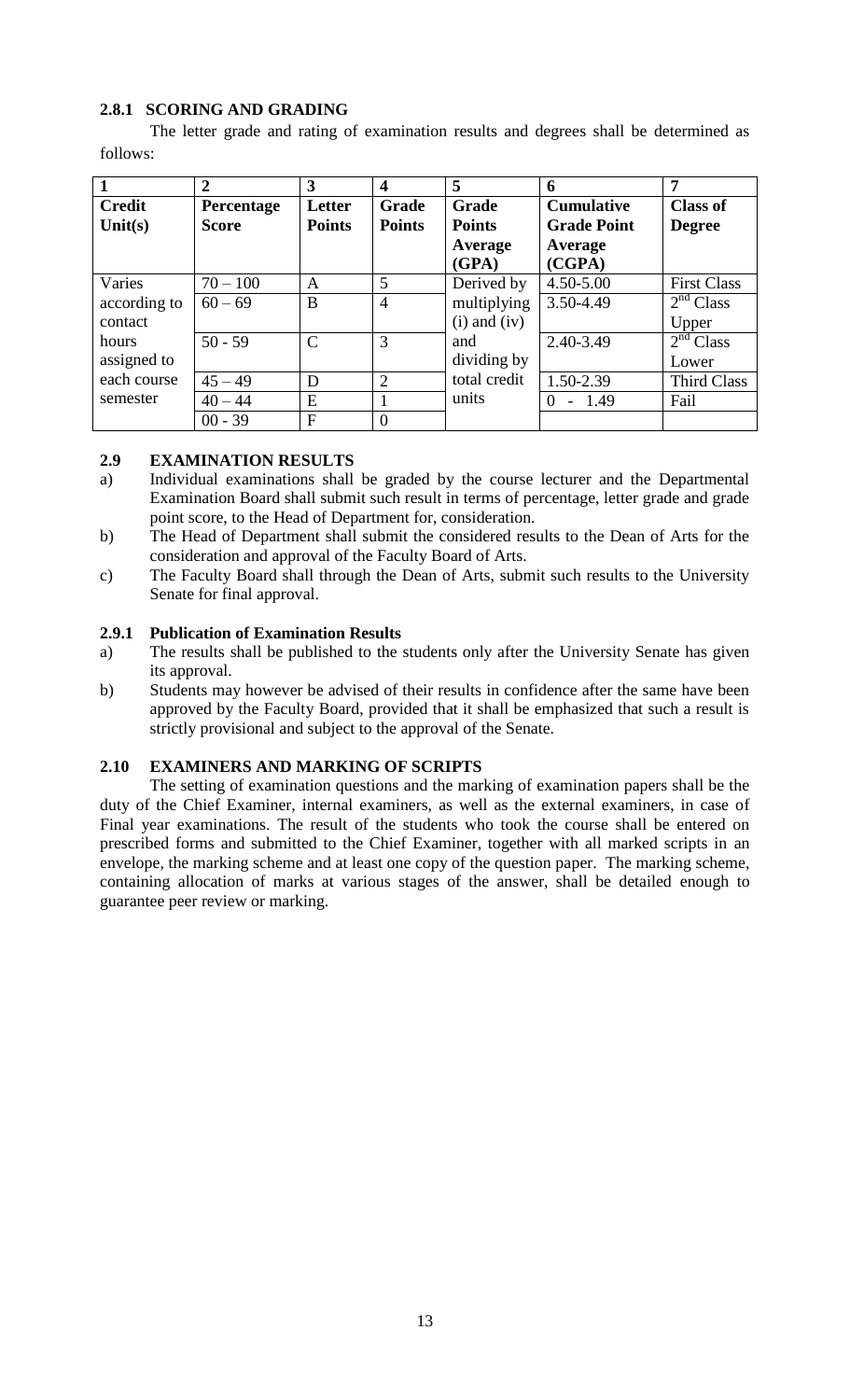# **CHAPTER THREE**

# **THE ACADEMIC PROGRAMME FOR**

# **BACHELOR OF ARTS (B.A. HONS) DEGREE IN PHILOSOPHY**

### **3.1 TITLE OF DEGREE**

The official title of this degree programme is **B. A. (HONS) PHILOSOPHY**

# **3.2 PROGRAMME:** the official designation of this programme is **PHILOSOPHY.**

The Department of Religion and Philosophy offers the Bachelor of Arts (B.A.) Degree in Philosophy. The programme is meant to create people with critical minds in readiness to grapple with the realities of existence and to expose them to several dimensions of assessing the phenomenon of the universe, which is the fundamental concern of philosophy.

# **3.3 AIM AND OBJECTIVES**

The objectives of the programme are as follows:-

- i. To develop the intellectual ability of students for analytic reasoning, proffering of effective solutions to human problems, and pursuit of social justice.
- ii. To enable students appreciate working towards improvement of cultural goodwill, understanding, tolerance, interaction and dialogue in pluralistic society.
- iii. To produce people of rich understanding of the diverse philosophical traditions.
- iv. To equip students with knowledge and practical skills that will guide them towards achieving true satisfaction in their individual lives.
- v. To provide manpower to the private and public sectors of the Nigerian Economy and a sense of responsibility and accountability in service.

# **3. 4 ADMISSION REQUIREMENTS**

The Department shall admit two categories of students; those for a **Four-year** Degree Programme and those for a **Three-year** Degree Programme.

### **3.4.1 Four-Year Degree Programme**

Candidates for this category shall have a minimum entry requirement of **five** credits including **English Language**, at the Senior School Certificate Examinations (SSCE), National Examination Council (NECO) or their equivalents. Which shall not be in more than **two sittings**  with a satisfactory **UME** score as shall be decided by the **University**.

# **3.4.2 Three-Year Degree Programme**

Candidates for this category must possess the following qualification:-

- i. Five credits in General Certificate of Education, at least two of which must be in the Advanced level, including Christian Religious Knowledge, African Traditional Religion or its equivalent.
- ii. A pass in two principal subjects in the National Certificate of Education (NCE) plus three subjects at credit level in GCE including English Language and General Paper.
- iii. A three or two year diploma in Theology, Philosophy, or Religious Studies recognized by the University, plus five credits at GCE O'Level including English Language.

### **3.5 GRADUATION REQUIREMENTS**

Students for the programme are required to pass all core courses in the programme before graduation. The minimum credit units to be earned before graduation is split as follows:-

- i. Three-Year Degree Programme 108.
- ii. Four-Year Degree Programme 144.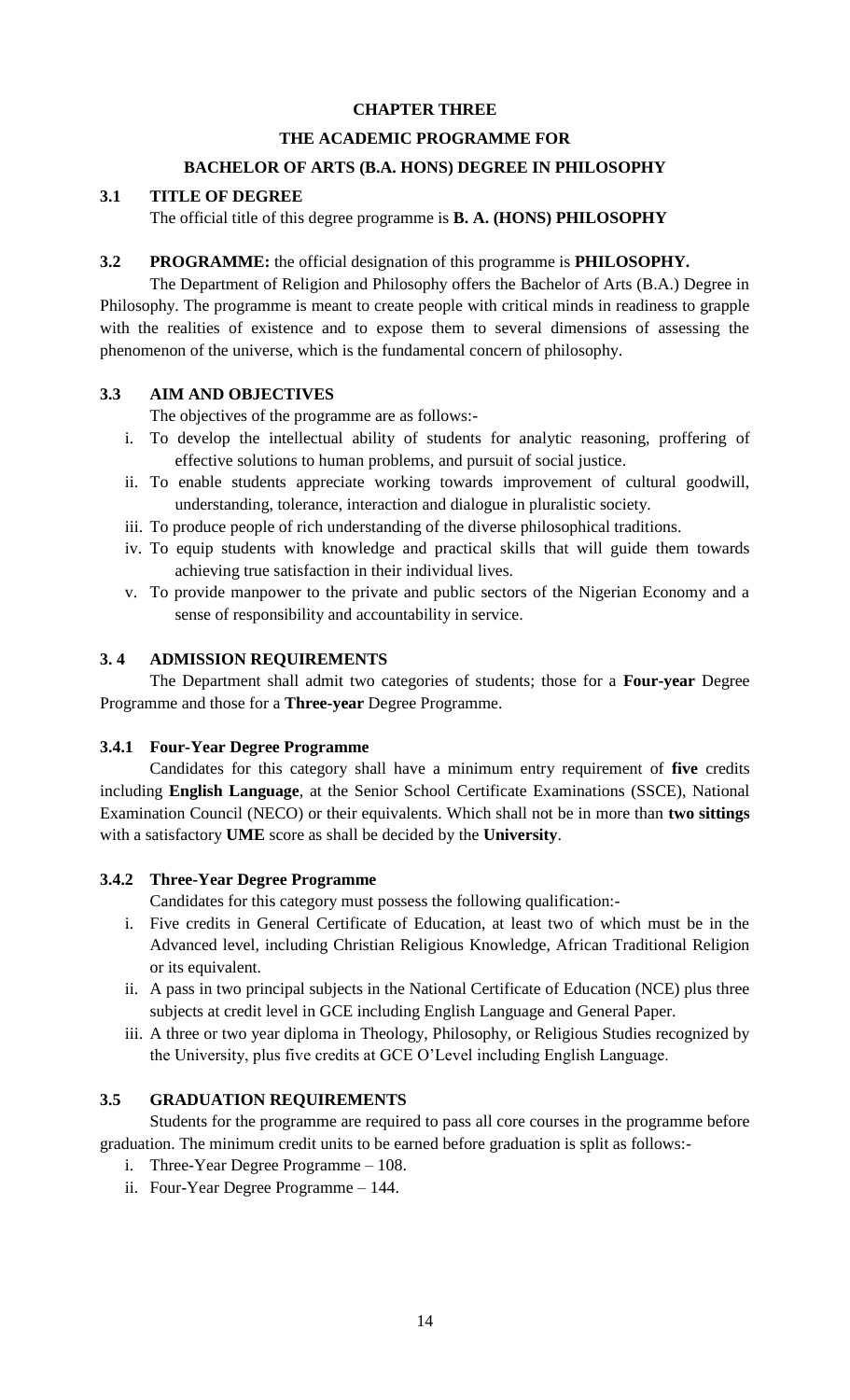# **3.6 B.A. (HONS) PHILOSOPHY COURSE-CODES AND TITLES**

# **100 LEVEL**

| <b>FIRST SEMESTER</b>                                                          |                                        |                       |  |  |  |
|--------------------------------------------------------------------------------|----------------------------------------|-----------------------|--|--|--|
| <b>Course Code</b>   Course Title                                              |                                        | <b>Credit Unit(s)</b> |  |  |  |
|                                                                                | <b>CORE COURSES</b>                    |                       |  |  |  |
| <b>PHL 101</b>                                                                 | Introduction to Philosophy and Logic   | 3                     |  |  |  |
| <b>PHL 103</b>                                                                 | Introduction to Epistemology           | $\overline{2}$        |  |  |  |
| <b>PHL 105</b>                                                                 | <b>Introduction to Ethics</b>          | $\overline{2}$        |  |  |  |
| <b>PHL 107</b>                                                                 | <b>Ancient Philosophies</b>            | $\overline{2}$        |  |  |  |
| <b>REL 107</b>                                                                 | Introduction to the Study of Religions | $\overline{2}$        |  |  |  |
| <b>GENERAL STUDIES COURSES</b>                                                 |                                        |                       |  |  |  |
| <b>GST 111</b>                                                                 | Communication in English I             | $\overline{2}$        |  |  |  |
| <b>GST 113</b>                                                                 | Nigerian Peoples and Culture           | $\overline{2}$        |  |  |  |
| <b>GST 121</b>                                                                 | Use of Library, Study Skills and ICT   | $\overline{2}$        |  |  |  |
|                                                                                | <b>ELECTIVES</b>                       |                       |  |  |  |
| One 2 Credits Course to be chosen from the Faculties of Law and Social Science | $\overline{2}$                         |                       |  |  |  |
| <b>outside</b> the Faculty of Arts                                             |                                        |                       |  |  |  |
|                                                                                | 19                                     |                       |  |  |  |

# **SECOND SEMESTER**

| <b>Course Code</b>                                                             | <b>Course Title</b>                             | <b>Credit Unit(s)</b> |  |  |  |
|--------------------------------------------------------------------------------|-------------------------------------------------|-----------------------|--|--|--|
|                                                                                | <b>CORE COURSES</b>                             |                       |  |  |  |
| <b>PHL 102</b>                                                                 | Epistemology                                    |                       |  |  |  |
| <b>PHL 104</b>                                                                 | <b>Ethical Theories</b>                         | $\overline{2}$        |  |  |  |
| <b>PHL 106</b>                                                                 | Philosophy and Human Values I                   | $\overline{2}$        |  |  |  |
| <b>PHL 108</b>                                                                 | <b>Introduction to Metaphysics</b>              | $\overline{2}$        |  |  |  |
| <b>REL 102</b>                                                                 | Religion and Human Values I                     | $\overline{2}$        |  |  |  |
| <b>REL 108</b>                                                                 | Introduction to Social Anthropology of Religion |                       |  |  |  |
|                                                                                |                                                 |                       |  |  |  |
| <b>GST 122</b>                                                                 | $\overline{2}$                                  |                       |  |  |  |
| <b>ELECTIVES</b>                                                               |                                                 |                       |  |  |  |
| One 2 Credit Course to be chosen from the Departments of English or History or | $\overline{2}$                                  |                       |  |  |  |
| Languages within the Faculty of Arts but outside the Department of Religion    |                                                 |                       |  |  |  |
| and Philosophy                                                                 |                                                 |                       |  |  |  |
| One 2 Credits Course to be chosen from the Faculties of Law and Social Science | $\overline{2}$                                  |                       |  |  |  |
| <b>outside</b> the Faculty of Arts                                             |                                                 |                       |  |  |  |
|                                                                                | <b>TOTAL</b>                                    | 18                    |  |  |  |

# **200 LEVEL**

| <b>FIRST SEMESTER</b> |                                   |                       |  |  |
|-----------------------|-----------------------------------|-----------------------|--|--|
| <b>Course Code</b>    | <b>Course Title</b>               | <b>Credit Unit(s)</b> |  |  |
|                       | <b>CORE COURSES</b>               |                       |  |  |
| <b>PHL 201</b>        | Social and Political Philosophy   | $\overline{2}$        |  |  |
| <b>PHL 203</b>        | African Philosophy I              | $\overline{2}$        |  |  |
| <b>PHL 205</b>        | <b>Early Christian Philosophy</b> | 3                     |  |  |
| <b>PHL 207</b>        | Metaphysics                       | 3                     |  |  |
| <b>PHL 209</b>        | Aesthetics                        | $\overline{2}$        |  |  |
| <b>PHL 211</b>        | Philosophical Anthropology I      | $\overline{2}$        |  |  |
| <b>PHL 213</b>        | Philosophy and Human Values II    | $\overline{2}$        |  |  |
| <b>REL 201</b>        | Phenomenology of Religion         | 3                     |  |  |
| <b>REL 207</b>        | Sociology of Religion             | $\overline{2}$        |  |  |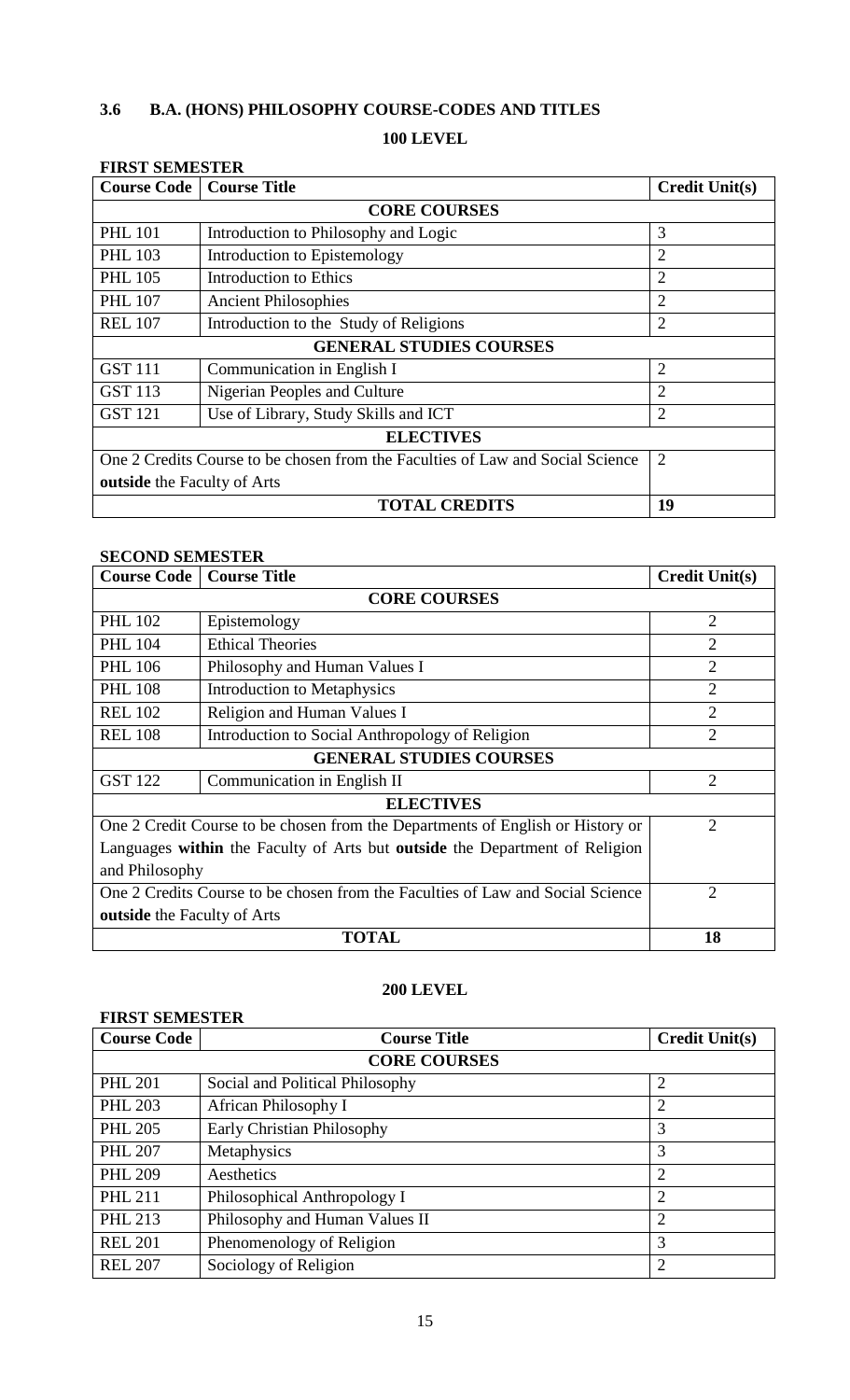| <b>Course Code</b>                                                          | <b>Course Title</b>             |  |  |  |  |  |  |
|-----------------------------------------------------------------------------|---------------------------------|--|--|--|--|--|--|
|                                                                             | <b>ENTREPRENEURSHIP STUDIES</b> |  |  |  |  |  |  |
| <b>EPS 201</b>                                                              | Entrepreneurship Studies I      |  |  |  |  |  |  |
|                                                                             | <b>ELECTIVES</b>                |  |  |  |  |  |  |
| 200 Level students (including Direct Entry) are exempted from picking any 2 |                                 |  |  |  |  |  |  |
| electives.                                                                  |                                 |  |  |  |  |  |  |
|                                                                             | 23                              |  |  |  |  |  |  |

# **SECOND SEMESTER**

| <b>Course Code</b>                                                        | <b>Course Title</b>                   | <b>Credit Unit(s)</b> |  |  |  |
|---------------------------------------------------------------------------|---------------------------------------|-----------------------|--|--|--|
|                                                                           | <b>CORE COURSES</b>                   |                       |  |  |  |
| <b>PHL 202</b>                                                            | <b>Analytic Philosophy</b>            | 3                     |  |  |  |
| <b>PHL 204</b>                                                            | African Philosophy II                 | $\overline{2}$        |  |  |  |
| <b>PHL 206</b>                                                            | Philosophy and Culture                | $\overline{2}$        |  |  |  |
| <b>PHL 208</b>                                                            | Philosophy of Science and Technology  | $\overline{2}$        |  |  |  |
| <b>PHL 210</b>                                                            | Philosophical Anthropology II         | $\overline{2}$        |  |  |  |
| <b>PHL 212</b>                                                            | Medieval Philosophy                   | 3                     |  |  |  |
| <b>REL 204</b>                                                            | Psychology of Religion                | $\overline{2}$        |  |  |  |
| <b>GENERAL STUDIES COURSES</b>                                            |                                       |                       |  |  |  |
| <b>GST 222</b>                                                            | Peace Studies and Conflict Resolution | $\overline{2}$        |  |  |  |
|                                                                           | <b>ENTREPRENEURSHIP STUDIES</b>       |                       |  |  |  |
| <b>EPS 202</b>                                                            | $\overline{2}$                        |                       |  |  |  |
| 200 Level students (including Direct Entry) are exempted from picking any |                                       |                       |  |  |  |
| electives.                                                                |                                       |                       |  |  |  |
|                                                                           | 20                                    |                       |  |  |  |

# **300 LEVEL**

# **FIRST SEMESTER**

| <b>Course Code</b>                                                              | <b>Course Title</b>             | <b>Credit Unit(s)</b> |  |  |  |
|---------------------------------------------------------------------------------|---------------------------------|-----------------------|--|--|--|
|                                                                                 | <b>CORE COURSES</b>             |                       |  |  |  |
| <b>PHL 301</b>                                                                  | <b>Research Methods I</b>       | $\overline{2}$        |  |  |  |
| <b>PHL 303</b>                                                                  | <b>Modern Philosophy</b>        | 3                     |  |  |  |
| <b>PHL 305</b>                                                                  | Contemporary Philosophies I     | $\overline{2}$        |  |  |  |
| <b>PHL 307</b>                                                                  | Philosophy of Crises Management | $\overline{2}$        |  |  |  |
| <b>PHL 309</b>                                                                  | Symbolic Logic I                | $\overline{2}$        |  |  |  |
| <b>PHL 311</b>                                                                  | <b>Comparative Philosophy</b>   | 3                     |  |  |  |
| <b>PHL 313</b>                                                                  | <b>Gender Philosophy</b>        | $\overline{2}$        |  |  |  |
| <b>REL 311</b>                                                                  | 2                               |                       |  |  |  |
| <b>ENTREPRENEURSHIP STUDIES</b>                                                 |                                 |                       |  |  |  |
| <b>EPS 301</b>                                                                  | 1                               |                       |  |  |  |
|                                                                                 | <b>ELECTIVES</b>                |                       |  |  |  |
| One 2 Credits Course to be chosen from the Departments of English or History or | $\overline{2}$                  |                       |  |  |  |
| Languages within the Faculty of Arts but outside the Department of Religion     |                                 |                       |  |  |  |
| and Philosophy                                                                  |                                 |                       |  |  |  |
| One 2 Credits Course to be chosen from the Faculties of Law and Social Science  | $\overline{2}$                  |                       |  |  |  |
| <b>outside</b> the Faculty of Arts                                              |                                 |                       |  |  |  |
|                                                                                 | 21                              |                       |  |  |  |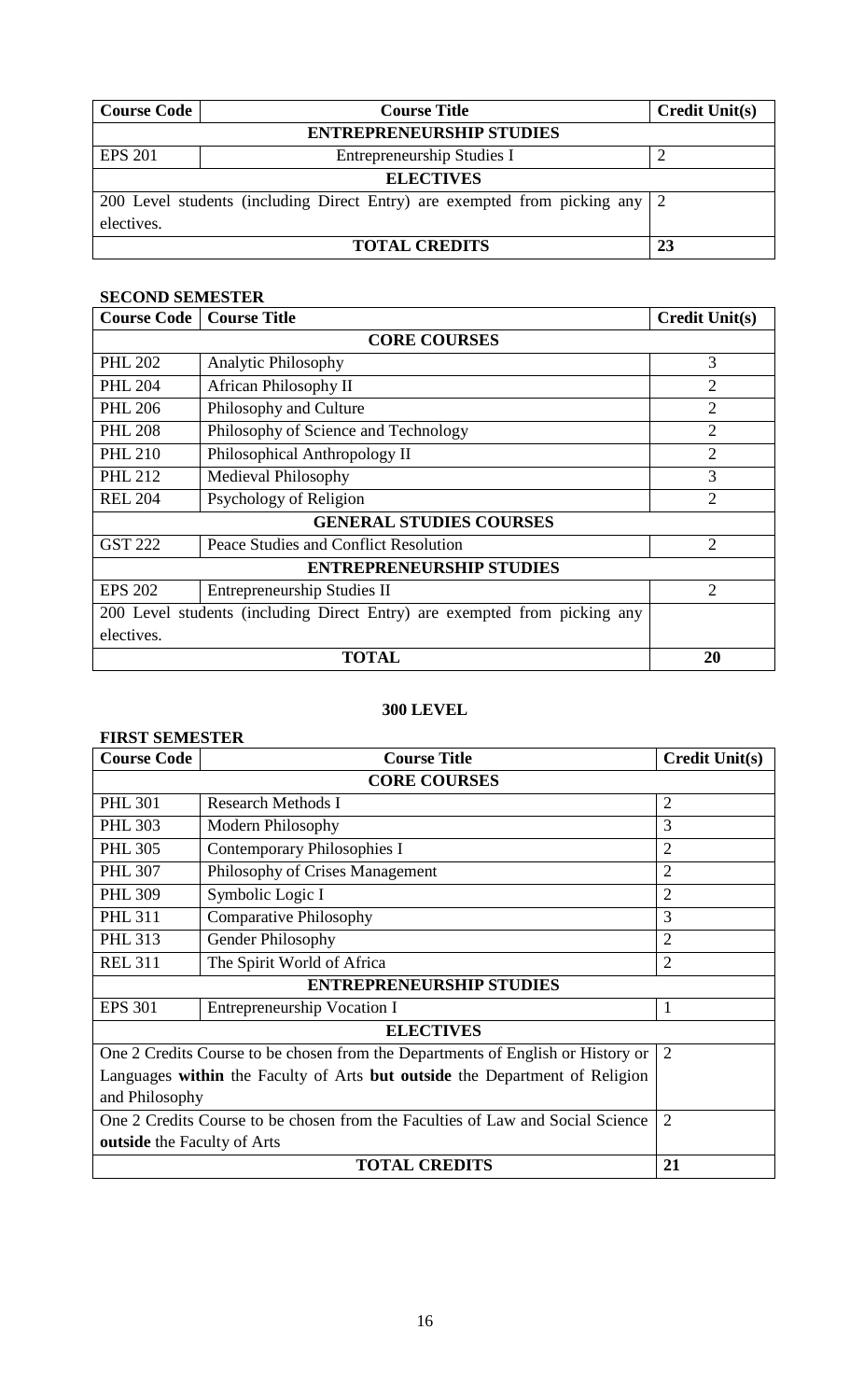# **SECOND SEMESTER**

| <b>Course Code</b>                                                              | <b>Course Title</b>                                        |                |  |  |
|---------------------------------------------------------------------------------|------------------------------------------------------------|----------------|--|--|
|                                                                                 |                                                            |                |  |  |
| <b>PHL 302</b>                                                                  | <b>Research Methods II</b>                                 | $\overline{2}$ |  |  |
| <b>PHL 304</b>                                                                  | <b>Contemporary Philosophies II</b>                        | $\overline{2}$ |  |  |
| <b>PHL 306</b>                                                                  | <b>Marxist Philosophy</b>                                  | $\overline{2}$ |  |  |
| <b>PHL 308</b>                                                                  | Democracy and Development                                  | 2              |  |  |
| <b>PHL 310</b>                                                                  | Symbolic Logic II                                          | $\overline{2}$ |  |  |
| <b>PHL 312</b>                                                                  | Philosophy of Religion                                     |                |  |  |
| <b>PHL 314</b>                                                                  | Phenomenology                                              | $\overline{2}$ |  |  |
| <b>REL 308</b>                                                                  | Traditional Religions and Philosophies of the Benue People | $\overline{2}$ |  |  |
|                                                                                 |                                                            |                |  |  |
| <b>EPS 302</b>                                                                  | <b>Entrepreneurship Vocation II</b>                        |                |  |  |
|                                                                                 | <b>ELECTIVES</b>                                           |                |  |  |
| One 2 Credits Course to be chosen from the Departments of English or History or | $\overline{2}$                                             |                |  |  |
|                                                                                 |                                                            |                |  |  |
|                                                                                 | <b>TOTAL CREDITS</b>                                       | 19             |  |  |

# **400 LEVEL**

| <b>FIRST SEMESTER</b>      |                               |                       |  |  |  |
|----------------------------|-------------------------------|-----------------------|--|--|--|
| <b>Course Code</b>         | <b>Course Title</b>           | <b>Credit Unit(s)</b> |  |  |  |
|                            | <b>CORE COURSES</b>           |                       |  |  |  |
| <b>PHL 401</b>             | Contemporary Ideologies       |                       |  |  |  |
| <b>PHL 403</b>             | Philosophy of Language        |                       |  |  |  |
| <b>PHL 405</b>             | Philosophy of Social Sciences | 3                     |  |  |  |
| <b>PHL 407</b>             | Globalisation                 |                       |  |  |  |
| <b>PHL 409</b>             | <b>Applied Ethics</b>         | 3                     |  |  |  |
| <b>TOTAL CREDITS</b><br>15 |                               |                       |  |  |  |

# **SECOND SEMESTER**

| <b>Course Code</b>         | <b>Course Title</b>                     | <b>Credit Unit(s)</b> |  |  |
|----------------------------|-----------------------------------------|-----------------------|--|--|
| <b>CORE COURSES</b>        |                                         |                       |  |  |
| <b>PHL 402</b>             | Philosophy of Law                       |                       |  |  |
| <b>PHL 404</b>             | Post Modernist Philosophy               |                       |  |  |
| <b>PHL 406</b>             | <b>Studies in Nigerian Philosophies</b> |                       |  |  |
| <b>PHL 408</b>             | <b>Research Project</b>                 |                       |  |  |
| <b>TOTAL CREDITS</b><br>15 |                                         |                       |  |  |

# **Total credits for the four years**

| 1. | 100 Level | 37 |
|----|-----------|----|
|    |           |    |

- 2. 200 Level 43
- 3. 300 Level 40
- 4. 400 Level 30
	- **Total 150**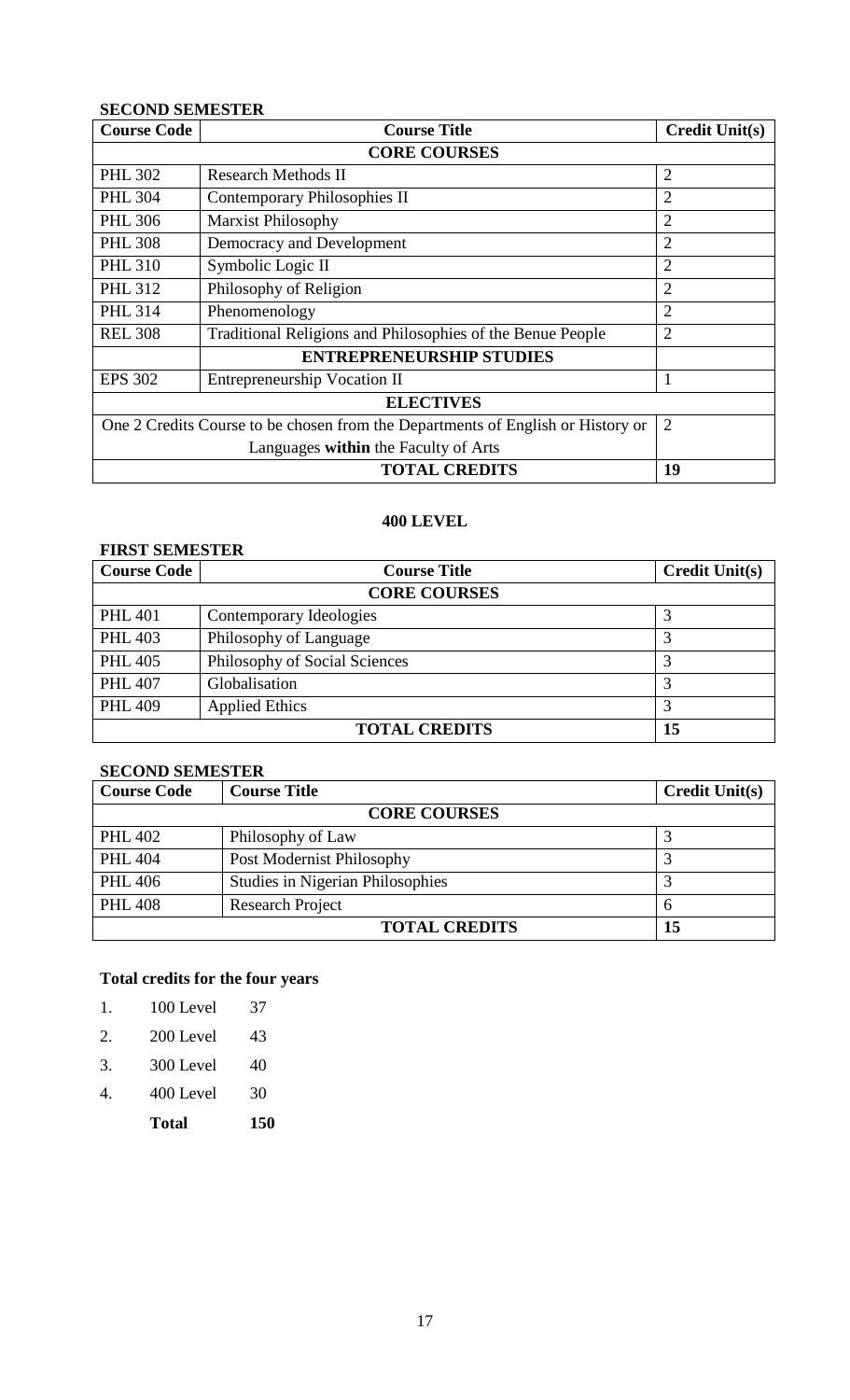# **3.7 B.A. (HONS) PHILOSOPHY - COURSE DESCRIPTION**

# **100 LEVEL B.A. (HONS) PHILOSOPHY**

| <b>COURSE</b>  | <b>TITLE AND DESCRIPTION</b>                                                                                                                    | <b>UNITS</b>            |
|----------------|-------------------------------------------------------------------------------------------------------------------------------------------------|-------------------------|
| <b>CODE</b>    |                                                                                                                                                 |                         |
|                |                                                                                                                                                 |                         |
| <b>PHL 101</b> | <b>INTRODUCTION TO PHILOSOPHY AND LOGIC</b>                                                                                                     | $\overline{\mathbf{3}}$ |
|                | This course treats the beginning of the philosophical enterprise, the                                                                           |                         |
|                | nature and scope of Philosophy and Logic, most especially its typology,                                                                         |                         |
|                | the branches of philosophy, philosophical questions and the relationship                                                                        |                         |
|                | between philosophy and other disciplines.                                                                                                       |                         |
| <b>PHL 102</b> | <b>EPISTEMOLOGY</b><br>The course is a continuation of PHL 103. It examines the central                                                         | $\overline{2}$          |
|                | problems of epistemology e.g. analysis of the concept of knowledge and                                                                          |                         |
|                | its relations to belief, truth and evidence. Specifically the following                                                                         |                         |
|                | philosophers are considered: E.L Gettiers problem, W.V.O Quine's                                                                                |                         |
|                | Naturalized Epistemology, Richard Rorty's Philosophy as mirror of                                                                               |                         |
|                | nature, etc.                                                                                                                                    |                         |
| <b>PHL 103</b> | <b>INTRODUCTION TO EPISTEMOLOGY</b>                                                                                                             | $\overline{2}$          |
|                | The course examines the types, source, scope and justification of human                                                                         |                         |
|                | knowledge. Relation of knowledge to belief and truth and other related                                                                          |                         |
|                | concepts like opinion, error shall be studied. Skepticism and other major                                                                       |                         |
|                | schools of thought, such as empiricism, rationalism and pragmatism                                                                              |                         |
|                | shall be examined.                                                                                                                              |                         |
| <b>PHL 104</b> | <b>ETHICAL THEORIES</b>                                                                                                                         | $\overline{2}$          |
|                | This is the study of major historical and contemporary theories of ethics                                                                       |                         |
|                | e.g. naturalism, intuitionism, emotivism prescriptivism and existential                                                                         |                         |
|                | ethics.                                                                                                                                         |                         |
| <b>PHL 105</b> | <b>INTRODUCTION TO ETHICS</b>                                                                                                                   | $\overline{2}$          |
|                | The course takes a look at the historical development of ethics, kinds of<br>ethics, the nature, scope and value of ethics, the nature of moral |                         |
|                | judgments, Conflicts concerning moral judgments, moral objectivity,                                                                             |                         |
|                | authority, punishment, freedom, and moral responsibility.                                                                                       |                         |
| <b>PHL 106</b> | PHILOSOPHY AND HUMAN VALUES I                                                                                                                   | $\overline{2}$          |
|                | The course exposes the student to the function of philosophy as the                                                                             |                         |
|                | gadfly of the person in making him live the life of wisdom. It studies the                                                                      |                         |
|                | issues arising from both the individual and corporate existence; these                                                                          |                         |
|                | include honesty, humility, love, contentment, communality, faith, and so                                                                        |                         |
|                | on.                                                                                                                                             |                         |
| <b>PHL 107</b> | <b>ANCIENT PHILOSOPHIES</b>                                                                                                                     | $\overline{2}$          |
|                | The course takes a survey of the origin and development of early                                                                                |                         |
|                | Philosophical ideas in the ancient times from African, Asian, Greek and                                                                         |                         |
|                | Roman Philosophers. Specific conflicts between philosophy and<br>traditional belief systems of the people shall also be highlighted.            |                         |
| <b>PHL 108</b> | <b>INTRODUCTION TO METAPHYSICS</b>                                                                                                              | $\overline{2}$          |
|                | The course introduces the student to the meaning of metaphysics,                                                                                |                         |
|                | history of metaphysical discourse along philosophical periods and the                                                                           |                         |
|                | schools of thought in metaphysics.                                                                                                              |                         |
| <b>REL 102</b> | <b>RELIGION AND HUMAN VALUES I</b>                                                                                                              | $\overline{2}$          |
|                | The course is an examination of human personality and values such as                                                                            |                         |
|                | sanctity, dignity, security, power and prestige, which enhance a healthy                                                                        |                         |
|                | personality. Basic rights and duties of Religious sanction teachings on                                                                         |                         |
|                | human personality are all treated in the course.                                                                                                |                         |
| <b>REL 107</b> | <b>INTRODUCTION TO THE STUDY OF RELIGIONS</b>                                                                                                   | $\overline{2}$          |
|                | The Course examine the etymology, definition and theories of the origin                                                                         |                         |
|                | of religion; approaches to the study of religion, its purpose and                                                                               |                         |
|                | difficulties. It further looks at questions of religious phenomenon, the                                                                        |                         |
|                | sacred and mysterious in all religions.                                                                                                         |                         |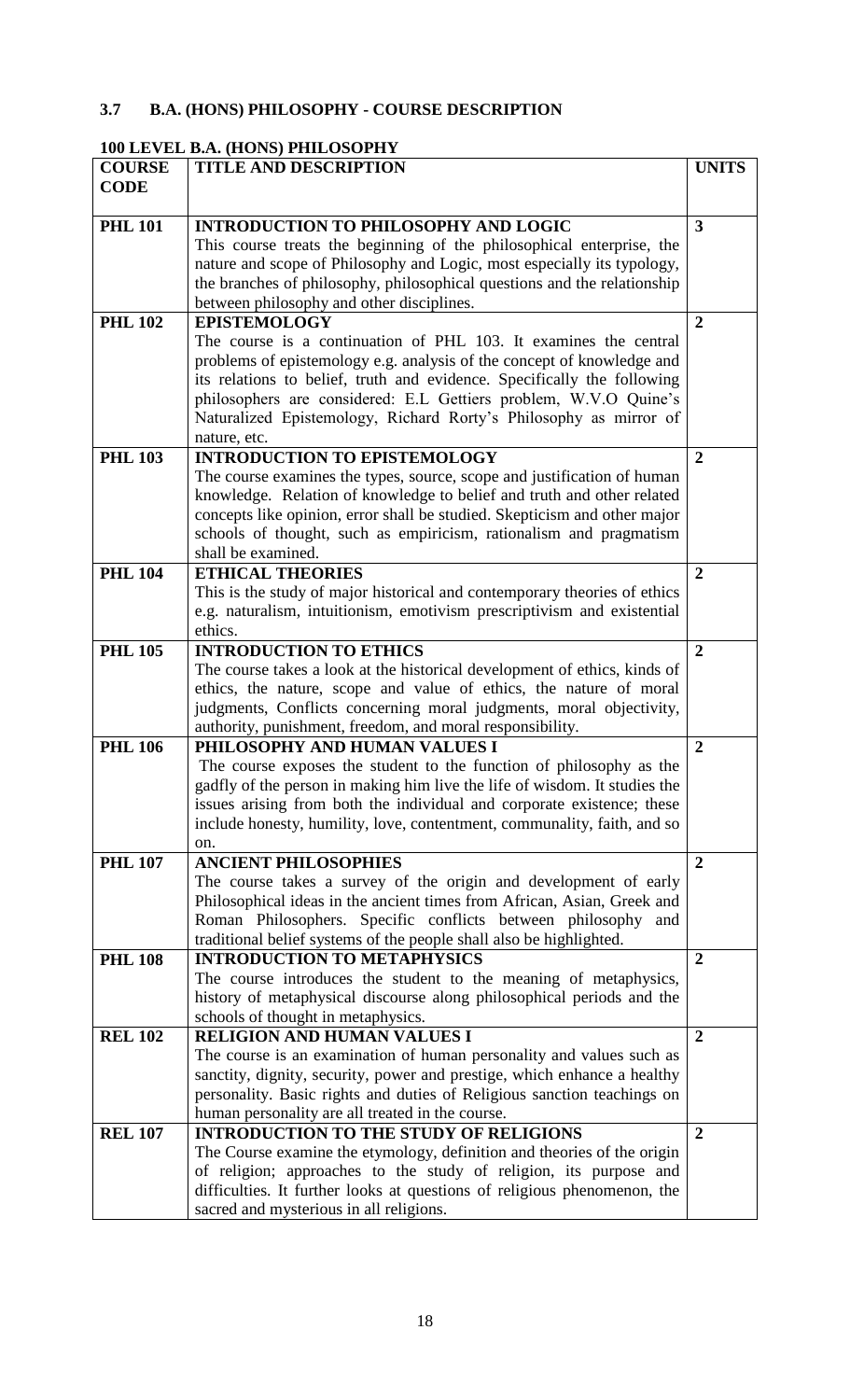| <b>REL 108</b> |                                                                         |  |  | INTRODUCTION TO SOCIAL ANTHROPOLOGY OF   2                                  |  |  |
|----------------|-------------------------------------------------------------------------|--|--|-----------------------------------------------------------------------------|--|--|
|                | <b>RELIGION</b>                                                         |  |  |                                                                             |  |  |
|                |                                                                         |  |  | The aims and methods of anthropology, anthropological theories of           |  |  |
|                | Religion, the structure and functions of Religion, Religions and social |  |  |                                                                             |  |  |
|                |                                                                         |  |  | institutions in pre-literate societies, its implications for modern African |  |  |
|                | societies.                                                              |  |  |                                                                             |  |  |

# **B.A. (HONS) PHILOSOPHY - 200 LEVEL**

| <b>COURSE</b>  | <b>TITLE AND DESCRIPTION</b>                                                                                                   | <b>UNITS</b>            |
|----------------|--------------------------------------------------------------------------------------------------------------------------------|-------------------------|
| <b>CODE</b>    |                                                                                                                                |                         |
| <b>PHL 201</b> | SOCIAL AND POLITICAL PHILOSOPHY                                                                                                | $\overline{2}$          |
|                | This course takes a look at philosophical treatment of crucial concepts                                                        |                         |
|                | in social and political thought such as society, the state, law, sovereignty                                                   |                         |
|                | authority, and power. Major historical and contemporary conceptions                                                            |                         |
|                | and theories in social and political philosophy-communism, socialism,                                                          |                         |
|                | and communalism, anarchism shall be examined.                                                                                  |                         |
| <b>PHL 202</b> | <b>ANALYTIC PHILOSOPHY</b>                                                                                                     | $\overline{\mathbf{3}}$ |
|                | The course is the study of some trends, problems and figures in $20th$                                                         |                         |
|                | century analytic traditions, logical positivism, linguistic analysis, state                                                    |                         |
|                | of relations and the picture theory of knowledge. It includes the study of                                                     |                         |
|                | Moore, Stevenson, Hare, Ayer, and Wittgenstein philosophy of                                                                   |                         |
|                | language, Whitehead metaphysics, and the philosophy of Bertrand                                                                |                         |
|                | Russell.                                                                                                                       |                         |
| <b>PHL 203</b> | <b>AFRICAN PHILOSOPHY I</b>                                                                                                    | $\boldsymbol{2}$        |
|                | The course takes a look at what African Philosophy is, whether there is                                                        |                         |
|                | an African philosophy, schools of thought, trends, periods in African                                                          |                         |
|                | Philosophy and orientations in African philosophy, problems of cross-                                                          |                         |
|                | cultural comparism e.g problems of translations, rationality etc.                                                              |                         |
| <b>PHL 204</b> | <b>AFRICAN PHILOSOPHY II</b>                                                                                                   | $\overline{2}$          |
|                | The course examines some major philosophical problems in Africa. e.g.                                                          |                         |
|                | about God, person, mind, and destiny, free will, cause and chance,                                                             |                         |
|                | models of explanation; the scientific and traditional philosophical                                                            |                         |
|                | proposition.                                                                                                                   |                         |
| <b>PHL 205</b> | <b>EARLY CHRISTIAN PHILOSOPHY</b>                                                                                              | 3                       |
|                | The course studies the attitude of the early church fathers to philosophy,                                                     |                         |
|                | their reactionary approach to issues raised by philosophers and their                                                          |                         |
|                | attempt to explain reality in apologetic tone.                                                                                 |                         |
| <b>PHL 206</b> | PHILOSOPHY AND CULTURE                                                                                                         | $\overline{2}$          |
|                | The course is a study of the nature of culture and the relationship                                                            |                         |
|                | between it and other aspects of the sub-structure and super-structure of                                                       |                         |
|                | the society like, economy politics and philosophy: the issues of                                                               |                         |
|                | dynamics of culture change; the relationship between culture and                                                               |                         |
|                | liberation, the culture question in African development. Some                                                                  |                         |
|                | significant cultural theorists in Africa, like Leopold Sedar Senghor,<br>Amicar Cabral. Ngugi Wa Thiongi etc shall be studied. |                         |
| <b>PHL 207</b> | <b>METAPHYSICS</b>                                                                                                             | 3                       |
|                | The course outlines the major concerns and scope of metaphysics. It                                                            |                         |
|                | treats some traditional metaphysical problems such as the mind-body                                                            |                         |
|                | problem, appearance and reality, universals and particulars etc. a                                                             |                         |
|                | distinction between scientific and metaphysical explanations is made.                                                          |                         |
| <b>PHL 208</b> | PHILOSOPHY OF SCIENCE AND TECHNOLOGY                                                                                           | $\overline{2}$          |
|                | The course discusses the meaning of science and technology, their                                                              |                         |
|                | relationships and precedence in terms of priority. It examines the basic                                                       |                         |
|                | issues in the philosophy of science and the application of technological                                                       |                         |
|                | breakthroughs. e.g. scientific hypothesis, law and theories, verification                                                      |                         |
|                | and falsification of hypothesizes, models, induction, and probability,                                                         |                         |
|                | causal statistics in science, morality of the production of weapons of                                                         |                         |
|                | mass destruction, war, immorality, threats, domineering, etc.                                                                  |                         |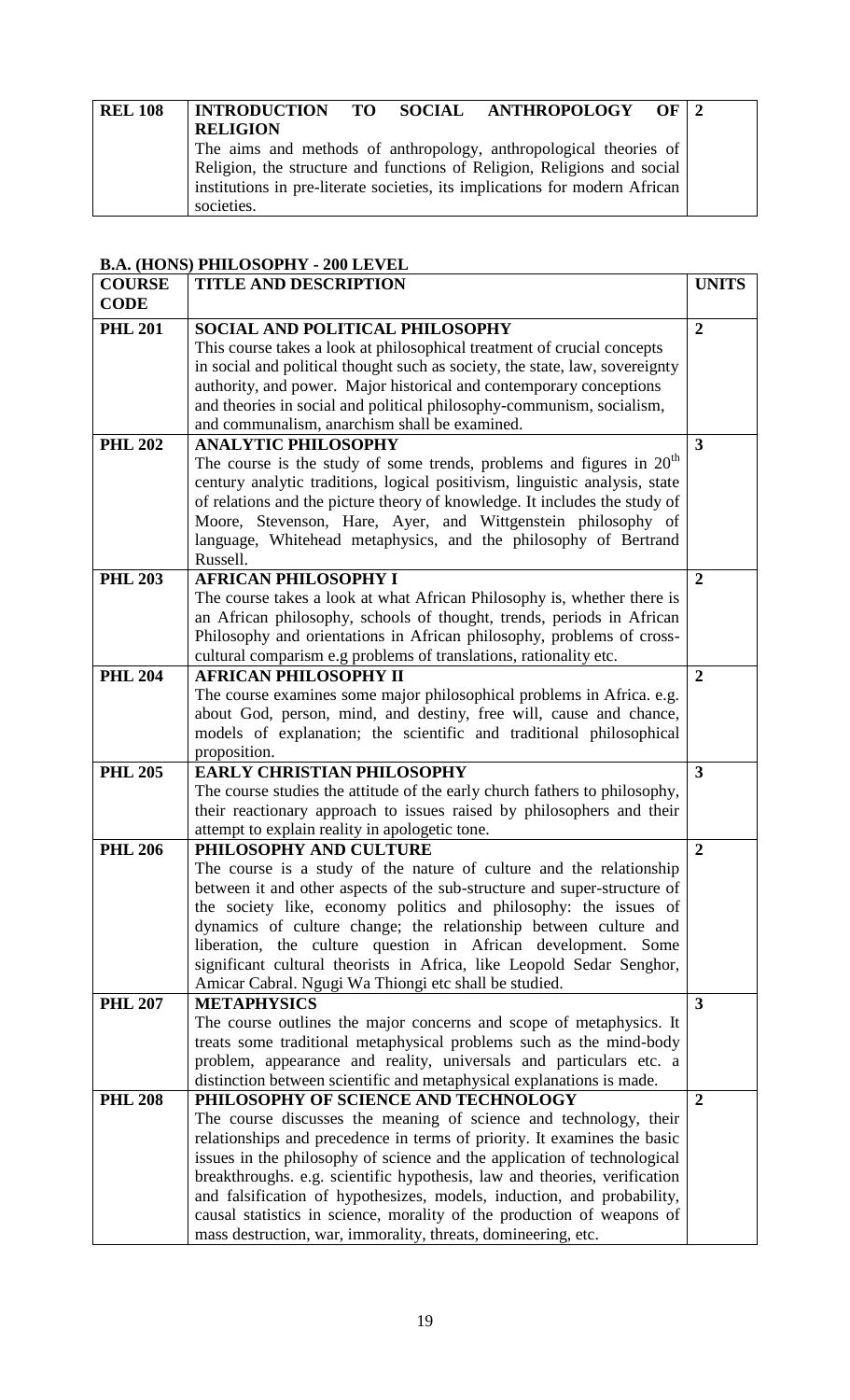| <b>COURSE</b>  | <b>TITLE AND DESCRIPTION</b>                                                           | <b>UNITS</b>   |
|----------------|----------------------------------------------------------------------------------------|----------------|
| <b>CODE</b>    |                                                                                        |                |
| <b>PHL 209</b> | <b>AESTHETICS</b>                                                                      | $\overline{2}$ |
|                | The course studies the nature, meaning and theories of aesthetics as well              |                |
|                | as some of the central problems in the philosophy of arts e.g. the nature              |                |
|                | of art and the character of aesthetic experience and judgment,                         |                |
|                | evaluation, the concepts of society problems in interpreting and                       |                |
|                | evaluating works of art, significance of changes in fashion. It also                   |                |
|                | studies standard truth in literature, aesthetic and art, the concepts of               |                |
|                | imagination and representation of reality etc.                                         |                |
| <b>PHL 210</b> | PHILOSOPHICAL ANTHROPOLOGY I                                                           | $\overline{2}$ |
|                | The course explores the mystical, philosophical and scientific concept of              |                |
|                | the origin of man; the nature of anthropological studies and the problem               |                |
|                | of approach. It studies man as a being in the process of becoming,                     |                |
|                | different aspects in the study of man, and mans capacity to know in a                  |                |
|                | distinctive way, the relation between man and animals.                                 |                |
| <b>PHL 211</b> | PHILOSOPHICAL ANTHROPOLOGY II                                                          | $\overline{2}$ |
|                | The course is a continuation from Phil 210 and further examines                        |                |
|                | fundamental issues of mans' existence. These include freedom,                          |                |
|                | transcendence, culture, self-consciousness and objectivity; the concept                |                |
|                | of the person, work, destiny and death shall be studied.                               |                |
| <b>PHL 212</b> | <b>MEDIEVAL PHILOSOPHY</b>                                                             | 3              |
|                | The course is a study of the major issues and philosophical doctrines of               |                |
|                | medieval philosophers, starting from the early to latter philosophers of               |                |
|                | the African, Jewish, Christians and Muslim philosophers.                               |                |
| <b>PHL 213</b> | PHILOSOPHY AND HUMAN VALUES II                                                         | $\overline{2}$ |
|                | This course is a continuation from PHL 106 and further studies the                     |                |
|                | crises of human existence in the wake of the starring realities. It                    |                |
|                | examines the sacredness of human life in respect to issues of abortion,                |                |
|                | euthanasia, murder, suicide, assassination, thuggery, violence and other               |                |
|                | activities that seem to debase the fundamental respect to human life. The              |                |
|                | critical approach of this course exposes the student to the irrationality of           |                |
|                | this wanton acts.                                                                      |                |
| <b>REL 201</b> | PHENOMENOLOGY OF RELIGION                                                              | $\overline{2}$ |
|                | definition,<br>studies<br>the<br>aims<br>The<br>and<br>objectives<br>course<br>of      |                |
|                | phenomenology of religion. Selected themes like Magic and Religion,                    |                |
|                | the sacred and the profane, rituals, mythology shall be the main focus of              |                |
|                | the course.                                                                            |                |
| <b>REL 204</b> | <b>PSYCHOLOGY OF RELIGION</b>                                                          | $\overline{2}$ |
|                | This course takes a Psychological approach to the study of religious                   |                |
|                | forms of beliefs and behaviour, Religious experiences, conversion and                  |                |
|                | transcendental experiences, dogmatism, conversion, methods and                         |                |
|                | techniques, use of religious symbols and development of religious                      |                |
|                | thinking.                                                                              |                |
| <b>REL 207</b> | <b>SOCIOLOGY OF RELIGION</b>                                                           | $\overline{2}$ |
|                | The course tries to identify the relationship between Religion and                     |                |
|                | society. As Sociological study it is concerned with the methods and                    |                |
|                | measures of religiosity, sociological theories of Religion, functions of               |                |
|                | Religion, Religious crises, and the preservation of religious peace in the<br>society. |                |

# **300 LEVEL B.A. (HONS) PHILOSOPHY**

| <b>COURSE</b>  | <b>TITLE AND DESCRIPTION</b>                                              | <b>UNITS</b> |
|----------------|---------------------------------------------------------------------------|--------------|
| <b>CODE</b>    |                                                                           |              |
| <b>PHL 301</b> | <b>RESEARCH METHODS I</b>                                                 |              |
|                | The course introduces the student to the basic principles of research,    |              |
|                | identification of research problem, the aim and objectives of a research, |              |
|                | writing a proposal, primary and secondary source, the research data       |              |
|                | collection and analysis.                                                  |              |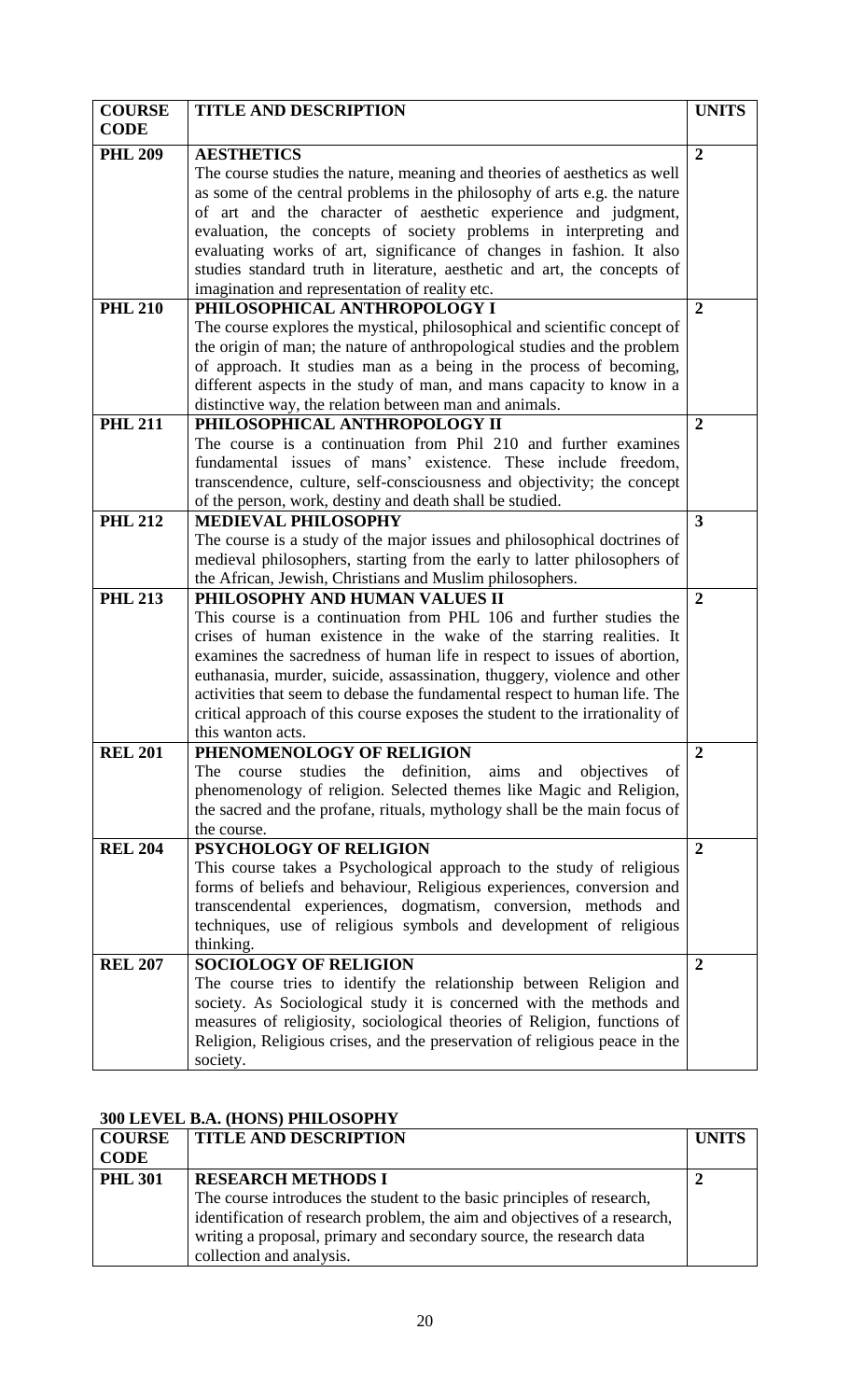| <b>COURSE</b><br><b>CODE</b> | <b>TITLE AND DESCRIPTION</b>                                                                                                              | <b>UNITS</b>            |
|------------------------------|-------------------------------------------------------------------------------------------------------------------------------------------|-------------------------|
| <b>PHL 302</b>               | <b>RESEARCH METHODS II</b>                                                                                                                | $\overline{2}$          |
|                              | The course is a continuation of PHL 301. It elaborates on the                                                                             |                         |
|                              | methodology, concentrating specifically on philosophy. It introduces the                                                                  |                         |
|                              | student to proper methods of documentation and writing of Scholarly                                                                       |                         |
|                              | works.                                                                                                                                    |                         |
| <b>PHL 303</b>               | <b>MODERN PHILOSOPHY</b>                                                                                                                  | $\overline{\mathbf{3}}$ |
|                              | The course continues from the later middle Ages down the Renaissance                                                                      |                         |
|                              | to the scientific Revolution of Copernicus, Galileo, Newton and the                                                                       |                         |
|                              | making of the Continental Rationalists and British Empiricists.                                                                           |                         |
| <b>PHL 304</b>               | <b>CONTEMPORARY PHILOSOPHIES II</b>                                                                                                       | $\overline{2}$          |
|                              | The course is a continuation from Phil 305 and further studies the<br>Phenomenology of Edmund Hussel, Existentialism of Heidegger Sartre, |                         |
|                              | Jasper, Marcel and Camus.                                                                                                                 |                         |
| <b>PHL 305</b>               | <b>CONTEMPORARY PHILOSOPHIES I</b>                                                                                                        |                         |
|                              | The course studies a variety of $20th$ century philosophical schools. These                                                               |                         |
|                              | include, Neo idealism (Mc Taggart, Bosaquet, and Bradley among                                                                            |                         |
|                              | others) Neo Thomism (Jacques Martin) Logical Positivism (Vienna                                                                           |                         |
|                              | Circle, A.J Ayer) Pragmatism (William James, John Dewey) and the                                                                          |                         |
|                              | philosophy of Evolution (Bergson, Teihard de Chardin, Spencer etc.)                                                                       |                         |
| <b>PHL 306</b>               | <b>MARXIST PHILOSOPHY</b>                                                                                                                 | $\overline{2}$          |
|                              | The course examines the central themes of Marxist philosophy e.g.                                                                         |                         |
|                              | historical materialism, dialectical materialism and alienation.<br>The                                                                    |                         |
|                              | relationship between theory and practice in Marxist thought. Hegel and                                                                    |                         |
|                              | Marx. Marxism and positivism. Conception of the state. Freedom and                                                                        |                         |
|                              | necessity in Marxist conception of truth. Marxist philosophy and                                                                          |                         |
| <b>PHL 307</b>               | contemporary social and political thought.<br>PHILOSOPHY OF CRISES MANAGEMENT                                                             | $\overline{2}$          |
|                              | The course examines the critical approaches to conflict resolution                                                                        |                         |
|                              | starting from the individual self, the family, society, and universe at                                                                   |                         |
|                              | large. It treats different theories of conflict resolutions both formal and                                                               |                         |
|                              | Agents of conflict resolution and other apparatuses of<br>informal.                                                                       |                         |
|                              | managing crises will be studied. The approaches to this study shall cut                                                                   |                         |
|                              | across several disciplines.                                                                                                               |                         |
| <b>PHL 308</b>               | DEMOCRACY AND DEVELOPMENT                                                                                                                 | $\overline{2}$          |
|                              | The course is a critical analysis of the concept of democracy, types of                                                                   |                         |
|                              | democracy. Theories of development, the relationship between                                                                              |                         |
|                              | democracy and development. Democracy in Nigeria and the future of                                                                         |                         |
|                              | Nigerian citizenship.                                                                                                                     |                         |
| <b>PHL 309</b>               | <b>SYMBOLIC LOGIC I</b><br>The course is a detailed study of the history and meaning of symbolic                                          | $\overline{2}$          |
|                              | logic, symbols, proofs, and predicate logic, formal proof. Methods of                                                                     |                         |
|                              | establishing invalidity, logic of relation, identity, definite descriptions.                                                              |                         |
|                              | Meta-theory of prepositional and predicate logic.                                                                                         |                         |
| <b>PHL 310</b>               | <b>SYMBOLIC LOGIC II</b>                                                                                                                  |                         |
|                              | Study of topics in logic, Meta-logic and philosophy of logic.                                                                             |                         |
|                              | Application of logic to philosophical problems i.e. issues in society.                                                                    |                         |
| <b>PHL 311</b>               | <b>COMPARATIVE PHILOSOPHY</b>                                                                                                             | $\overline{\mathbf{3}}$ |
|                              | This cause is a comparative study of certain themes in Africa, Eastern                                                                    |                         |
|                              | and Western philosophers. Such themes shall include the meaning of                                                                        |                         |
|                              | philosophy, life, power, state, ethics, politics, the person, family,                                                                     |                         |
|                              | society, civilization, death, destiny, punishment, and other contemporary                                                                 |                         |
|                              | issues shall be examined in the light of the disposition of these<br>philosophies.                                                        |                         |
| <b>PHL 312</b>               | PHILOSOPHY OF RELIGION                                                                                                                    | $\overline{2}$          |
|                              | This course is a philosophical scrutiny of religion; analysis of the                                                                      |                         |
|                              | concept of God, spirit, eternity, sin, redemption, the sacred etc. faith and                                                              |                         |
|                              | reason, examination of arguments for and against the existence of God.                                                                    |                         |
|                              | The controversy of eternal punishment, and life-after-death.<br>The                                                                       |                         |
|                              | problem of evil and the goodness of God; mysticism and religion;                                                                          |                         |
|                              | Nature of religious language shall be examined.                                                                                           |                         |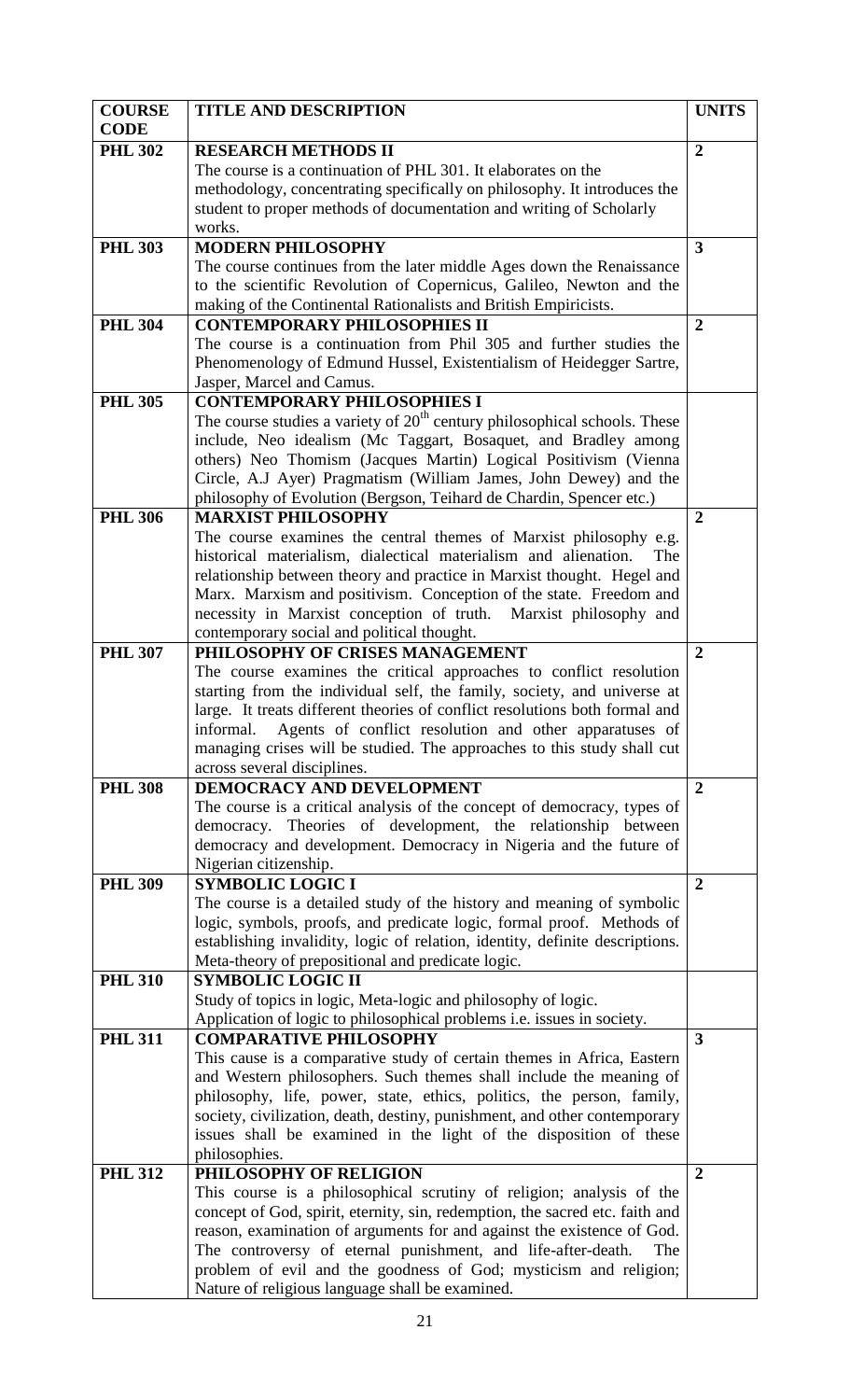| <b>COURSE</b>  | <b>TITLE AND DESCRIPTION</b>                                                | <b>UNITS</b>   |
|----------------|-----------------------------------------------------------------------------|----------------|
| <b>CODE</b>    |                                                                             |                |
| <b>PHL 313</b> | <b>GENDER PHILOSOPHY</b>                                                    | $\overline{2}$ |
|                | The course is a critical examination of gender perspective in philosophy.   |                |
|                | This course will cover western perspective as well as African               |                |
|                | perspective of the role women play in development. It will also take a      |                |
|                | critical look at the controversies surrounding feminist studies and male    |                |
|                | chauvinism.                                                                 |                |
| <b>PHL 314</b> | <b>PHENOMENOLOGY</b>                                                        | $\overline{2}$ |
|                | The course studies some selected figures and problems in                    |                |
|                | phenomenology, existentialism and hermeneutics e.g. intentionality,         |                |
|                | consciousness, negation, language, selfhood, freedom, world hood,           |                |
|                | anonymity, belonging and so on.                                             |                |
| <b>REL 308</b> | TRADITIONAL RELIGIONS AND PHILOSOPHIES OF THE                               | 2              |
|                | <b>BENUE PEOPLE</b>                                                         |                |
|                | The course surveys the basic structure of the Traditional Religions and     |                |
|                | Philosophies of the Tiv, Idoma, Igede, Etulo, Nyifon and Utonkon            |                |
|                | people of Benue State; especially their concept of God, world views,        |                |
|                | beliefs and practices will be examined in the socio-cultural context. A     |                |
|                | field trip shall be undertaken to verify themes treated above.              |                |
| <b>REL 311</b> | THE SPIRIT WORLD OF AFRICA                                                  | $\overline{2}$ |
|                | The course introduces students to spirit forces as living realities; Topics |                |
|                | such as the concept of God, witches, Adzov, Bwanga, Nyame,                  |                |
|                | apparitions in phantoms and the witch doctor are treated.                   |                |

# **400 LEVEL B.A. (HONS) PHILOSOPHY**

| <b>COURSE</b>  | <b>TITLE AND DESCRIPTION</b>                                                                                                               | <b>UNITS</b>            |
|----------------|--------------------------------------------------------------------------------------------------------------------------------------------|-------------------------|
| <b>CODE</b>    |                                                                                                                                            |                         |
| <b>PHL 401</b> | <b>CONTEMPORARY IDEOLOGIES</b>                                                                                                             | $\overline{\mathbf{3}}$ |
|                | The course examines the historicity and different meanings and                                                                             |                         |
|                | conceptions of ideology. The study of some selected ideologies shall be                                                                    |                         |
|                | considered. These shall include: capitalism, socialism, neocolonialism,                                                                    |                         |
|                | secularism, Protestantism, Pentecostalism, academic freedom, atheism,                                                                      |                         |
|                | communalism, Humanism and many others. These shall be discussed                                                                            |                         |
|                | with reference to their chief exponents.                                                                                                   |                         |
| <b>PHL 402</b> | PHILOSOPHY OF LAW                                                                                                                          | $\overline{\mathbf{3}}$ |
|                | This course examines basic issues in the Philosophy of law e.g. the                                                                        |                         |
|                | derivation and concept of law, types of law, power of law. The                                                                             |                         |
|                | distinction between law, legitimacy, power and authority. The idea of                                                                      |                         |
|                | natural justice, the logic of legal reasoning, legal responsibility, legal                                                                 |                         |
|                | rights and obligations of persons, judicial precedence. The law and                                                                        |                         |
|                | society, law and punishment. Law and the truth of legal persecution and                                                                    |                         |
|                | so on will also not be left out in the discussion of the course.                                                                           |                         |
| <b>PHL 403</b> | PHILOSOPHY OF LANGUAGE                                                                                                                     | 3                       |
|                | The course introduces the student to the history and functions of                                                                          |                         |
|                | language, meaning of language, definition of Philosophy of language                                                                        |                         |
|                | and survey of philosophers' interest in language. Problems of language                                                                     |                         |
|                | and the analyses of language, theories of meaning, natural language and                                                                    |                         |
|                | artificial language, meaning, truth, and analyticity are all issues of                                                                     |                         |
|                | consideration in this course.                                                                                                              |                         |
| <b>PHL 404</b> | POST MODERNIST PHILOSOPHY                                                                                                                  | $\overline{\mathbf{3}}$ |
|                | The course shall examine the concept of post modernism and show its<br>historical derivation. It shall also treat the trends in postmodern |                         |
|                | philosophies. The philosophies of Derida, Focult, Quine, Rorty etc shall                                                                   |                         |
|                | be considered.                                                                                                                             |                         |
| <b>PHL 405</b> | PHILOSOPHY OF SOCIAL SCIENCES                                                                                                              | 3                       |
|                | The course is a critical survey of the social and natural sciences. It                                                                     |                         |
|                | examines their Objectivity, laws and theories, hypothesis and                                                                              |                         |
|                | explanation, causation and human action, philosophical study of major                                                                      |                         |
|                | theories of society e.g. functionalism and structuralism.                                                                                  |                         |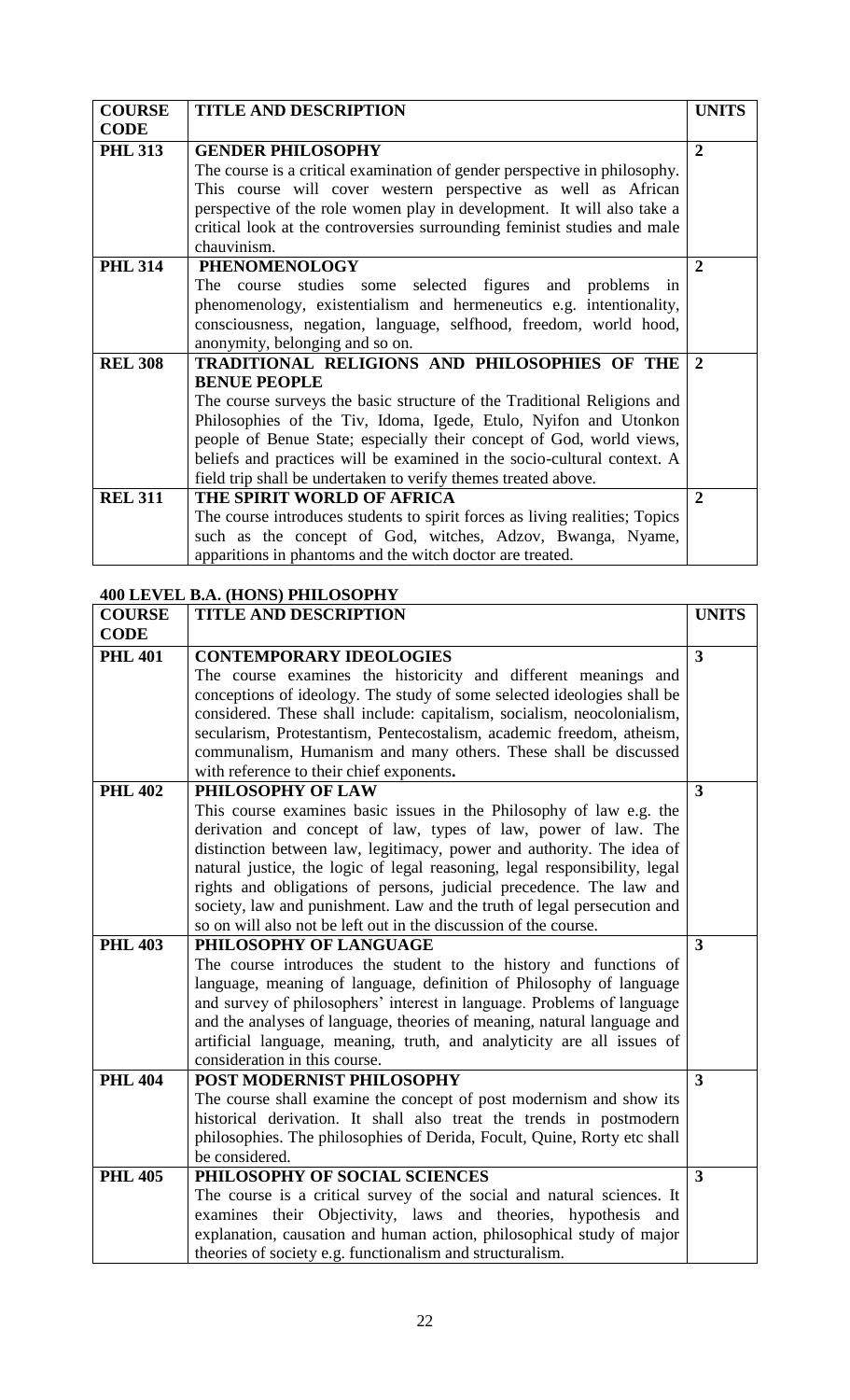| <b>COURSE</b>  | <b>TITLE AND DESCRIPTION</b>                                                | <b>UNITS</b> |
|----------------|-----------------------------------------------------------------------------|--------------|
| <b>CODE</b>    |                                                                             |              |
| <b>PHL 406</b> | STUDIES IN NIGERIAN PHILOSOPHIES                                            | 3            |
|                | The course is a critical examination of the various topics in some          |              |
|                | indigenous philosophies in Nigeria. These shall include, Tiv, Igbo,         |              |
|                | Yoruba, Hausa and Idoma philosophies and how these philosophies             |              |
|                | affect their socio-political and economic life.                             |              |
| <b>PHL 407</b> | <b>GLOBALISATION</b>                                                        | 3            |
|                | The course examines the evolution and the conceptions of globalisation;     |              |
|                | it also examines the definition and perspectives of globalisation and the   |              |
|                | effect of globalisation on international relationships. Special attention   |              |
|                | shall be paid on globalisation and developing countries.                    |              |
| <b>PHL 408</b> | <b>RESEARCH PROJECT</b>                                                     | 6            |
|                | This course is the last project work of the student. It consists of a long  |              |
|                | essay of about 5,000 to 10,000 words on a topic chosen in the area of       |              |
|                | philosophy to be approved by the Departmental Board. As far as              |              |
|                | possible, students are encouraged to undertake research relating to their   |              |
|                | proposed area of specialization.                                            |              |
| <b>PHL 409</b> | <b>APPLIED ETHICS</b>                                                       | 3            |
|                | This course is a critical discussion of ethical issues in contemporary life |              |
|                | e.g. abortion, artificial insemination, suicide, capital punishment, war,   |              |
|                | nuclear weapons, polygamy, monogamy. HIV/AIDS and personal                  |              |
|                | morality. The plausibility or otherwise of these issues shall be            |              |
|                | considered.                                                                 |              |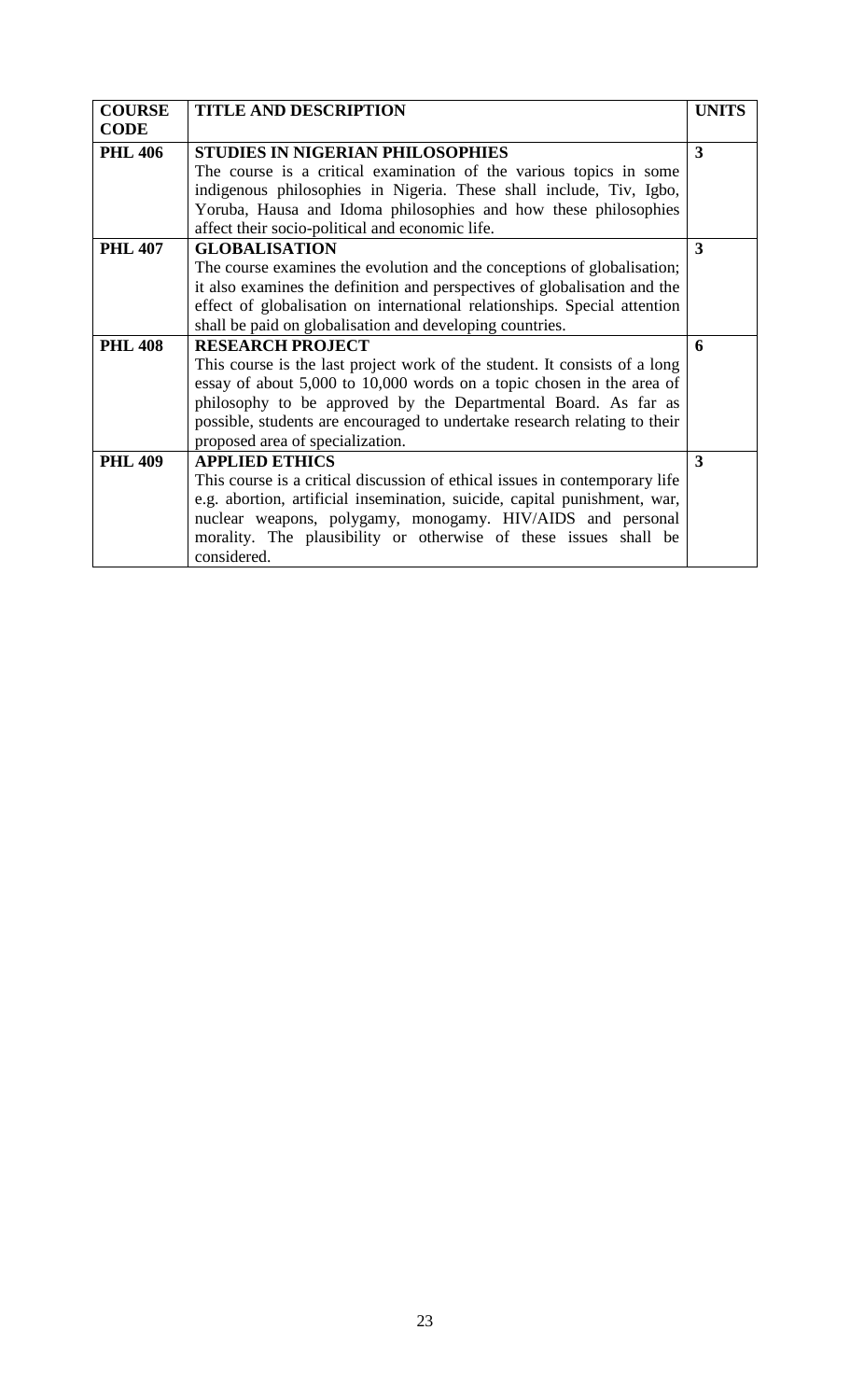# **CHAPTER FOUR**

# **THE ACADEMIC PROGRAMME FOR BACHELOR OF ARTS (B.A. HONS) DEGREE IN RELIGIOUS STUDIES**

# **4.1 TITLE OF DEGREE**

The official title of this degree is **B. A. (HONS) RELIGIOUS STUDIES**

**4.2 PROGRAMME:** the official designation of this programme is **RELIGIOUS STUDIES.**

The Department of Religion and Philosophy offers the Bachelor of Arts Degree in Religious Studies. The Philosophy of this programme is to enrich and cater for the overall formation and development of individuals, to enable them realize their potentials and contribute meaningfully to development of the society.

# **4.3 AIM AND OBJECTIVES**

The objectives of the programme are as follows:

- a. To produce people of rich understanding of the diverse religious traditions.
- b. To produce individuals who are morally, spiritually, and socially sound.
- c. To equip individuals with skills in managing multicultural, inter-religious relations and conflict resolution.
- d. To provide manpower to the private and public sectors and develop intellectual abilities for analytic reasoning.
- e. To develop a sense of responsibility and accountability in everything they do.

# **4.4 ADMISSION REQUIREMENTS**

The Department shall admit two categories of students; those for a **Four-year** Degree programme and those for a **Three-year** Degree programme.

# **4.4.1 Four-Year Degree Programme**

Candidates for this category shall have a minimum entry requirement of **Five (5)** Credits including **English Language,** at the Senior School Certificate Examinations (SSCE), National Examination Council (NECO) or their equivalents, which shall not be in more than **Two Sittings**  with a satisfactory **UME** scores as shall be decided by the University.

# **4.4.2 Three-Year Degree Programme**

Candidates for this category must possess the following qualifications:

- a. Five Credits in General Certificate of Education, at least two of which must be in the Advanced Level, including Christian Religious Knowledge, African Traditional Religion or its equivalent.
- b. A pass in two principal subjects in the National Certificate of Education (NCE) plus three subjects at credit level in GCE including English Language and General Paper.
- c. A Three or two year Diploma in Theology or Religious Studies recognized by the University, plus five Credits at GCE O' Level including English Language.

# **4.5 GRADUATION REQUIREMENTS**

Students for both disciplines are required to pass all the core courses in the Department before graduation. The minimum credit units to be earned before graduation is split as follows:

- (a) 3 Year Degree Programme 108 Credit Units
- (b) 4 Year Degree Programme 144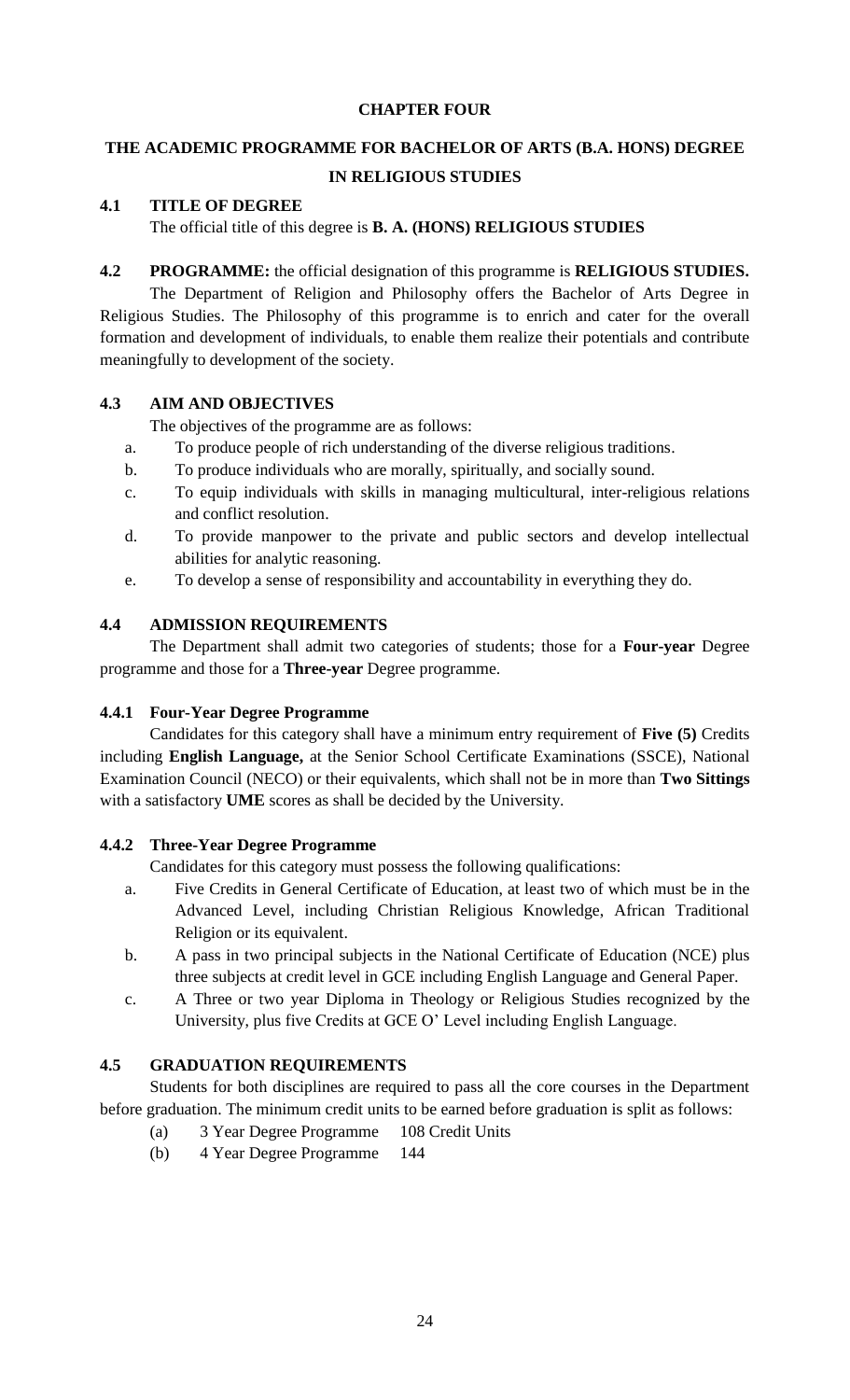# **4.6 B.A (HONS) RELIGIOUS STUDIES: COURSE CODES AND TITLES**

| <b>FIRST SEMESTER</b>                                                        |                                              |                       |  |
|------------------------------------------------------------------------------|----------------------------------------------|-----------------------|--|
| <b>Course Code</b>                                                           | <b>Course Title</b>                          | <b>Credit Unit(s)</b> |  |
|                                                                              | <b>CORE COURSES</b>                          |                       |  |
| <b>REL 101</b>                                                               | Foundations of the Christian Religion        | 3                     |  |
| <b>REL 103</b>                                                               | Introduction to African Traditional Religion | $\overline{2}$        |  |
| <b>REL 105</b>                                                               | Introduction to Islam                        | $\overline{2}$        |  |
| <b>REL 107</b>                                                               | Introduction to the Study of Religions       | $\overline{2}$        |  |
| <b>PHL 101</b>                                                               | Introduction to Philosophy and Logic         | 3                     |  |
| <b>PHL 105</b>                                                               | <b>Introduction to Ethics</b>                | $\overline{2}$        |  |
|                                                                              | <b>GENERAL STUDIES COURSES</b>               |                       |  |
| <b>GST 111</b>                                                               | Communication in English I                   | $\overline{2}$        |  |
| <b>GST 113</b>                                                               | Nigerian Peoples and Culture                 | $\overline{2}$        |  |
| <b>GST 121</b>                                                               | Use of the Library, Study Skills and ICT     | $\overline{2}$        |  |
| <b>ELECTIVES</b>                                                             |                                              |                       |  |
| One 2-Credit Course to be chosen from the Faculties of social science or Law |                                              | $\overline{2}$        |  |
| <b>outside</b> the Faculty of Arts                                           |                                              |                       |  |
|                                                                              | <b>TOTAL CREDITS</b>                         | 23                    |  |

# **B.A (HONS) RELIGIOUS STUDIES - 100 LEVEL**

# **SECOND SEMESTER**

| <b>Course Code</b>                                                             | <b>Course Title</b>                             | <b>Credit Unit(s)</b> |  |
|--------------------------------------------------------------------------------|-------------------------------------------------|-----------------------|--|
|                                                                                | <b>CORE COURSES</b>                             |                       |  |
| <b>REL 102</b>                                                                 | Religion and Human Values I                     | $\overline{2}$        |  |
| <b>REL 104</b>                                                                 | General Introduction to the Bible               | 3                     |  |
| <b>REL 106</b>                                                                 | The Sunnah and Hadith of Prophet Mohammed       | $\overline{2}$        |  |
| <b>REL 108</b>                                                                 | Introduction to Social Anthropology of Religion | $\overline{2}$        |  |
| <b>PHL 104</b>                                                                 | <b>Ethical Theories</b>                         | $\overline{2}$        |  |
|                                                                                | <b>GENERAL STUDIES COURSES</b>                  |                       |  |
| <b>GST 122</b>                                                                 | Communication in English II                     | $\overline{2}$        |  |
|                                                                                | <b>ELECTIVES</b>                                |                       |  |
| One 2 Credit Course to be chosen from the Departments of English or History or |                                                 | $\overline{2}$        |  |
| Languages outside the Department of Religion and Philosophy                    |                                                 |                       |  |
| One 2-Credit Course to be chosen from the Faculties of Social Science or Law   |                                                 | $\overline{2}$        |  |
| <b>outside</b> the Faculty of Arts                                             |                                                 |                       |  |
| <b>TOTAL</b>                                                                   |                                                 | 17                    |  |

# **B.A. (HONS) RELIGIOUS STUDIES - 200 LEVEL**

| <b>FIRST SEMESTER</b>           |                                        |                       |  |
|---------------------------------|----------------------------------------|-----------------------|--|
| <b>Course Code</b>              | <b>Course Title</b>                    | <b>Credit Unit(s)</b> |  |
|                                 | <b>CORE COURSES</b>                    |                       |  |
| <b>REL 201</b>                  | Phenomenology of Religion              | 3                     |  |
| <b>REL 203</b>                  | Literature and Theology of the Gospels | $\overline{2}$        |  |
| <b>REL 205</b>                  | Religion and Human Values II           | $\overline{2}$        |  |
| <b>REL 207</b>                  | Sociology of Religion                  | $\overline{2}$        |  |
| <b>REL 209</b>                  | New Testament Greek I                  | $\overline{2}$        |  |
| <b>REL 211</b>                  | The Study of World Religions           | $\overline{2}$        |  |
| <b>REL 213</b>                  | Religion and Democracy in Nigeria      | $\overline{2}$        |  |
| <b>PHL 201</b>                  | Social and Political Philosophy        | $\overline{2}$        |  |
| <b>PHL 203</b>                  | African Philosophy I                   | $\overline{2}$        |  |
| <b>ENTREPRENEURSHIP STUDIES</b> |                                        |                       |  |
| <b>EPS 201</b>                  | <b>Entrepreneurship Studies I</b>      | $\overline{2}$        |  |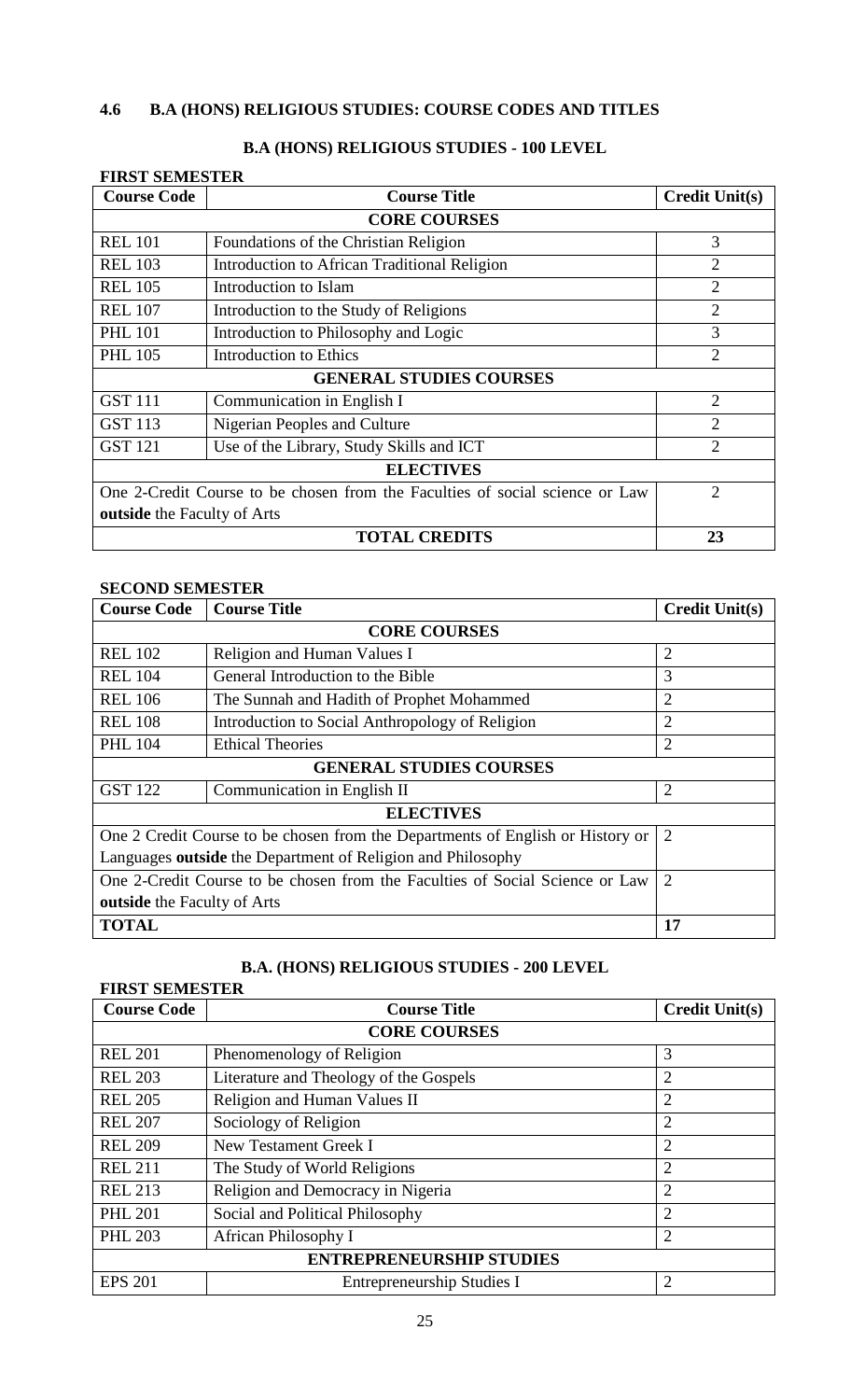| <b>Course Code</b>                                          | <b>Course Title</b>                                                                              | <b>Credit Unit(s)</b> |
|-------------------------------------------------------------|--------------------------------------------------------------------------------------------------|-----------------------|
|                                                             | <b>ELECTIVES</b>                                                                                 |                       |
|                                                             | One 2 Credit Course to be chosen from the Departments of English or History or $\vert 2 \rangle$ |                       |
| Languages outside the Department of Religion and Philosophy |                                                                                                  |                       |
|                                                             | 200 Level students (including Direct Entry) are exempted from picking any                        |                       |
| electives.                                                  |                                                                                                  |                       |
|                                                             | <b>TOTAL CREDITS</b>                                                                             | 23                    |

# **SECOND SEMESTER**

| <b>Course Code</b>                                                           | <b>Course Title</b>                      | <b>Credit Unit(s)</b> |  |
|------------------------------------------------------------------------------|------------------------------------------|-----------------------|--|
|                                                                              | <b>CORE COURSES</b>                      |                       |  |
| <b>REL 202</b>                                                               | The Pentateuch                           | 3                     |  |
| <b>REL 204</b>                                                               | Psychology of Religion                   | $\overline{2}$        |  |
| <b>REL 206</b>                                                               | Medicine in African Traditional Religion | 2                     |  |
| <b>REL 208</b>                                                               | Early Church History                     | $\overline{2}$        |  |
| <b>REL 210</b>                                                               | African Traditional Religion and Culture | 2                     |  |
| <b>REL 212</b>                                                               | New Testament Greek II                   | 2                     |  |
| <b>REL 214</b>                                                               | <b>Comparative Religions</b>             | 2                     |  |
| <b>PHL 204</b>                                                               | <b>African Philosophy II</b>             | $\overline{2}$        |  |
|                                                                              | <b>ENTREPRENEURSHIP STUDIES</b>          |                       |  |
| <b>EPS 202</b>                                                               | <b>Entrepreneurship Studies II</b>       | $\overline{2}$        |  |
|                                                                              |                                          |                       |  |
|                                                                              | <b>ELECTIVES</b>                         |                       |  |
| One 2-Credit Course to be chosen from the Faculties of Social Science or Law |                                          | $\overline{2}$        |  |
| <b>outside</b> the Faculty of Arts                                           |                                          |                       |  |
|                                                                              | <b>TOTAL</b>                             | 21                    |  |

# **B.A. (HONS) RELIGIOUS STUDIES - 300 LEVEL**

# **FIRST SEMESTER**

| <b>Course Code</b>                 | <b>Course Title</b>                                                            | <b>Credit Unit(s)</b> |  |
|------------------------------------|--------------------------------------------------------------------------------|-----------------------|--|
|                                    | <b>CORE COURSES</b>                                                            |                       |  |
| <b>REL 301</b>                     | <b>Research Methods I</b>                                                      | $\overline{2}$        |  |
| <b>REL 303</b>                     | The Literature and Theology of the Synoptic Gospels                            | 3                     |  |
| <b>REL 305</b>                     | The Four Orthodox Caliphates of Islam                                          | $\overline{2}$        |  |
| <b>REL 307</b>                     | History of the Reformation                                                     | $\overline{2}$        |  |
| <b>REL 309</b>                     | History and Religion of Israel                                                 | $\overline{2}$        |  |
| <b>REL 311</b>                     | The Spirit world of Africa                                                     | $\overline{2}$        |  |
|                                    |                                                                                |                       |  |
|                                    | <b>ENTREPRENEURSHIP STUDIES</b>                                                |                       |  |
| <b>EPS 301</b>                     | Entrepreneurship Vocation I                                                    |                       |  |
| <b>ELECTIVES</b>                   |                                                                                |                       |  |
|                                    | One 2 Credit Course to be chosen from the Departments of English or History or | $\overline{2}$        |  |
|                                    | Languages outside the Department of Religion and Philosophy                    |                       |  |
|                                    | One 2-Credit Course to be chosen from the Faculties of Social Science or Law   | $\overline{2}$        |  |
| <b>outside</b> the Faculty of Arts |                                                                                |                       |  |
|                                    | <b>TOTAL CREDITS</b>                                                           | 18                    |  |

# **SECOND SEMESTER**

| <b>Course Code</b>  | <b>Course Title</b>                                        | <b>Credit Unit(s)</b> |  |
|---------------------|------------------------------------------------------------|-----------------------|--|
| <b>CORE COURSES</b> |                                                            |                       |  |
| <b>REL 302</b>      | <b>Research Methods II</b>                                 |                       |  |
| <b>REL 304</b>      | The Literature and Theology of the Gospel of John          |                       |  |
| <b>REL 306</b>      | The Prophetic Literature                                   |                       |  |
| <b>REL 308</b>      | Traditional Religions and Philosophies of the Benue People |                       |  |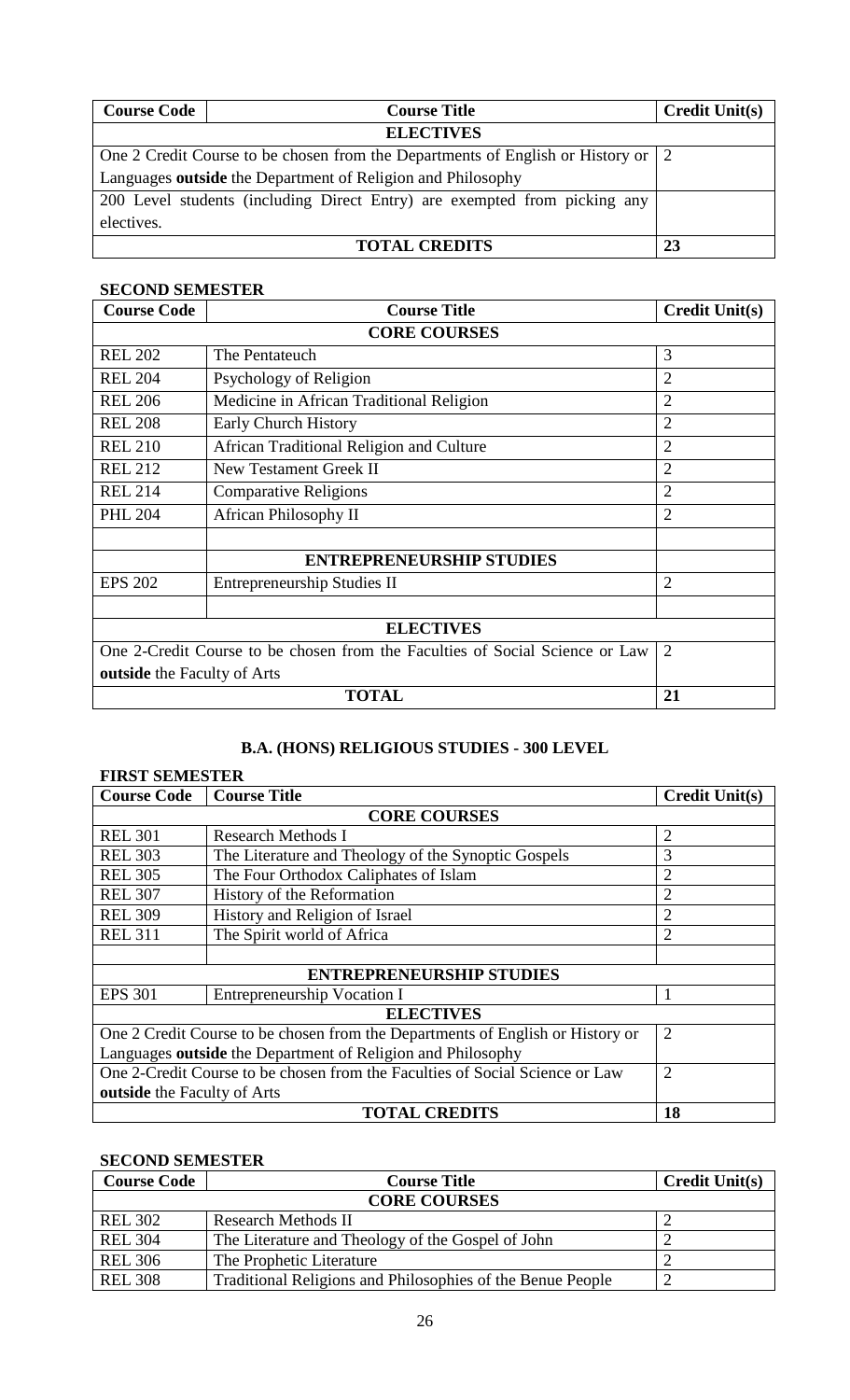| <b>REL 310</b>                                                                 | Religion and Feminism               | $\overline{2}$ |
|--------------------------------------------------------------------------------|-------------------------------------|----------------|
| <b>REL 312</b>                                                                 | History of Islam in West Africa     |                |
| <b>PHL 312</b>                                                                 | Philosophy of Religion              |                |
|                                                                                |                                     |                |
|                                                                                | <b>ENTREPRENEURSHIP STUDIES</b>     |                |
| <b>EPS 302</b>                                                                 | <b>Entrepreneurship Vocation II</b> |                |
|                                                                                |                                     |                |
| <b>ELECTIVES</b>                                                               |                                     |                |
| One 2 Credit Course to be chosen from the Departments of English or History or |                                     | 2              |
| Languages outside the Department of Religion and Philosophy                    |                                     |                |
| One 2-Credit Course to be chosen from the Faculties of Social Science or Law   |                                     | $\overline{2}$ |
| outside the Faculty of Arts                                                    |                                     |                |
|                                                                                | <b>TOTAL</b>                        | 19             |

# **B.A. (HONS) RELIGIOUS STUDIES - 400 LEVEL**

| <b>FIRST SEMESTER</b>      |                                                     |                       |  |
|----------------------------|-----------------------------------------------------|-----------------------|--|
| <b>Course Code</b>         | <b>Course Title</b>                                 | <b>Credit Unit(s)</b> |  |
| <b>CORE COURSES</b>        |                                                     |                       |  |
| <b>REL 401</b>             | <b>Pauline Epistles</b>                             |                       |  |
| <b>REL 403</b>             | Christianity in West Africa $-18th$ Century to Date |                       |  |
| <b>REL 405</b>             | <b>Basic Elements of Christian Theology</b>         |                       |  |
| <b>REL 407</b>             | The Acts of The Apostles                            |                       |  |
| <b>REL 409</b>             | <b>Religion and Social Change</b>                   |                       |  |
| <b>REL 411</b>             | Religion and Science                                |                       |  |
| <b>PHL 409</b>             | <b>Applied Ethics</b>                               | 3                     |  |
| <b>TOTAL CREDITS</b><br>16 |                                                     |                       |  |

# **SECOND SEMESTER**

| <b>Course Code</b>  | <b>Course Title</b>                        | <b>Credit Unit(s)</b> |  |
|---------------------|--------------------------------------------|-----------------------|--|
| <b>CORE COURSES</b> |                                            |                       |  |
| <b>REL 402</b>      | Religion and the Nigerian Nation           |                       |  |
| <b>REL 404</b>      | Independent Christian Movements in Nigeria |                       |  |
| <b>REL 406</b>      | Hermeneutics and Exegesis                  |                       |  |
| <b>REL 408</b>      | Ecumenism and Religious Dialogue           |                       |  |
| <b>REL 410</b>      | <b>Research Project</b>                    | 6                     |  |
| <b>TOTAL</b><br>15  |                                            |                       |  |

# **Total credits for the four years**

| 1. | 100 Level | 40 |
|----|-----------|----|
|    |           |    |

| 2. | 200 Level | 44 |
|----|-----------|----|
|    |           |    |

- 3. 300 Level 37
- 4. 400 Level 31
	- **Total 152**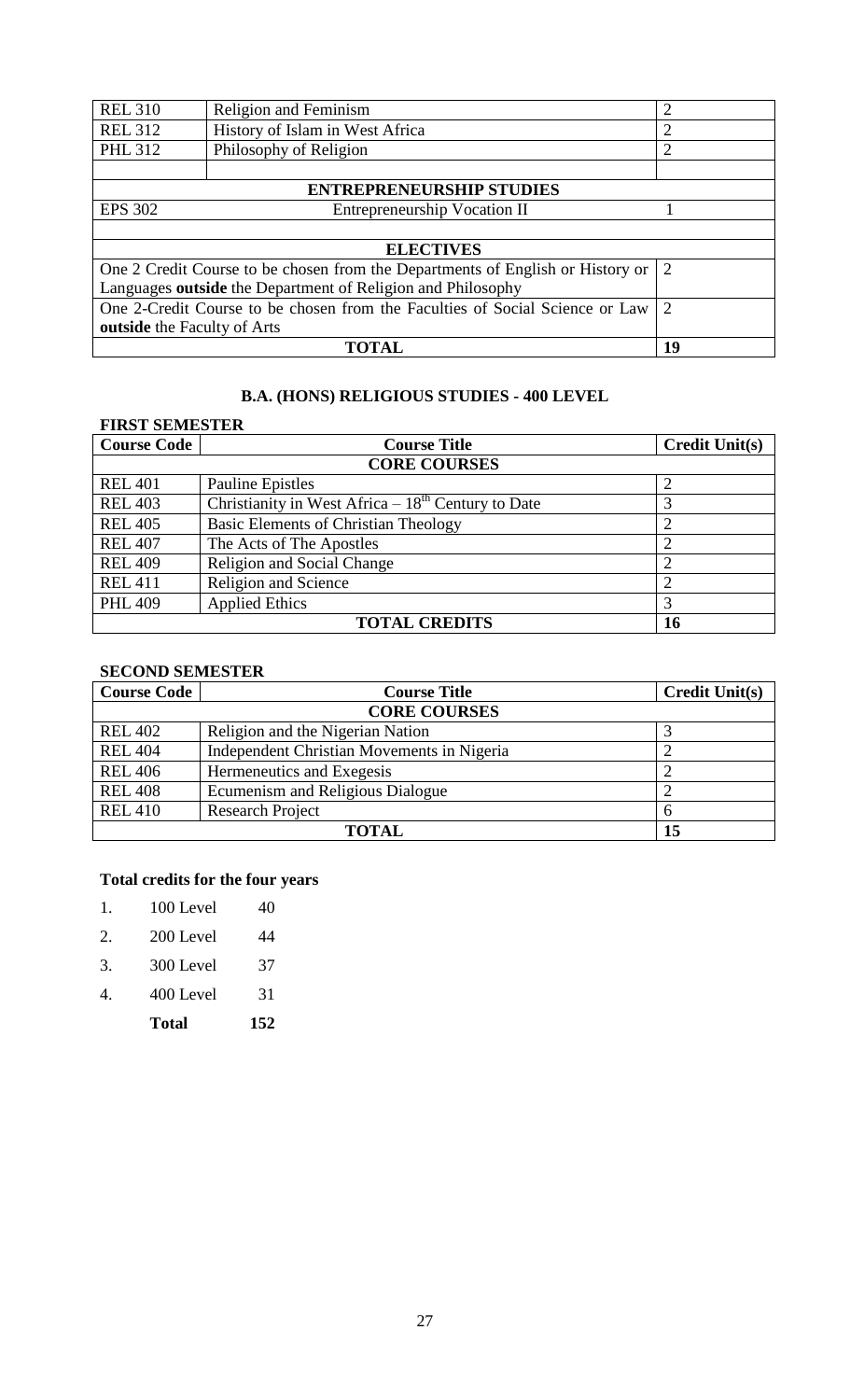# **4.7 B.A. (HONS) RELIGIOUS STUDIES COURSE DESCRIPTION**

| <b>COURSE</b>  | <b>TITLE AND DESCRIPTION</b>                                                                                                              | <b>UNITS</b>            |
|----------------|-------------------------------------------------------------------------------------------------------------------------------------------|-------------------------|
| <b>CODE</b>    |                                                                                                                                           |                         |
| <b>REL 101</b> | <b>FOUNDATIONS OF THE CHRISTIAN RELIGION</b>                                                                                              | 3                       |
|                | This course stresses the birth of the Christian Religion from the                                                                         |                         |
|                | scriptural, theological and sociological perspective. It also treats the Old                                                              |                         |
|                | Testament prophecy about the Christ, the early growth of doctrines of                                                                     |                         |
|                | the Christian Religion and the self-understanding of the early Church as                                                                  |                         |
|                | distinct from Judaism and other forms of religion.                                                                                        |                         |
| <b>REL 102</b> | <b>RELIGION AND HUMAN VALUES I</b>                                                                                                        | $\overline{2}$          |
|                | The course is an examination of personality and values such as sanctity,                                                                  |                         |
|                | dignity, security, power and prestige, which enhance a healthy                                                                            |                         |
|                | personality. Basic rights and duties of Religious sanction teachings on                                                                   |                         |
|                | human personality are all treated in the course.                                                                                          |                         |
| <b>REL 103</b> | <b>INTRODUCTION TO AFRICAN TRADITIONAL RELIGION</b>                                                                                       | $\overline{2}$          |
|                | The course attempts a critical survey of the main issues in the study of                                                                  |                         |
|                | African Traditional Religion (ATR). Issues like the nature of the                                                                         |                         |
|                | problem of definition and terminology, the structure, methodology,                                                                        |                         |
|                | belief system, deities, spirits, ancestors e.t.c. are studied. The course lay                                                             |                         |
|                | particular emphasis on the West, East and Central Africa.                                                                                 |                         |
| <b>REL 104</b> | <b>GENERAL INTRODUCTION TO THE BIBLE</b>                                                                                                  | $\mathbf{2}$            |
|                | The course lays foundation for Biblical Studies, stresses the nature of                                                                   |                         |
|                | the Bible, the formation of the Bible, inspiration of the Bible. The                                                                      |                         |
|                | course further goes into literary forms and the basic principles of                                                                       |                         |
|                | Biblical criticism.                                                                                                                       |                         |
| <b>REL 105</b> | <b>INTRODUCTION TO ISLAM</b>                                                                                                              | $\overline{2}$          |
|                | This is a succinct treatment of the economic, social and political                                                                        |                         |
|                | situation in Arabia before revelation came to Prophet Mohammed. It                                                                        |                         |
|                | further discusses in brief the life and history of Prophet Mohammed and                                                                   |                         |
|                | the first companions of the Prophet and their teaching including the                                                                      |                         |
|                | pillars of Islam and the caliphates.                                                                                                      |                         |
| <b>REL 106</b> | <b>HADITH</b><br><b>THE</b><br><b>SUNNAH</b><br><b>THE</b><br><b>PROPHET</b><br><b>AND</b><br><b>OF</b>                                   | 3                       |
|                | <b>MOHAMMED</b>                                                                                                                           |                         |
|                | The course discusses the main sources, interpretation of the Sunnah and                                                                   |                         |
|                | hadith of Prophet Mohammed (SAW). The course will examine the                                                                             |                         |
|                | importance of the Sunnah and Hadith in the formation of Islam.                                                                            |                         |
| <b>REL 107</b> | <b>INTRODUCTION TO THE STUDY OF RELIGION</b>                                                                                              | $\overline{2}$          |
|                | The Course examine the etymology, definition and theories of the origin                                                                   |                         |
|                | of religion; approaches to the study of religion, its purpose and                                                                         |                         |
|                | difficulties. It further looks at questions of religious phenomenon, the                                                                  |                         |
|                | sacred and mysterious in all religions.                                                                                                   |                         |
| <b>REL 108</b> | <b>INTRODUCTION</b><br><b>SOCIAL</b><br><b>ANTHROPOLOGY</b><br>OF<br><b>TO</b>                                                            | $\overline{2}$          |
|                | <b>RELIGION</b>                                                                                                                           |                         |
|                | studies the aims and methods of anthropology,<br>The course                                                                               |                         |
|                | anthropological theories of Religion, the structure and functions of                                                                      |                         |
|                | Religion, religious and social institutions in pre-literate societies, their                                                              |                         |
|                | implications for modern African societies.                                                                                                |                         |
| <b>PHL 101</b> | <b>INTRODUCTION TO PHILOSOPHY and LOGIC</b>                                                                                               | $\overline{\mathbf{3}}$ |
|                | This course treats the beginning of the philosophical enterprise, the                                                                     |                         |
|                | nature and scope of Philosophy and Logic, most especially its typology,                                                                   |                         |
|                | the branches of philosophy, philosophical questions and the relationship                                                                  |                         |
|                | between philosophy and other disciplines.                                                                                                 |                         |
| <b>PHL 104</b> | <b>ETHICAL THEORIES</b>                                                                                                                   | $\overline{2}$          |
|                | This is the study of major historical and contemporary theories of ethics                                                                 |                         |
|                | e.g. Platonism, Aristotelianism, Hedonism, Utilitarianism, Naturalism,                                                                    |                         |
|                | Intuitionism, Emotivism, Prescriptivism, Existential ethics, etc.                                                                         |                         |
| <b>PHL 105</b> | <b>INTRODUCTION TO ETHICS</b>                                                                                                             | $\overline{2}$          |
|                |                                                                                                                                           |                         |
|                | The course takes a look at the historical development of ethics, kinds of                                                                 |                         |
|                | ethics, the nature, scope and value of ethics, the nature of moral<br>judgments, Conflicts concerning moral judgments, moral objectivity, |                         |
|                |                                                                                                                                           |                         |
|                | authority, punishment, freedom, and moral responsibility.                                                                                 |                         |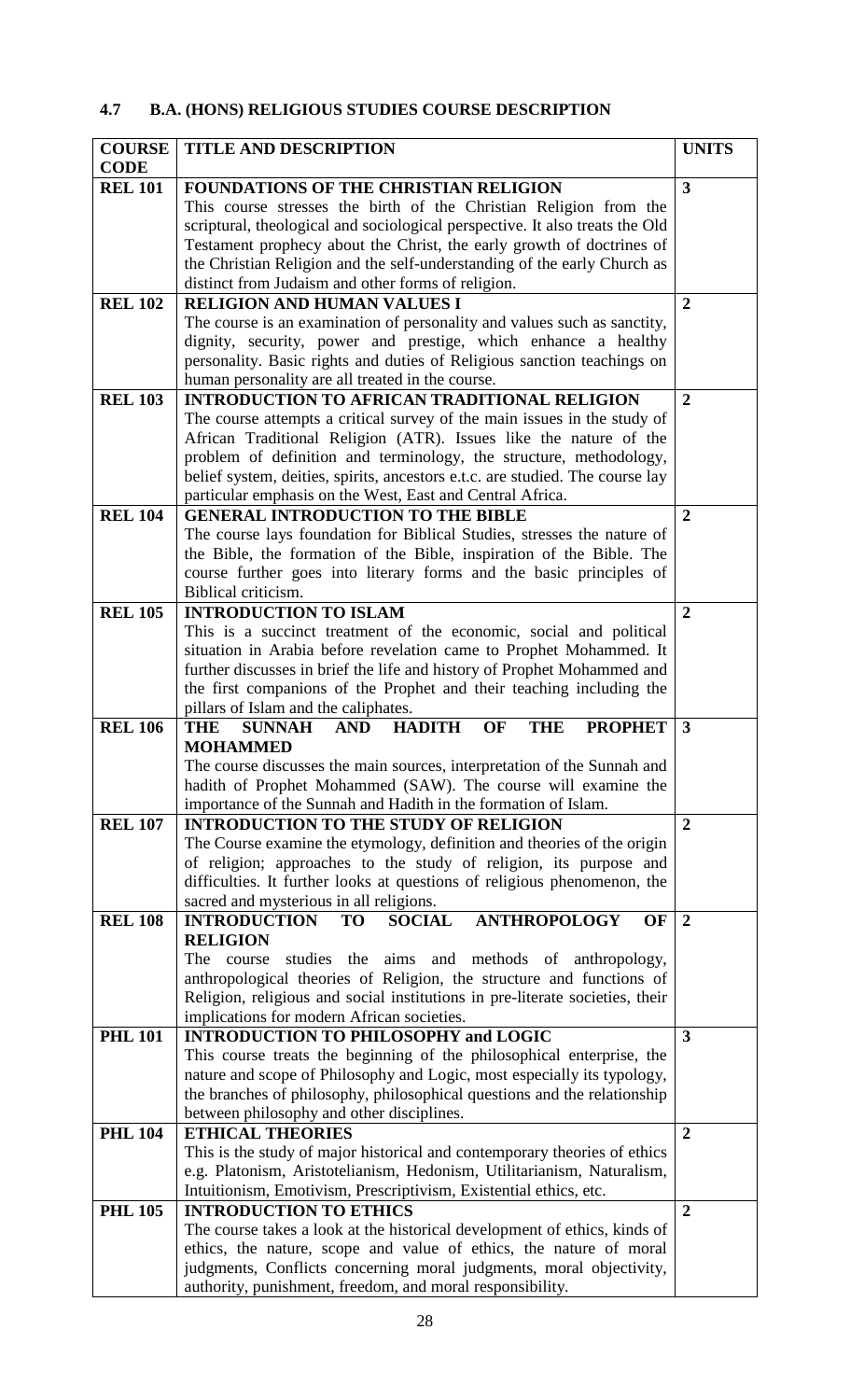| <b>COURSE</b>  | <b>TITLE AND DESCRIPTION</b>                                                                                                       | <b>UNITS</b>   |
|----------------|------------------------------------------------------------------------------------------------------------------------------------|----------------|
| <b>CODE</b>    |                                                                                                                                    |                |
| <b>REL 201</b> | PHENOMENOLOGY OF RELIGION                                                                                                          | $\overline{3}$ |
|                | The<br>studies the definition, aims and objectives<br>course<br>of                                                                 |                |
|                | phenomenology of religion. Selected themes like Magic and Religion,                                                                |                |
|                | the sacred and the profane, rituals, mythology shall be the main focus of                                                          |                |
|                | the course.                                                                                                                        |                |
| <b>REL 202</b> | THE PENTATEUCH                                                                                                                     | $\overline{3}$ |
|                | The course takes an examination of the formation of the Pentateuch and                                                             |                |
|                | general evaluation of Pentateuch criticism with emphasis on the JEDP                                                               |                |
|                | traditions. The theology of Genesis 12-50, its historical character and                                                            |                |
|                | relationship with Gen. 1-11. Other themes like Exodus, Covenant,                                                                   |                |
| <b>REL 203</b> | Passover will be studied.                                                                                                          | $\overline{2}$ |
|                | LITERATURE AND THEOLOGY OF THE GOSPELS<br>The study is made here of the History and Literature of the Inter-                       |                |
|                | Testamental period. The religious background of the New Testament:                                                                 |                |
|                | the geography of Palestine and the archaeology of the period. Also                                                                 |                |
|                | included are the nature and purpose of the 4 gospels, and the                                                                      |                |
|                | relationship between the Synoptics and the 4 <sup>th</sup> gospel.                                                                 |                |
| <b>REL 204</b> | PSYCHOLOGY OF RELIGION                                                                                                             | $\overline{2}$ |
|                | The course takes a psychological approach to the study of religious                                                                |                |
|                | forms of beliefs and behaviour, Religious experiences, conversion and                                                              |                |
|                | experiences,<br>ecstasies, transcendental experiences,<br>dogmatism,                                                               |                |
|                | conversion, methods and techniques, use of religious symbols,                                                                      |                |
|                | development of religious thinking.                                                                                                 |                |
| <b>REL 205</b> | <b>RELIGION AND HUMAN VALUE II</b>                                                                                                 | $\overline{2}$ |
|                | The course examines the concept of Religion and human values, the                                                                  |                |
|                | relationship between Religion and human values. It also takes a                                                                    |                |
|                | religious look at concepts like existence, fate, moral development,                                                                |                |
|                | suicide, poverty and murder etc.                                                                                                   |                |
| <b>REL 206</b> | <b>MEDICINE IN AFRICAN TRADITIONAL RELIGION</b>                                                                                    | $\overline{2}$ |
|                | The course examines the African concept of medicine, causes of<br>sickness, death, suffering and healing. The concept of health as |                |
|                | wholeness, types and classification of medicine and healing with                                                                   |                |
|                | examples from selected African groups.                                                                                             |                |
| <b>REL 207</b> | <b>SOCIOLOGY OF RELIGION</b>                                                                                                       | $\mathbf{2}$   |
|                | The course tries to identify the relationship between Religion and                                                                 |                |
|                | society. As Sociological study, it is concerned with methods and                                                                   |                |
|                | measures of religiosity, sociological theories of religion, functions of                                                           |                |
|                | religion, religious crises, and the preservation of religious peace in the                                                         |                |
|                | society.                                                                                                                           |                |
| <b>REL 208</b> | <b>EARLY CHURCH HISTORY</b>                                                                                                        |                |
|                | The course traces the establishment of the Church by its founder (Jesus                                                            | 2              |
|                | Christ), its early relationship with the state (Roman), theological                                                                |                |
|                | controversies and formation of doctrines and Church regulations are                                                                |                |
| <b>REL 209</b> | adequately discussed.<br>NEW TESTAMENT GREEK I                                                                                     | $\overline{2}$ |
|                | The course introduces the students to the study of Greek alphabet. It                                                              |                |
|                | also discusses Greek tense, the declension and the formation of words,                                                             |                |
|                | sentences and paragraphs.                                                                                                          |                |
| <b>REL 210</b> | AFRICAN TRADITIONAL RELIGION AND CULTURE                                                                                           | 3              |
|                | This discusses the meaning of culture, relationship between African                                                                |                |
|                | culture and African Traditional Religion, and their mystical influences.                                                           |                |
| <b>REL 211</b> | THE STUDY OF WORLD RELIGIONS                                                                                                       | $\overline{2}$ |
|                | The course examines in details the doctrines, practices, and theology of                                                           |                |
|                | some selected world religions out of the following Bahai faith,                                                                    |                |
|                | Hinduism, Buddhism, Confucianism, Taoism and Janism, Shintoism,                                                                    |                |
|                | Sciencetology, Universalism, Zoroastriainism, Wicca &<br>nature                                                                    |                |
|                | spirituality, Unitarism, Eckanker etc.                                                                                             |                |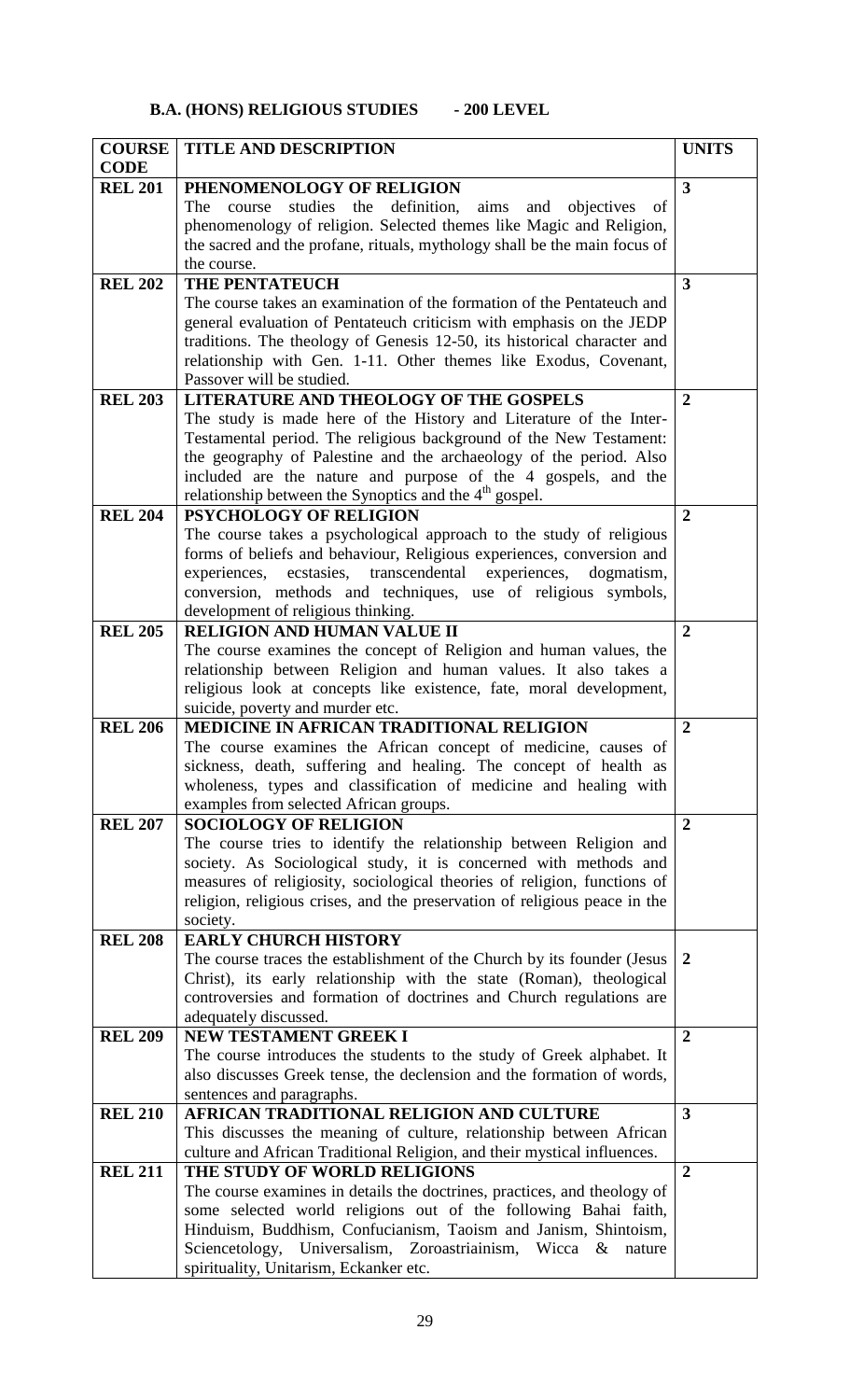| <b>REL 212</b> | THE NEW TESTAMENT GREEK II<br>This course is a follow up to REL. 209. In this course, the student will<br>be taught the hermeneutics of the New Testament, that is, they will be<br>taught the interpretation of certain deep words and passages in the<br>Greek Bible.                                                                                                                                                                                                                                        | 2              |
|----------------|----------------------------------------------------------------------------------------------------------------------------------------------------------------------------------------------------------------------------------------------------------------------------------------------------------------------------------------------------------------------------------------------------------------------------------------------------------------------------------------------------------------|----------------|
| <b>REL 213</b> | <b>RELIGION AND DEMOCRACY IN NIGERIA</b><br>This course examines the relationship between democracy and religion<br>in Nigeria with a view to introducing some of the religious values into<br>our democracy, such values as honesty, truthfulness, fairness and justice<br>etc. as against such vices as corruption, bribery and other forms of<br>social injustice characteristics of Nigerian democracy. The course<br>intends to bring true religious values to bear on democratic practice in<br>Nigeria. | $\overline{2}$ |
| <b>REL 214</b> | <b>COMPARATIVE RELIGIONS</b><br>The course attempts the study of the interaction between the various<br>religions. It specifically addresses the thematic issues of religion like<br>belief, worship, the Supreme Being, eschatology and life after death.                                                                                                                                                                                                                                                     | $\mathbf{2}$   |
| <b>PHL 201</b> | SOCIAL AND POLITICAL PHILOSOPHY<br>This course takes a look at philosophical treatment of crucial concepts<br>in social and political thought such as society, the state, law,<br>sovereignty, authority, and power. Major historical and contemporary<br>conceptions and theories in social and political philosophy-communism,<br>socialism, and communalism, anarchism shall be examined.                                                                                                                   | $\mathbf{2}$   |

# **B.A. (HONS) RELIGIOUS STUDIES - 300 LEVEL**

| <b>COURSE</b>  | TITLE AND DESCRIPTION                                                     | <b>UNITS</b>   |
|----------------|---------------------------------------------------------------------------|----------------|
| <b>CODE</b>    |                                                                           |                |
| <b>REL 301</b> | <b>RESEARCH METHODS I</b>                                                 | $\overline{2}$ |
|                | The course introduces the student to the basic principles of research,    |                |
|                | identification of research problem, the aim and objectives of a research, |                |
|                | writing a proposal, primary and secondary sources, the research data      |                |
|                | collection and analysis.                                                  |                |
| <b>REL 302</b> | <b>RESEARCH METHODS II</b>                                                | $\overline{2}$ |
|                | The course is a continuation of REL 301. It elaborates on the             |                |
|                | methodology, concentrating specifically on Religion. It introduces the    |                |
|                | student to proper methods of documentation and writing of Scholarly       |                |
|                | works.                                                                    |                |
| <b>REL 303</b> | THE LITERATURE AND THEOLOGY OF THE SYNOPTIC                               | $\overline{3}$ |
|                | <b>GOSPELS</b>                                                            |                |
|                | The course examines the formation of the Synoptic Gospels, the            |                |
|                | relationship between the Synoptic and the Johnanine tradition, the        |                |
|                | history of literary criticism of the Synoptic. Brief survey of the        |                |
|                | theological themes of the Synoptic and a detailed study and exegesis of   |                |
|                | one of the synoptic will be considered.                                   |                |
| <b>REL 304</b> | THE LITERATURE AND THEOLOGY OF THE GOSPEL OF                              | $\overline{2}$ |
|                | <b>JOHN</b>                                                               |                |
|                | The course examines the exegesis and hermeneutics of the gospel of        |                |
|                | John, the source of John's gospel and the theological import of the       |                |
|                | gospel. It examines the themes of the gospel and how they affect the      |                |
|                | Christian living.                                                         |                |
| <b>REL 305</b> | THE FOUR ORTHODOX CALIPHATES OF ISLAM                                     | $\mathbf{2}$   |
|                | The course discusses the historical development of these caliphates, the  |                |
|                | issues that arise from development of Islam during the period. It also    |                |
|                | looks at the contemporary Islamic movement vis avis these caliphates.     |                |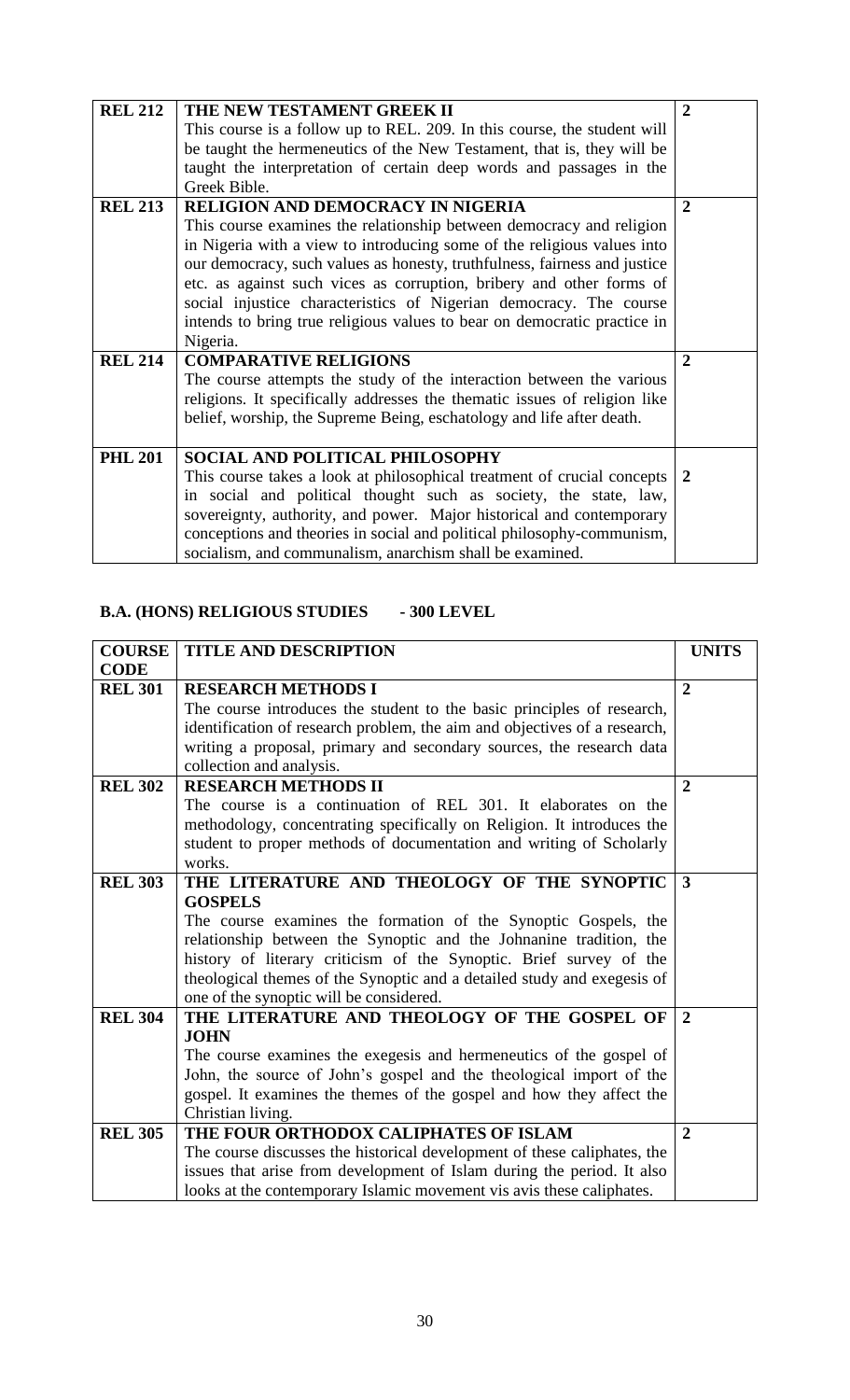| <b>REL 306</b> | THE PROPHETIC LITERATURE                                                    | $\overline{2}$ |
|----------------|-----------------------------------------------------------------------------|----------------|
|                | The course studies or discusses the nature of prophetic literature as       |                |
|                | exemplified both within and outside Israel. It surveys the different        |                |
|                | prophetic movements – professional and ectstatic prophets. The course       |                |
|                | further studies or looks at the classical prophets and the formation of the |                |
|                | prophetic books. Detailed study of selected passages from one major         |                |
|                | prophet against their historic – religious backdrop is carried out.         |                |
| <b>REL 307</b> | <b>HISTORY OF THE REFORMATION</b>                                           | $\overline{2}$ |
|                | This is the examination of the condition of the universal Church, the       |                |
|                | controversies and need for the reformation, the effect of the renaissance   |                |
|                | and the contribution of Martin Luther and its consequence since then to     |                |
|                | the reformation.                                                            |                |
| <b>REL 308</b> | TRADITIONAL RELIGIONS AND PHILOSOPHIES OF THE                               | $\overline{2}$ |
|                | <b>BENUE PEOPLE</b>                                                         |                |
|                | The course surveys the basic structure of the Traditional Religion and      |                |
|                | Philosophy of the Tiv, Idoma and Igede, Etulo, Nyifon, and Utonkon          |                |
|                | people of Benue State; their concept of God, world views, beliefs and       |                |
|                | practices will be examined in the socio-cultural context. A field trip      |                |
|                | shall be undertaken to verify themes treated above.                         |                |
| <b>REL 309</b> | <b>HISTORY AND RELIGION OF ISRAEL</b>                                       | $\overline{2}$ |
|                | The course studies the following in the context of the history and          |                |
|                | Religion of Israel.                                                         |                |
|                | a. From Abraham to the period of the Judges.                                |                |
|                | b. From the rise of the monarchy to the fall of Judah.                      |                |
|                | c. The Maccabean revolts.                                                   |                |
|                | d. The emergence of the modern Jewish state.                                |                |
| <b>REL 310</b> | <b>RELIGION AND FEMINISM</b>                                                | $\overline{2}$ |
|                | The course examines the contemporary issues in the study of Religion        |                |
|                | and the issues of women participation in the Church and society. It         |                |
|                | takes a critical look at scriptural passages (Christianity and Islam) and   |                |
|                | other religious traditions and practices<br>that have generated             |                |
|                | controversies over the role of women in religious organization. It          |                |
|                | examines certain feminist theological movements to understand what          |                |
|                | they are saying.                                                            |                |
| <b>REL 311</b> | THE SPIRIT WORLD OF AFRICA                                                  | $\overline{2}$ |
|                | The course introduces students to spirit forces as living realities; topics |                |
|                | such as the concept of God, Witches, Adzov, Bwanga, Nyame,                  |                |
|                | apparitions in phantoms and the witch doctor are treated.                   |                |
| <b>REL 312</b> | HISTORY OF ISLAM IN WEST AFRICA                                             | $\overline{2}$ |
|                | The course treats the spread of Islam from North Africa to West Africa.     |                |
|                | It specifically discusses the role of the Moabites, the spread and          |                |
|                | establishment of the medieval Sudanic States (Ghana, Mali, Shonghay,        |                |
|                | Kanem, Borno e.t.c.) and the Jihad of Uthman Dan Fodio as it affects        |                |
|                | the contemporary Nigerian systems.                                          |                |
| <b>REL 314</b> | PHILOSOPHY OF RELIGION                                                      | $\overline{2}$ |
|                | This course is a philosophical scrutiny of Religion; analysis of the        |                |
|                | concept of God, Spirit, eternity, sin, redemption, the sacred e.t.c. faith  |                |
|                | and reason, examination of arguments for and against the existence of       |                |
|                | God. The controversy of eternal punishment, and life-after-death, the       |                |
|                | problem of evil and the goodness of God, mysticism and Religion and         |                |
|                | the nature of Religious language shall be examined.                         |                |

# **400 LEVEL B.A. (HONS) RELIGIOUS STUDIES**

| <b>COURSE</b>  | <b>TITLE AND DESCRIPTION</b>                                               | <b>UNITS</b> |
|----------------|----------------------------------------------------------------------------|--------------|
| <b>CODE</b>    |                                                                            |              |
| <b>REL 401</b> | <b>PAULINE EPISTLES</b>                                                    |              |
|                | The course discusses the nature and main theological themes of Paul's      |              |
|                | writings. The literary forms, the language and style of Paul, it considers |              |
|                | in details the theology of selected Epistles.                              |              |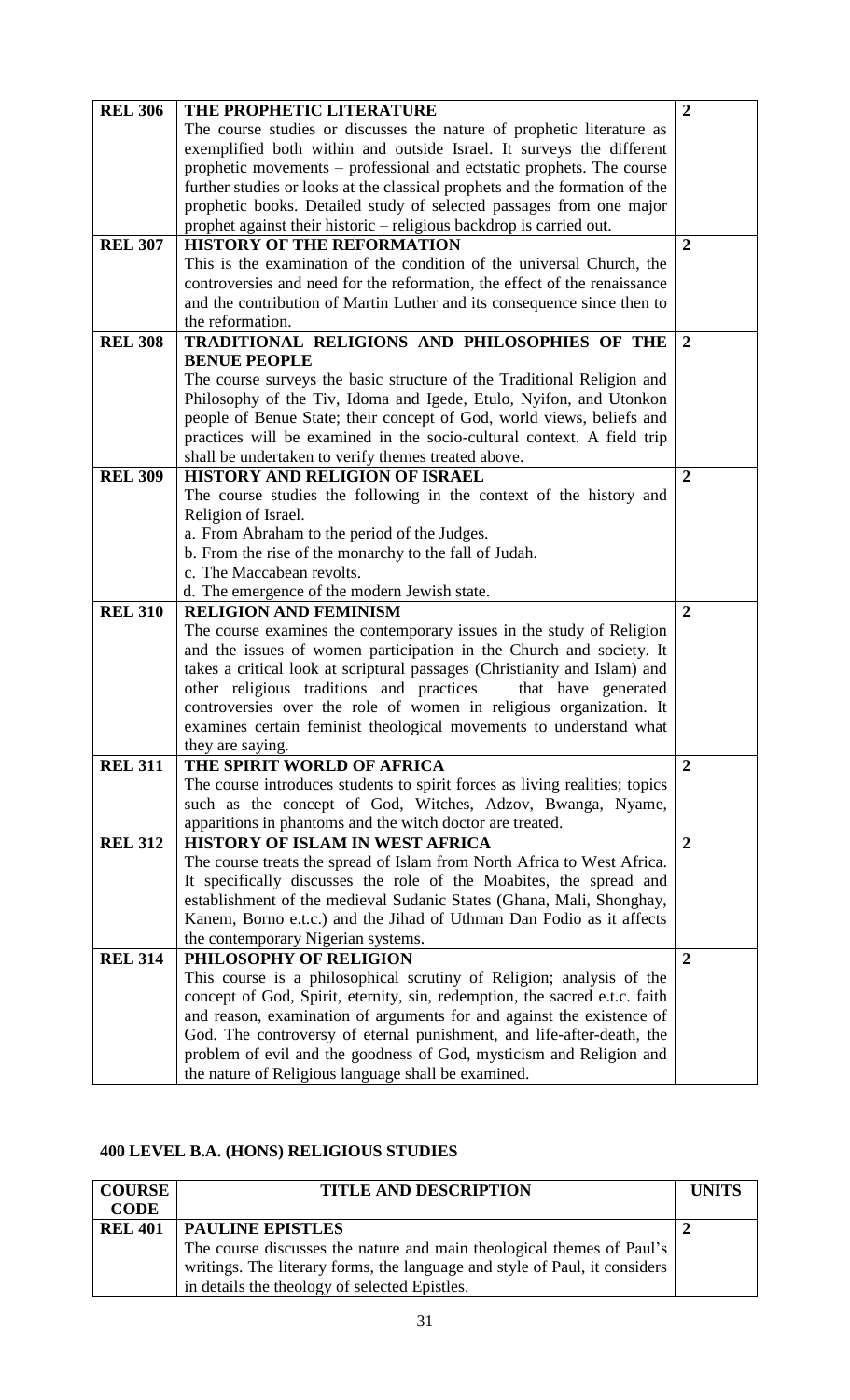| <b>COURSE</b>  | <b>TITLE AND DESCRIPTION</b>                                                                                                                  | <b>UNITS</b>   |
|----------------|-----------------------------------------------------------------------------------------------------------------------------------------------|----------------|
| <b>CODE</b>    |                                                                                                                                               |                |
| <b>REL 402</b> | <b>RELIGION AND THE NIGERIAN NATION</b>                                                                                                       | 3              |
|                | The course exposes the problem of Religion and the state, the problem                                                                         |                |
|                | of Religion to national ethics, the positive and negative influence of                                                                        |                |
|                | Religion to state building.                                                                                                                   |                |
| <b>REL 403</b> | <b>CHRISTIANITY IN WEST AFRICA: 18TH CENTURY TO DATE</b>                                                                                      | 3              |
|                | The course treats the background of the 18 <sup>th</sup> Century evangelical revival                                                          |                |
|                | and the modern missionary movements, the anti-slavery movements and                                                                           |                |
|                | their significance for Sierra - Leone, Roman Catholic and Protestant                                                                          |                |
|                | Missions in West Africa and their strategies e.t.c.                                                                                           |                |
| <b>REL 404</b> | <b>INDEPENDENT CHRISTIAN MOVEMENTS IN NIGERIA</b>                                                                                             | $\overline{2}$ |
|                | The course is a study into the history, nature and activities of                                                                              |                |
|                | independent Churches in Nigeria. This will include visits to selected                                                                         |                |
|                | independent Churches for proper acquaintance with their roles in                                                                              |                |
|                | moulding the faith of their adherence and the entire society.                                                                                 |                |
| <b>REL 405</b> | <b>BASIC ELEMENTS OF CHRISTIAN THEOLOGY</b>                                                                                                   | $\overline{2}$ |
|                | The course examines the various understanding of theology and                                                                                 |                |
|                | Christianity. It briefly states the role of Christianity in Christian life and                                                                |                |
|                | discusses the basic elements of Christian theology. This is in view to                                                                        |                |
|                | access its applicability in our contemporary society.                                                                                         |                |
| <b>REL 406</b> | <b>HERMENEUTICS AND EXEGESIS</b>                                                                                                              | $\overline{2}$ |
|                | The course studies the various theories of meaning and interpretation of<br>the Bible. This is to enable the student to be able to understand |                |
|                |                                                                                                                                               |                |
|                | historical, socio-religious and cultural influences that comes to play in<br>reading and interpreting the Bible.                              |                |
| <b>REL 407</b> | THE ACTS OF APOSTLES                                                                                                                          | $\overline{2}$ |
|                | The course treats the question of authority; date, audience, purpose and                                                                      |                |
|                | contents of the book, historical links are made with Paul's letters where                                                                     |                |
|                | possible.                                                                                                                                     |                |
| <b>REL 408</b> | <b>ECUMENISM AND RELIGIOUS DIALOGUE</b>                                                                                                       | $\overline{2}$ |
|                | The course examines the possibility of dialogue among Religions. It                                                                           |                |
|                | looks at factors, problems of dialogue and the possibility of universal                                                                       |                |
|                | fellowship. It also looks at the prospects of this concept from a serious                                                                     |                |
|                | theoretical and practical perspective.                                                                                                        |                |
| <b>REL 409</b> | <b>RELIGION AND SOCIAL CHANGE</b>                                                                                                             | $\overline{2}$ |
|                | Theories of social change, the contribution of Religion to the                                                                                |                |
|                | conditions, factors, prospects and problems of social change, Religious                                                                       |                |
|                | implications for change are discussed.                                                                                                        |                |
| <b>REL 410</b> | <b>RESEARCH PROJECT</b>                                                                                                                       | 6              |
|                | A long essay of about 5, 000 to 10, 000 words on a topic chosen in the                                                                        |                |
|                | area of religion to be approved by the Departmental Board, as far as                                                                          |                |
|                | possible students are encouraged to undertake research relating to their                                                                      |                |
|                | proposed area of specialization.                                                                                                              |                |
| <b>REL 411</b> | <b>RELIGION AND SCIENCE</b>                                                                                                                   | $\overline{2}$ |
|                | The course examines the role of scientific root of Religion and religious                                                                     |                |
|                | root of science. It discusses the separation of science and religious                                                                         |                |
|                | belief. It shows the relationship between both. It shows how science and                                                                      |                |
|                | religion are compatible in the development of human society.<br><b>APPLIED ETHICS</b>                                                         | 3              |
| <b>PHL 409</b> | This course is a critical discussion of ethical issues in contemporary life                                                                   |                |
|                | e.g. abortion, artificial insemination, suicide, capital punishment, war,                                                                     |                |
|                | nuclear weapons, polygamy, monogamy. HIV/AIDS and personal                                                                                    |                |
|                | morality. The plausibility or otherwise of these issues shall be                                                                              |                |
|                | considered.                                                                                                                                   |                |
|                |                                                                                                                                               |                |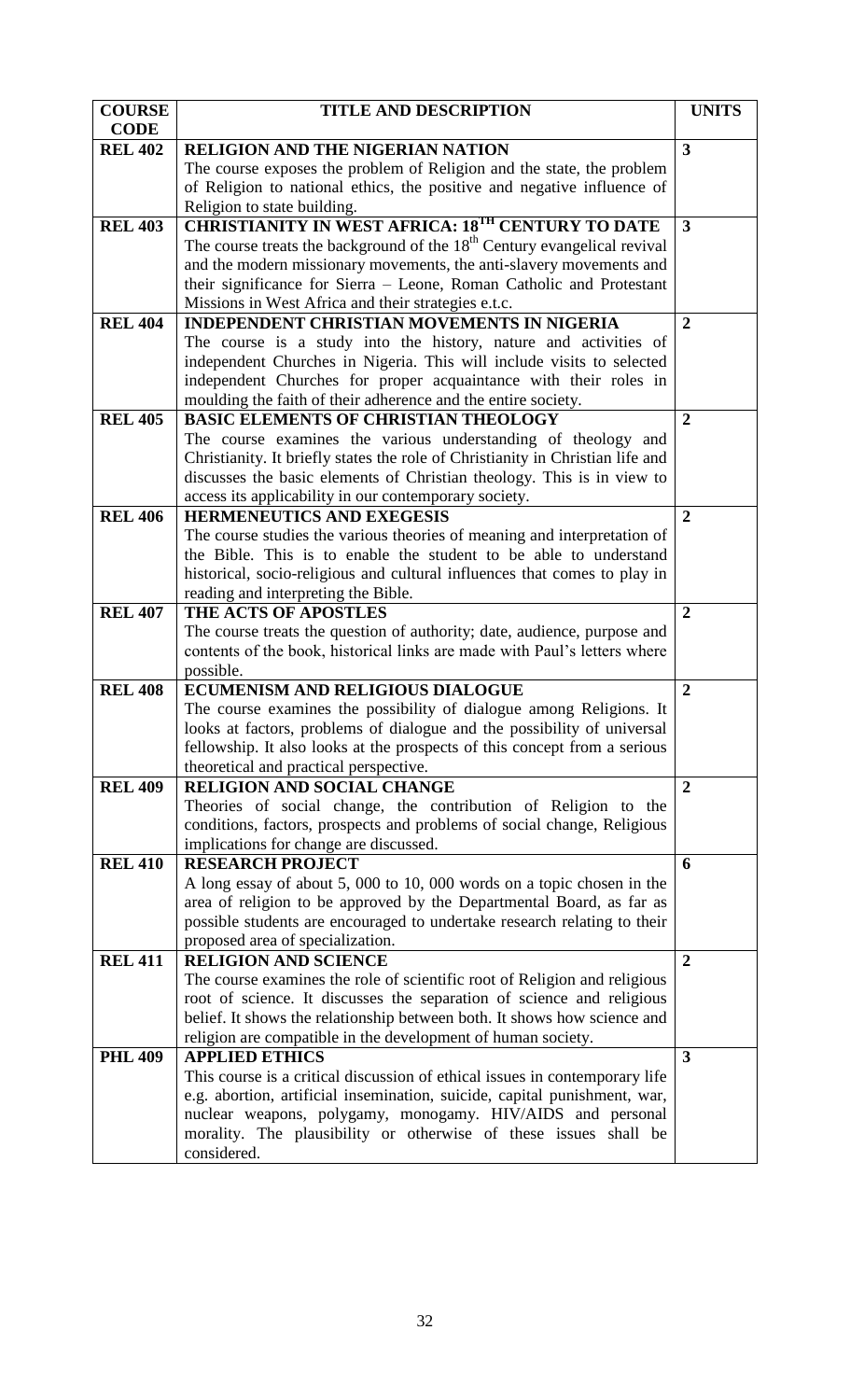# **CHAPTER FIVE**

### **GUIDELINES FOR THE SUBMISSION OF PROJECT REPORT**

# **5.1 INTRODUCTION**

For the purpose of uniformity in the quality of students' projects, the Department of Religion and Philosophy has provided these general and specific guidelines to guide students in their research work so that they will be able to produce works of standards that would be acceptable anywhere in the world. Students are therefore advised to adhere very strictly to these guidelines as non-compliance might delay or prevent the student from graduating. The following are the guidelines for the preparation and submission of Project Report in the Department of Religion and Philosophy, Benue State University, Makurdi.

# **5.2 AN OUTLINE FOR THE CONTENT OF A PROJECT REPORT (B.A HONS).**

The Project Report shall consist of the following parts arranged in the following order:

# **5.2.1 Preliminary Pages,**

- i. THE FLY LEAF
- ii. TITLE PAGE
- iii. CERTIFICATION
- iv. DECLARATION
- v. DEDICATION
- vi. ACKNOWLEDGMENTS
- vii. TABLE OF CONTENTS
- viii. LIST OF TABLES (IF ANY)
- ix. LIST OF PLATES (IF ANY)
- x. LIST OF FIGURES (IF ANY)
- xi. ABSTRACT

### **5.2.2 Main Body**

- i. **CHAPTER ONE: INTRODUCTION** (i.e General background to the study, statement of the problem, aim and objectives, scope, methodology, organization of chapters and definition of terms and concepts)
- **ii. CHAPTER TWO: A REVIEW OF RELATED LITERATURE**
- iii. **CHAPTER THREE: APPROPRIATE TITLE (**Discussion)
- iv. **CHAPTER FOUR: APPROPRIATE TITLE (**Further Discussion or Results)
- v. **CHAPTER FIVE: SUMMARY, CONTRIBUTION TO KNOWLEDGE, RECOMMENDATIONS AND CONCLUSION**
- vi. **WORKS CITED**
- **vii. GLOSSARY**
- viii. **APPENDIX A** (for matters related to data collection e.g sample of questionnaires and other test instruments)
- ix. **APPENDIX B** (raw data of research based on questionnaire and list of informants)
- x. **Appendix C** ( copies of authors publication from the research work if any

Note that the main body of the Project Report shall be designated chapters (i.e Introduction, A Review of Related Literature, Discussion (it shall be given an appropriate title), results (shall be given an appropriate title), summary. Contribution to knowledge, recommendations and conclusion)

# **5.3 PAPER QUALITY AND SIZE**

The paper shall be of good quality and shall be of size A4, except drawings and maps which have no restriction in size.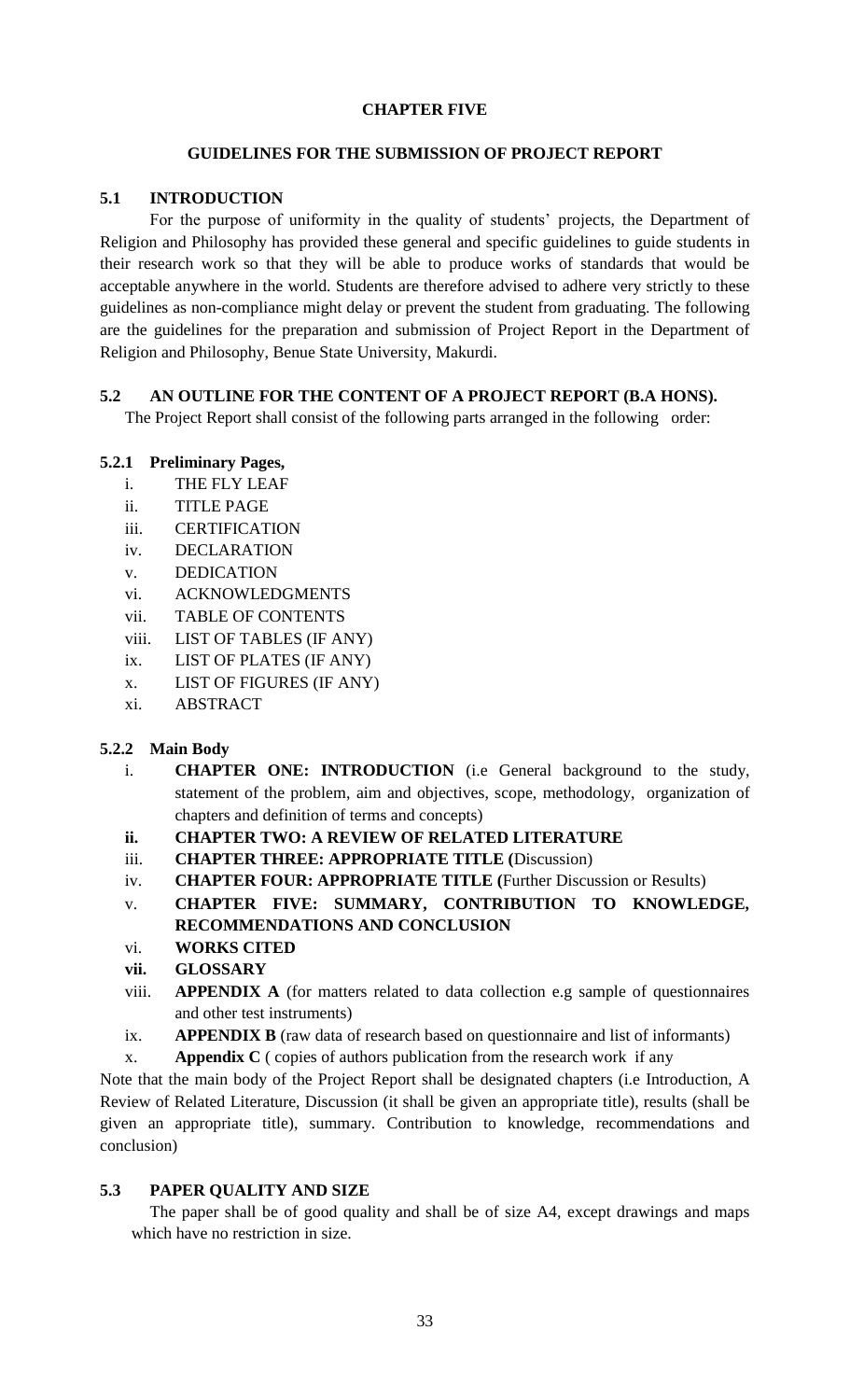# **5.4 TYPING FORMAT**

The Project Report shall be typed double spaced leaving adequate margins on both sides of the page. Specifically, not less than 1inch margin at the top, bottom and right, while the left margin shall be 1.5 inches. The approved font type is **Times New Roman** and the size is **12 points**.

The heading of the various parts of the Project Report listed in section one above shall be capitalized and located centrally at the top of the first page of each chapter. The heading shall not be underlined. However, the headings of the major parts designated as "chapter" followed by the number in words (e.g., CHAPTER FOUR). The title shall be centralized at the top of the page; it shall also appear on the second line and directly below the parts as follows:-

# **CHAPTER FOUR**

# **HEALING IN AFRICAN RELIGION**

A section shall be **capitalized** and located at the left- hand side of the text. The section heading shall not be underlined. A section may not necessarily begin at the top of the page. Accordingly, a section heading shall be located where the sections fall due. The sections in each chapter shall be numbered serially in Arabic numerals using chapter numbers as prefixes. It shall also be written upper case letters. For Example:

# 4.1 THE ROLE OF THE TRADITIONAL HEALER

A sub-section heading shall also be located at the left hand of the text. However, unlike section headings, it shall be presented in a **title case**; that is, only the first letters of the major words of the sub-section shall be capitalized. For Example:

4.1.1. The Role of Success Maker

### **5.5 PAGINATION**

All pages of the Project Report shall be numbered. However, the tile page is counted in the numbering but shall not bear any page number. On the one hand, Roman numerals shall be used to number the preliminary pages. On the other hand, Arabic numerals shall be used on the main body of the research starting from the first page of the introduction (chapter one) and ending with the last page of appendix B or C. The page number shall be typed written at the centre where the numbers should appear at the bottom of the page.

# **5.6 CONTENTS OF THE VARIOUS PARTS OF THE PROJECT REPORT**

# **5.6.1 PRELIMINARY PAGES**

### **a. FLY PAGE**

This fly page shall be blank. It shall be white and of the same quality as the paper used on the inside cover.

# **b. TITLE PAGE**

### **This shall bear the:**

i. The title page contains the approved title of the Project Report, all capitalized at the top of the page.

ii. The page also contains the full name of the author, surname first, all capitalized at the centre of the page.

iii. It shall bear the Names of the department and faculty where the work was done in the following words:

"A PROJECT REPORT IN THE DEPARTMENT OF RELIGION AND PHILOSOPHY FACULTY OF ARTS, SUBMITTED TO THE DEPARTMENT OF RELIGION AND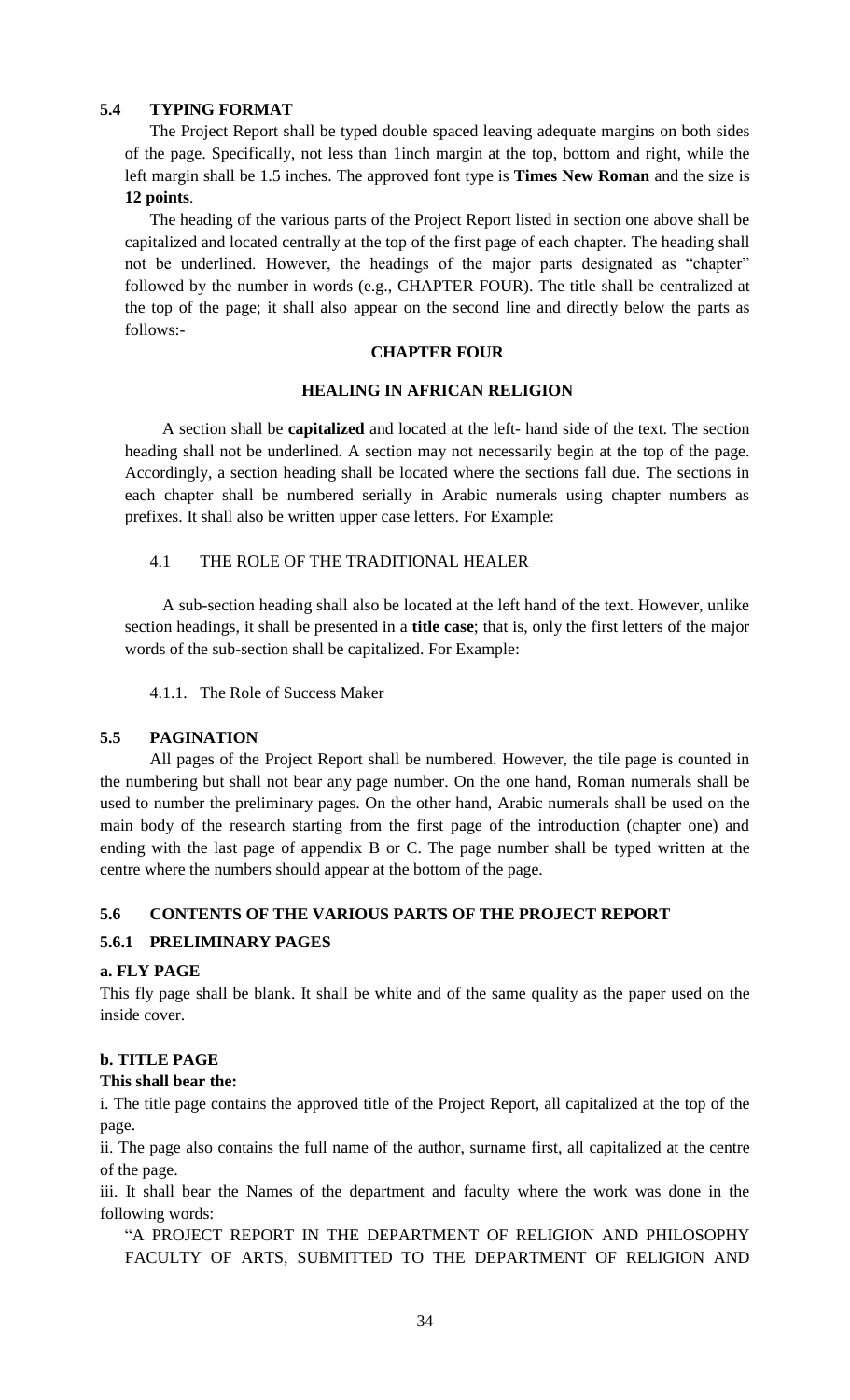PHILOSOPHY, BENUE STATE UNIVERSITY, MAKURDI" (all words shall be capitalized).

iv. The degree for which the research is submitted is given (starting on a fresh line) as follows: IN PARTIAL FULFILLMENT OF THE REQUIREMENTS FOR THE AWARD OF THE DEGREE OF A BACHELOR OR ARTS (B.A HONS) DEGREE IN RELIGIOUS STUDIES/PHILOSOPHY (all capitalized)

# **For a full example:**

"A PROJECT REPORT IN THE DEPARTMENT OF RELIGION AND PHILOSOPHY, FACULTY OF ARTS, SUBMITTED TO THE DEPARTMENT OF RELIGION AND PHILOSOPHY, BENUE STATE UNIVERSITY, MAKURDI IN PARTIAL FULFILMENT OF THE REQUIREMENTS FOR THE AWARD OF A BACHELOR OF ARTS (B.A. HONS) DEGREE IN RELIGIOUS STUDIES/ PHILOSOPHY" [as the case may be].

v. Month and year of submission shall appear at the bottom centre of the page.

# **c. CERTIFICATION PAGE**

This page shall read: we certify that this Project Report titled: ―……………………………………………………………………………………………………

……………………………………………………………………………………………………..‖ has been duly presented by [Name of the Student (Matriculation Number)] of the Department of Religion and Philosophy, Faculty of Arts, Benue State University Makurdi, and has been examined and approved as meeting the requirements for the award of the Bachelor of Arts (B.A. Hons) Degree in Religious Studies/Philosophy [respectively, as the case may be]

### **d. DECLARATION**

There shall be a declaration by the candidate testifying that the research work was personally carried out by him/her in the following words;

I (followed by the full names of the candidate and matriculation number) do hereby declare that: a) that this Project Report has been written by me and that it is an account of my research, b). that no part of this project report to the best of my knowledge has been presented or published anywhere and at any time for the award of any Degree/higher degree;

c.) and that all quotations and references herein have been dully acknowledged.

The name and signature of the candidate should follow at the bottom left side of the page.

### **e. DEDICATION**

If the candidate deems it fit he/she may dedicate his/her work to any person or corporate bodies.

### **f. ACKNOWLEDGEMENTS**

The author shall acknowledge in his or her own words the assistance given by others during his or her own research work in the following order (God, Supervisor, other lecturers, family and friends etc)

### **g. TABLE OF CONTENTS**

This shall contain a list of all the major component part of the research in section and the respective pages on which they begin, starting with the certification page. In the main body of the work, section and sub section headings may also be listed to give a better view of the report. The heading of the major component parts of the work shall have all letters capitalized as in the main body of the work. Only the first letter of all words in the major sections and sub section shall be capitalized.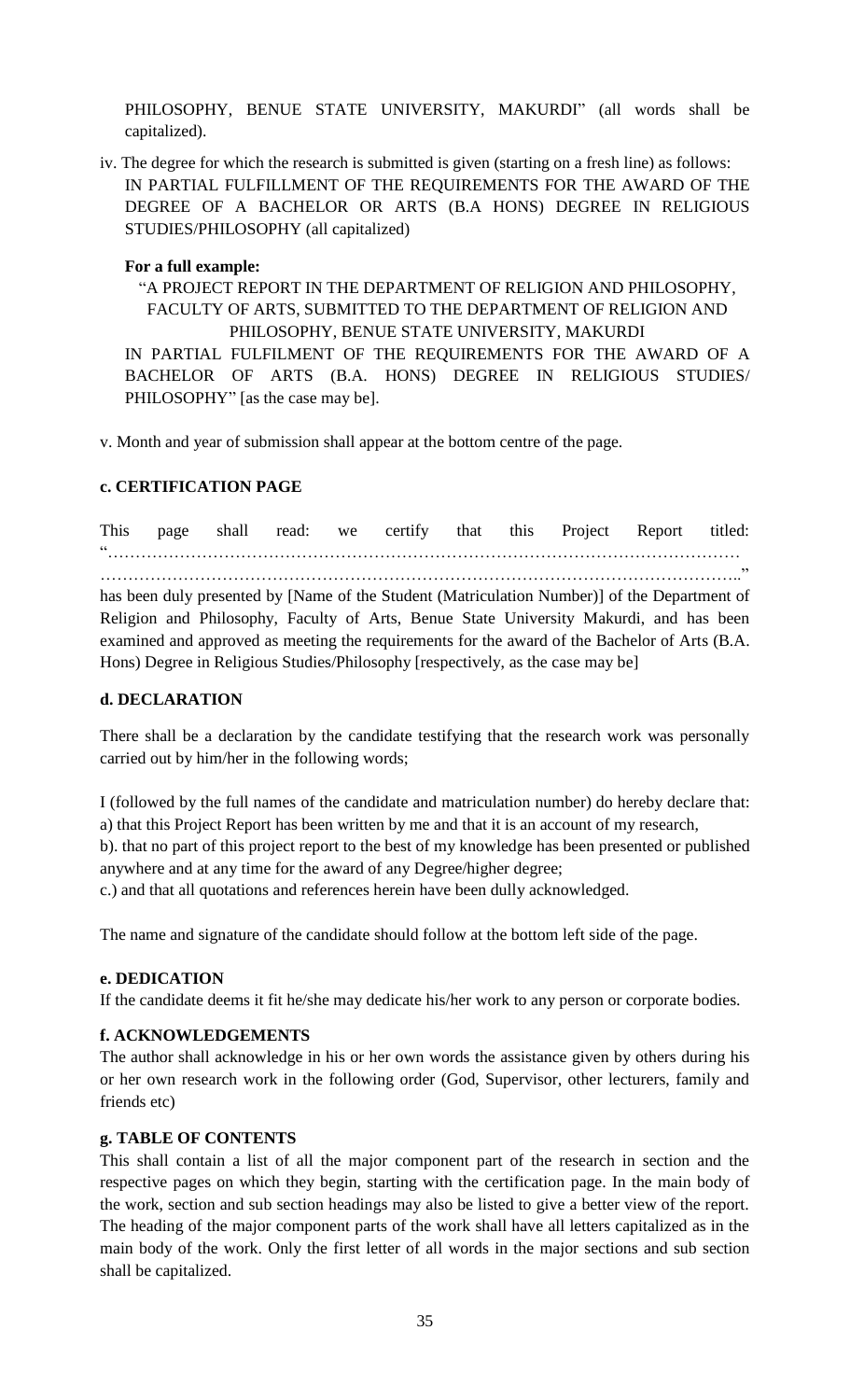### **h**. **LIST OF TABLES**

This shall contain a complete list of tables in order in which they appear in the research work. The serial number, the title and page on which a table appears in the work shall be given in that order. The first letters of the key words of the table title shall be capitalized.

### **i. LIST OF FIGURES**

This shall contain complete list of figures (graphs, diagrams, and maps) in order in which they appear in the research work. The serial number, the title and page on which a figure appears shall be given in that order. The first letters of the key words of the figure title shall be capitalized.

### **j. LIST OF PLATES**

This shall contain a complete list of plate or picture (if any) in the order in which it appear in the research work. The serial number, the title and page on which a plate appears shall be given in that order. The first letters of the key words of the figure shall be capitalized.

# **k. ABSTRACT**

The Project Report shall contain an abstract of not more than 200 words. The abstract shall contain the following:

- i. A brief statement of the problem which prompted the student to conduct the research.
- ii. A brief statement of the specific objectives and the envisaged contributions of the research work.
- iii. A brief statement of research methodology used (principles only) including method of data analysis.
- iv. A brief straight to the point summary of specific findings.

# **5.6.2 MAIN BODY**

### **CHAPTER ONE**

### **INTRODUCTION**

This is the beginning of the main body of the research work and shall be designated chapter one. The chapter shall be devoted primarily to justifying the research work. Accordingly, the chapter shall contain: general background, statement of the problem, objectives, significance, scope, methodology, organization of chapters and definition of terms and concepts etc.

### **CHAPTER TWO**

### **A REVIEW OF RELATED LITERATURE**

This section is captured in chapter two. It contains an exhaustive, coherent, and up to date review of relevant literature in the research area. The candidate is expected to show a high proficiency in information retrieval and interpretation. Therefore, the style of presentation of the retrieved information and their interpretation shall be purposefully directed solely at establishing the premise for the research work. It is needles to include any information and references that are not helpful in achieving this purpose.

# **CHAPTERS THREE AND FOUR DISCUSSION AND RESULTS**

The candidate shall title chapter three and four as may be determined by the nature of his/her topic. However, the expectation is that both chapters three and four are the sections where a candidate shall discuss the main issues in the research work. The crux of the matter in the research work shall be presented and be explained in these chapters. The candidate is free to use tables, charts, plates (photo prints) and figures etc. to explain the data collected or one can use the description and analytical modes appropriate to one's discipline.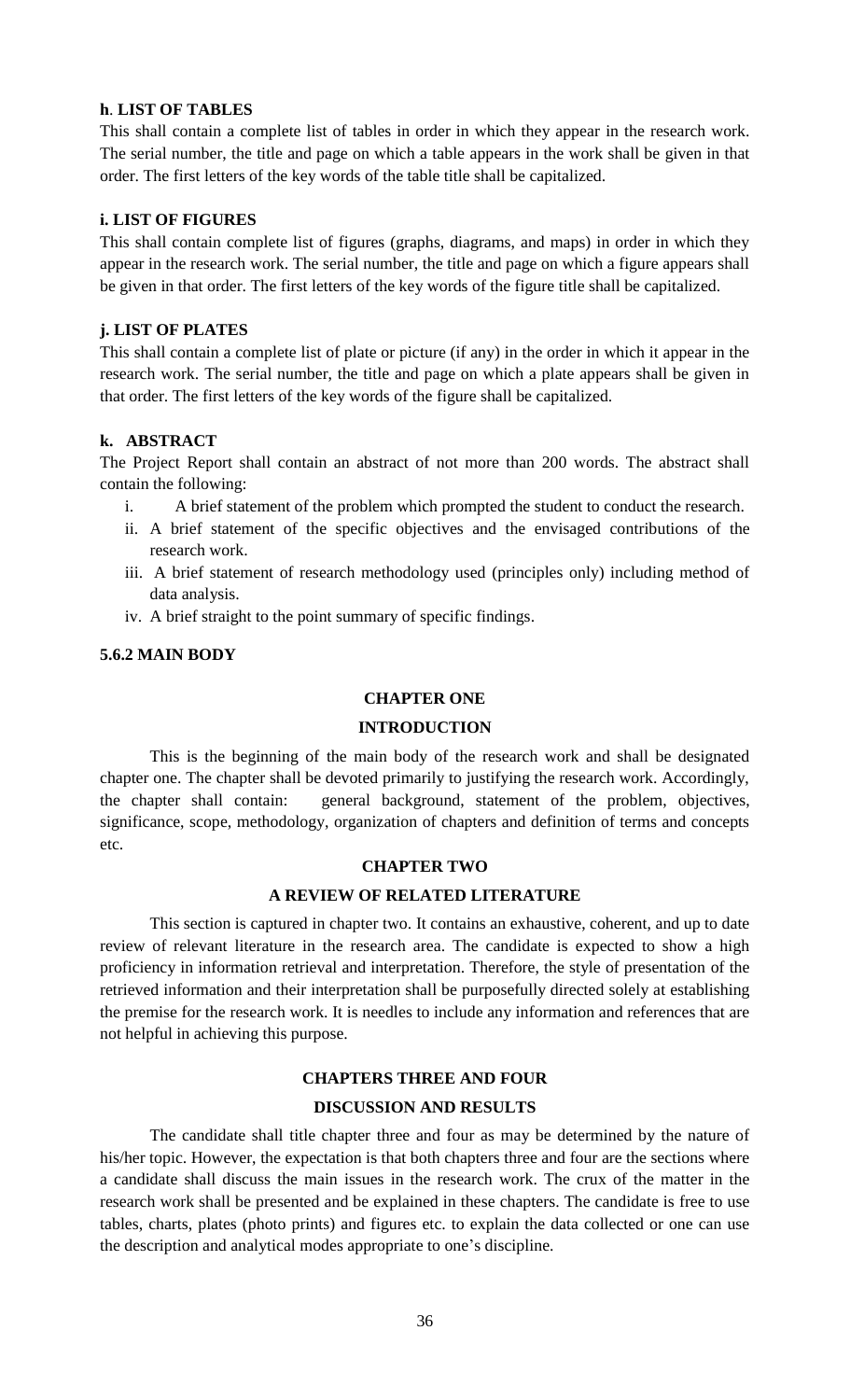### **CHAPTER FIVE**

### **SUMMARY, CONTRIBUTION TO KNOWLEDGE, RECOMMENDATIONS AND**

### **CONCLUSION**

This is the last chapter of the research work. Here the candidate is expected to discuss his/ her findings. The chapter shall include the following subsections: a summary of the findings, contribution to knowledge, recommendations, suggestions on areas of further research and a conclusion.

### 5.1 SUMMARY

A candidate is expected to summarize the findings of his/her research. In other words, the candidate should describe the specific aspects which his research has revealed about the subject of the investigation.

### 5.2 CONTRIBUTION TO KNOWLEDGE

A candidate is expected to state the major findings which his/her research work has contributed to knowledge in his/her discipline.

### 5.3 RECOMMENDATIONS

A candidate shall make viable suggestions on ways to improve on the subject matter or issues discussed in the research work.

### 5.4 AREAS OF FURTHER RESEARCH

Where the candidate discovers that some areas closely related to his/her study area are not properly addressed can suggest for others to continue with same.

### 5.5 CONCLUSION

Based on the research work, a candidate is expected to draw up a comprehensive conclusion. This must take cognizance of the introduction and the main body of the work.

### **GLOSSARY**

The glossary shall appear at the end of the main body of the research. It shall contain a list and explanation of all alien, indigenous, technical words or obsolete English used in the text. All abbreviations must be spelt out in the text at the point of first mention.

#### **WORKS CITED**

All works cited in the text shall be collated at the end of the last chapter, with the heading "WORKS CITED". The Department has adopted the Modern Language Association (MLA) 7<sup>th</sup> edition referencing style. Students are required to always use this latest version of the MLA.

### **CITATION**

Reference to tables, plates or figures in the text shall be made by stating the table, plate or figure and page. Example "the choreography of conversion into cultism is given in table 5, 52" where reference is by stating facts contained in the table , plate or figure , the latter shall be given in parenthesis e.g., "in most Universities surveyed, men are more sexually harassed than women fig. 4,  $10."$ 

### **5.7 BINDING**

After a student finishes working on his/her Project Report to the satisfaction of his Supervisor, the work shall be bound in a hard cover, and the colour shall be **black**. On the bounded front cover and spine of the Project Report shall be printed in gold, all in capital letters. The outer spine and on the front cover of the Project Report shall contain the author's initials, surname, title of degree and year of award, starting from the left hand side of the spine. The Project Report shall be a minimum of 50 double spaced pages and a maximum of 100 pages.

### **5.8 SUBMISSION**

The Project Report shall be submitted to the Head of Department of the candidate via the candidate's supervisor. Four copies (4) of Project Reports shall be submitted by the candidate.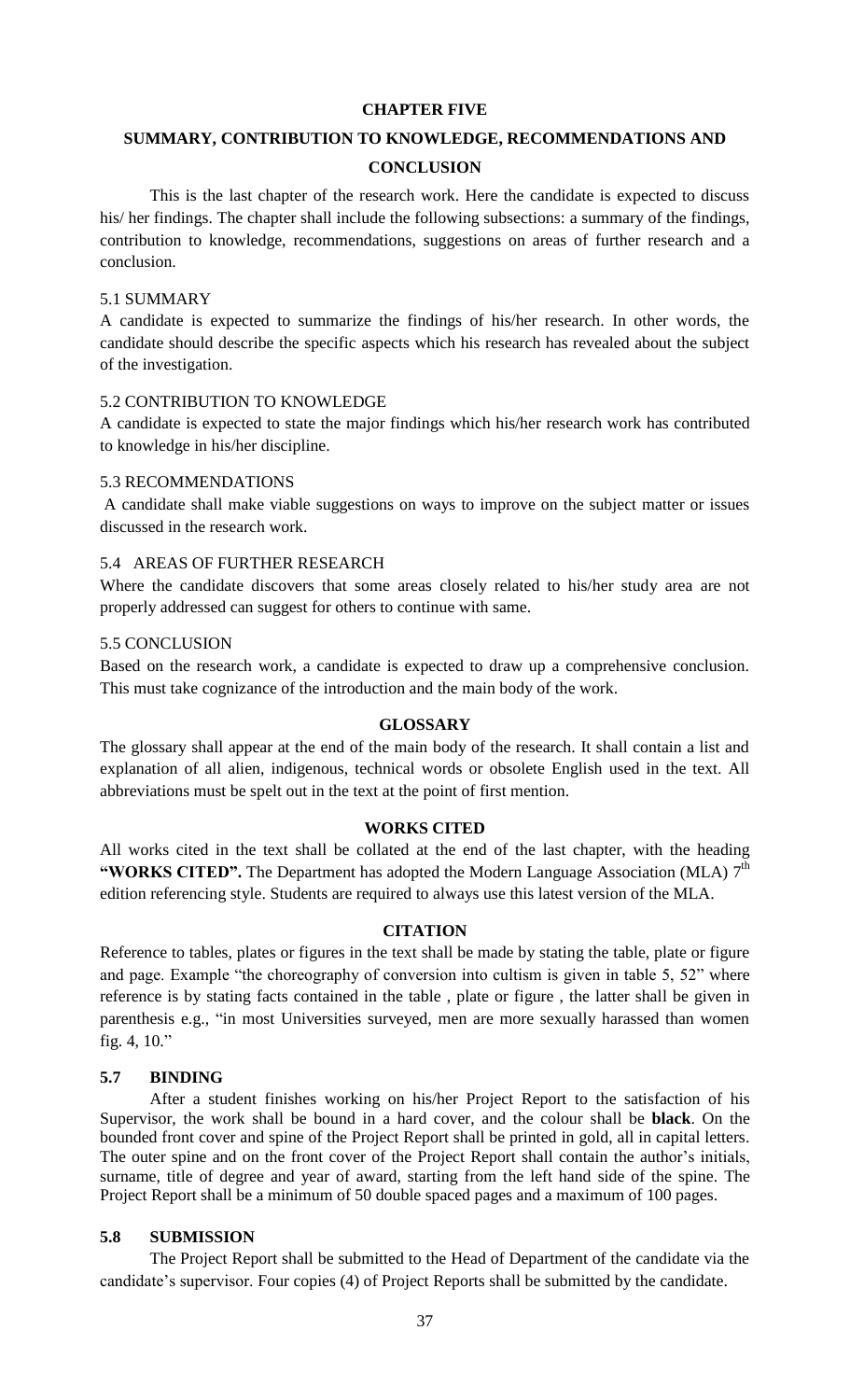# **APENDIX A**

# **MODERN LANGUAGE ASSOCIATION (MLA) 7TH EDITION STYLE GUIDE**

**(**University of Victoria Libraries**)**

The Modern Language Association (MLA) style requires you to cite your sources within the text of your paper. Cite the source of all material you paraphrase, summarize, or quote.This guide shows the most common scenarios for MLA citing. For more examples, see MLA Handbook for Writers of Research Papers. 7th ed. and the MLA Style Manual and Guide to Scholarly Publishing. 3rd ed.

## **GENERAL RULES: IN-TEXT CITATIONS**

• Place the reference where a pause occurs in the sentence (such as before a period, semicolon or comma), as near as possible to the relevant material.

• Cite the author's last name and the relevant page number(s).

Example: Music is thought to be the food of love (Blair 135).

. If you include the author's name in the sentence, do not cite it in parentheses.

Example: Blair argues that music is the food of love (135).

• **Page numbers may be omitted if a source lacks page numbers** (for example, on many Web sources). If a source has numbered paragraphs or sections, use these in the citation.

Example: (Smith, para. 4)

• **Multiple sources in the same reference**: separate citations with a semicolon.

Example: (Matthews and Smith 88; Suzuki 105-107)

. **No author**: use the complete or shortened title — book titles are italicized and article titles are in quotations. Example: (*History of Rome* 143)

. **Two authors with the same surname**: Add the first initial, or, if the authors have the same first initial, add the full first name.

• **Corporate author** (organization, company, association, etc.): cite the name. If it is long, include it in the sentence rather than the parentheses. Within parentheses, shorten commonly abbreviated terms (see chapter eight of the MLA Style Manual for a list of common abbreviations). Examples: This figure doubled in 1991 (NatI. Research Council 65). The Canadian Mental Health Association agrees (195).

• **Multiple sources by the same author**: add the title, shortened or full.

Example: "A single whisker twitched" (Jones, *Tiger Thief* 16).

Example: Finally, Jones sends her detective to Yemen (Kat Tales 207).

. **When citing an entire source, or a source with no page or section numbers**, avoid parenthetical references. Instead, include the author's name and the title in the sentence. Example: This tone is evident in Bebbington's History of Economics.

. **Indirect source**: avoid taking material from an indirect (second hand) source. If quoting or paraphrasing a quotation in

an indirect source, add qtd. in before the indirect source.

Example: Bedi praised the "meticulous brushwork" (qtd. in Paul 231).

**• Classic novel or classic prose play**: to help readers locate the material in other editions, cite the page number, add a semicolon, and give other identifying information.

Example: (Dostoevsky 5; pt. 1, ch. 1)

• **Classic poem or classic verse play**: omit page numbers. Cite by division (act, scene, canto, book, part) and line, placing a period between the numbers.

• You may abbreviate the title of a famous literary work if you include it in the parenthetical reference (see MLA Style Manual chapter eight). Example: "As meditation ... / May sweep to my revenge" (Ham. 1.5.36-37).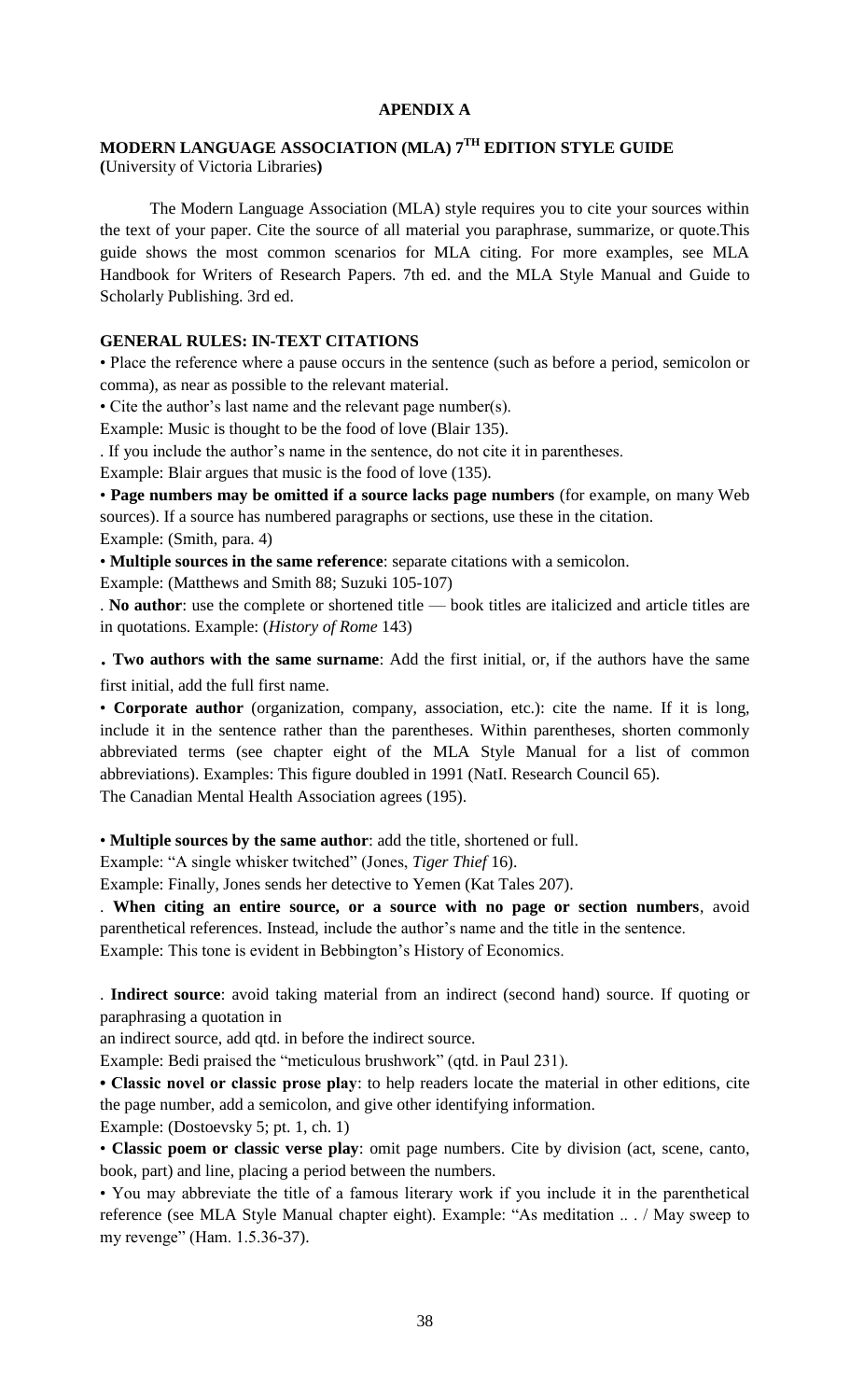# **GENERAL RULES: LIST OF WORKS CITED**

The list of works cited appears at the end of your paper and helps readers locate your sources.

# **Format**

• Begin the list on a new page and give it the heading Works Cited. Centre the heading.

. Double space the entire list.

• For each entry, indent all lines other than the first line, one-half inch from the left margin.

• Provide page numbers where appropriate; for example, for journal articles or works from an anthology.

. Include the document format (i.e. Print, Web, DVD, etc.) in the citation.

# **List Order**

. Alphabetize the list by authors' last names. If an entry has no author, alphabetize by the title, ignoring any initial A, An, or The.

# **Authors and Editors**

. Reverse the name (e.g., Shakespeare, William). If an entry has multiple authors or editors, only reverse the name of the first (e.g., Shakespeare, William, and Christopher Marlowe).

. Present names as given in the work you're citing. If the full name is listed, use the full name (rather than initials).

. If there are four or more authors or editors, you have a choice: name all, or name the first and add et al.

. If there's no known author or editor, begin the entry with the title.

# **Title**

. Capitalize the first word and all principal words, including those that follow hyphens in compound terms.

• Separate a title from a subtitle with a colon and one space. Omit the colon if the title ends in ?  $or - or!$ 

• Italicize the title of a work published independently, such as a book, play, periodical, or Web site.

• Place quotation marks around the title of a work within a larger work, such as an article, essay, poem, short story, or page on a Web site.

### **Publisher's Name**

• Omit articles such as The, business abbreviations such as Co. and Ltd., and descriptive words such as Books, House, and Publishers. . If no publisher is provided, use n.p.

• For a university press, abbreviate university as U and press as P (e.g., Oxford UP; U of Toronto P).

• If the name includes a personal name (e.g., Harry N. Abrams), cite the surname alone (e.g., Abrams). If it includes several personal names (e.g., Farrar, Straus, and Giroux), cite only the first (e.g., Farrar).

# **Place of Publication**

- . If multiple cities are listed, use only the first.
- If no place of publication is provided, use n.p.

• If the city is outside of the United States, add an abbreviation of the country or province name if the name of the city may be ambiguous or unfamiliar to the reader.

### **Date of Publication**

• If the date of publication is unknown, use n.d. in place of the date.

- If more than one date of publication is listed, use the most recent one.
- Abbreviate the names of the months except May, June, and July.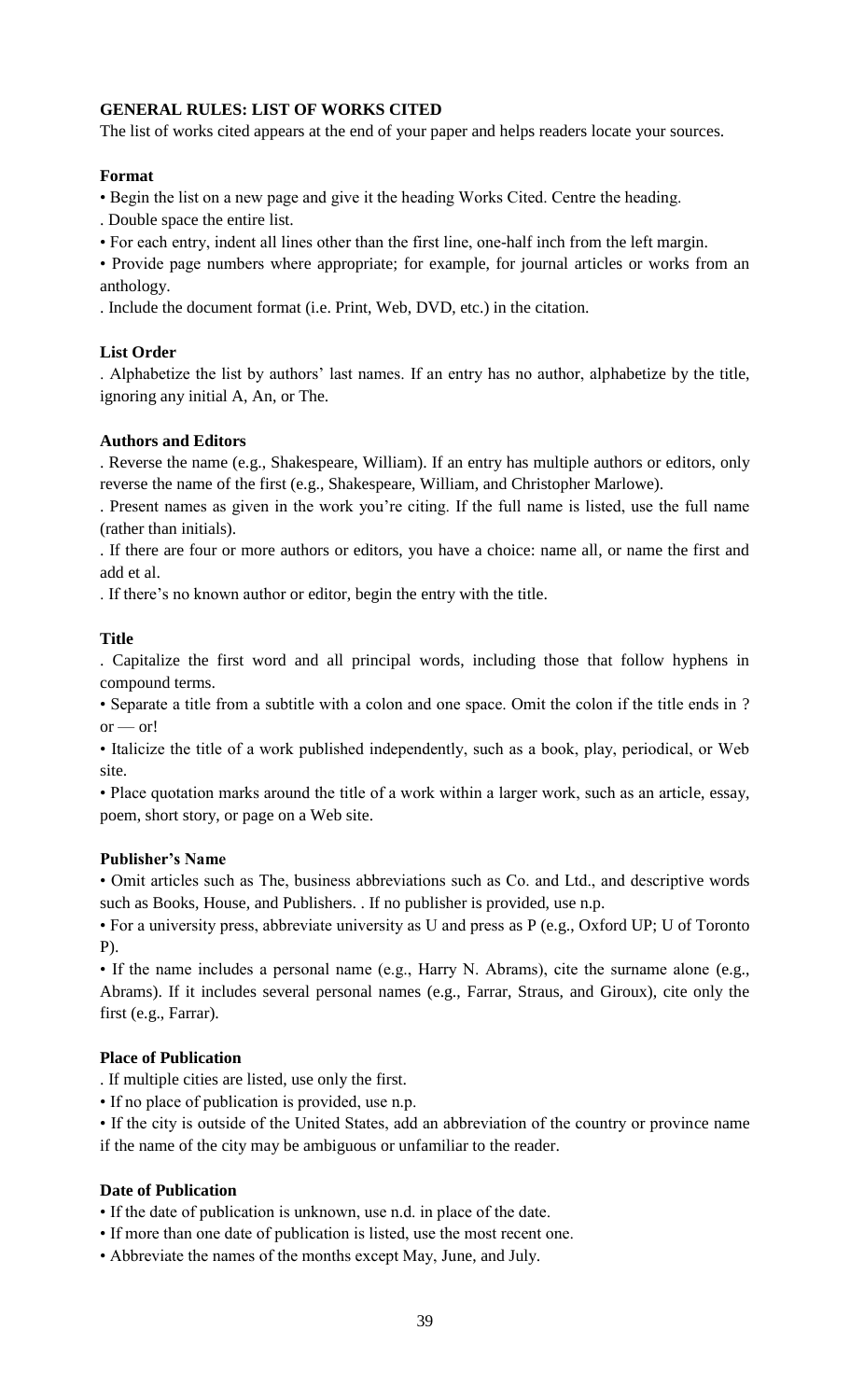# **Electronic Publications**

• NOTE: MLA does not require you to include URLs in citations, but your instructor may. Be sure to confirm the assignment requirements.

. If you must include a URL, place it after the date of access, enclose in angle brackets, and conclude with a period.

Example: Harrison, Justin. "Political Science." Encyclopaedia Britannica Online. 2007. Encyclopaedia Britannica. Web. 15 Aug. 2007. <http://www.search.eb.com/>.

• If possible, provide the entire address (including http:// or ftp://) for the work you are citing.

• If the URL must be divided over two lines, break it only after a slash, and do not insert a hyphen at the break.

- If no publisher is provided, use n.p.
- If the document has no page numbers, use n. pag.
- Always provide the date you accessed the publication at the end of the citation.
- State the document format after the publication date and before the date of access.

### **Digital Files and Multimedia**

• Give the type of media format at the end of every citation (DVD, Videocassette, Print, Web, Performance, Lecture, Film, JPEG file, PDF File, MP3 File, etc.). If you do not know the file type, use Digital File.

### **Grey Literature**

. For examples of citations for technical reports, pamphlets, advertisements, fact sheets, annual reports, etc., see MLA Style Manual and Guide to Scholarly Publishing.

### **Legal Sources**

• The MLA Style Manual refers you to uniform legal citation styles for the country of the legislation or case law.

. For Canadian legal sources, use the Canadian Guide to Uniform Legal Citation, 6e" ed. (KE259) C36 2006). Examples for some common sources are included at the end of this guide.

• Bill citations should be constructed as follows: Number, title, session, legislature, jurisdiction, year, pinpoint (additional information, e.g. passed by House or Senate — optional).

• Statute citations should be constructed: Title, statute volume, jurisdiction, year, (session or supplement), chapter, pinpoint.

• Case Law citations should be constructed: Style of Cause (year of decision), neutral citation, [year of reporter] volume reporter (series — if any) page (court — if required).

### **REFERENCE (WORKS CITED) LIST EXAMPLES1**

**Book: one author** Ableson, Serena. *In the Skin of a Lawyer*. Markham: Penguin, 2005. Print. **In-text citation**: (Ableson 65)

**Book: two or three authors** Aquila, Salvatore, Carol Gordon, and Pia Russell. *When in Rome: Rediscovering the Roots of the Romance Languages*. New York: McGraw, 2008. Print.

**Book: four or more authors** Aquila, Salvatore, Carol Gordon, Ying Liu and Pia Russell. *When in Rome: Rediscovering the Roots of the Romance Languages*. New York: McGraw, 2008. Print.

**In-text citation**: (Aquila, Gordon, Liu and Russell 78) Or: (Aquila et. al. 79)

- **Several books by the same author(s)** Bedi, Shailoo. *New Metaphors for Ancient Greece*. Toronto, ON: U of Toronto P, 2002. Print.
- ---. *Children as Muses in Ancient Greece*. Berkeley: U of California P, 2004. Print.

**Book: group as author** (organization, company, agency, etc.) Canadian Institute for Health Information. *Improving the Health of Canadians: Mental Health and Homelessness*. Ottawa, ON, Canada: CIHI, 2007. PDF File.

**First in-text citation**: (Canadian Mental Health Association [CMHA] 54) **Subsequent citations**: (CM HA 54)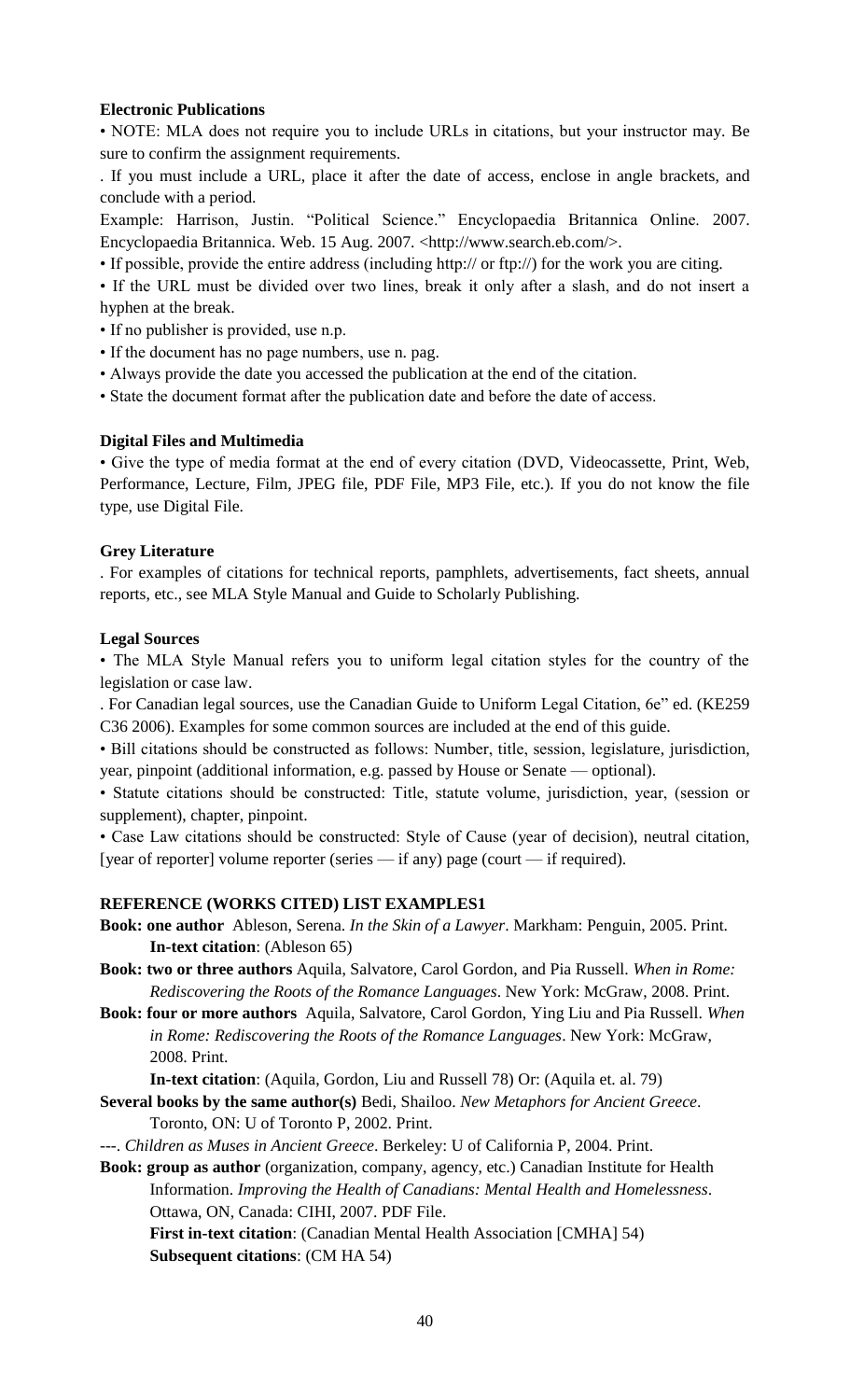- **Book: with editor(s) and no named author** Bebbington, Tina M., ed. *The Medieval Studies Reader*. New York: Garland, 2001. Print. **In-text citation**: (Bebbington 43)
- **Book with author and editor** Bebbington, Tina M. *Portraits of Women in Medieval Japan*. Ed. Danielle Russell. Cambridge, Eng.: Cambridge UP, 1999. Print.
- **Book: edition** Brendle-Moczuk, Daniel. *World Religious Traditions*. 3rd ed. New York: Crossroad, 1999. Print.
- **Book: reprint** Jones, Laurie. *Distance Education*. 1994. New York: Springer, 2007. Print.
- **Book: illustrated** Kilgour, Nancy. *The Big Book of Terriers*. Illus. Liz Ball. Vancouver, BC, Canada: West Coast Books, 2008. Print.
- **Book: online** Kehoe, Inbarani. *Environmental Tourism ¡n Asia*. Amsterdam: Butterworth-Heinemann, 2007. NetLibrary. Web. 15 Aug. 2007.
- **Book: translated** Kilgour, Nancy. *Shorter Stories*. Trans. Bette Kirchner. New York: Knopf, 2001. Print.
- Essay, short story, or poem in an anthology Blair, William. "The Doane Ukulele Method." *Music Education ¡n Canada*. Ed. Carlie Graham. St. Catharines, ON: Vanwell, 2003. 197-203. Print.
- Encyclopedia entry Cooley, Kenneth H. "Library, Digital." The New Encyclopaedia Britannica: *Macropaedia*. 15th ed. 2002. Print.
- **Encyclopedia entry in a less-familiar source** Hansen, Elizabeth. "Electronic Books." *Encyclopedia of Digital Media*. Ed. June Smith. S vols. Vancouver: U of British Columbia P., 2002. Print.
- **Encyclopedia entry online** Harrison, Justin. ―Political Science.‖ *Encyclopaedia Britannica Online*. 2007. Encyclopaedia Britannica.Web. 15 Aug. 2007.
- **Journal article from a print journal** Lines, Michael R. "Law Enforcement in the High Middle Ages." Journal of Medieval Law 7 (2006): 234-241. Print.
- **Journal article from an online journal** Ma, Ophelia. "Visualizing the Aquatic Food Web." The *Art of Science* 9.3 (2000): 71-75. Web. 15 Aug. 2007.
- **Journal article from an online database** Matthews, Kathleen W. "Dancing with Data." Big *Numbers* 45.1 (2004): 13-14. Academic Search Premier. Web. 15 Aug. 2007.
- Magazine article Nelson, Katy. "Is Pluto a Planet?" Discover Apr. 1998: 85-86. Print.
- **Magazine article: online** Paul, Kathryn. "Nursing the Economy." Newsweek ii Feb. 2006. Web. 15 Aug. 2007.
- **Magazine article: review** Rollins, Caron. "Florence Through the Wrong End of the Telescope." *Rev, of The Fountain of Neptune*, by Lynne Woodruff. New Yorker 5 Feb. 2001: 34-35. Print.
- Newspaper article "The Happiness Drugs." *Globe and Mail* [Toronto) 13 Nov. 2003: B3. Print. **In-text citation**: ("The Happiness Drug")
- Newspaper article online Robin, Randi. "Too Much Sex in Teen Fiction?" *Washington Post* 19 May 2005. Web. 15 Aug. 2007.